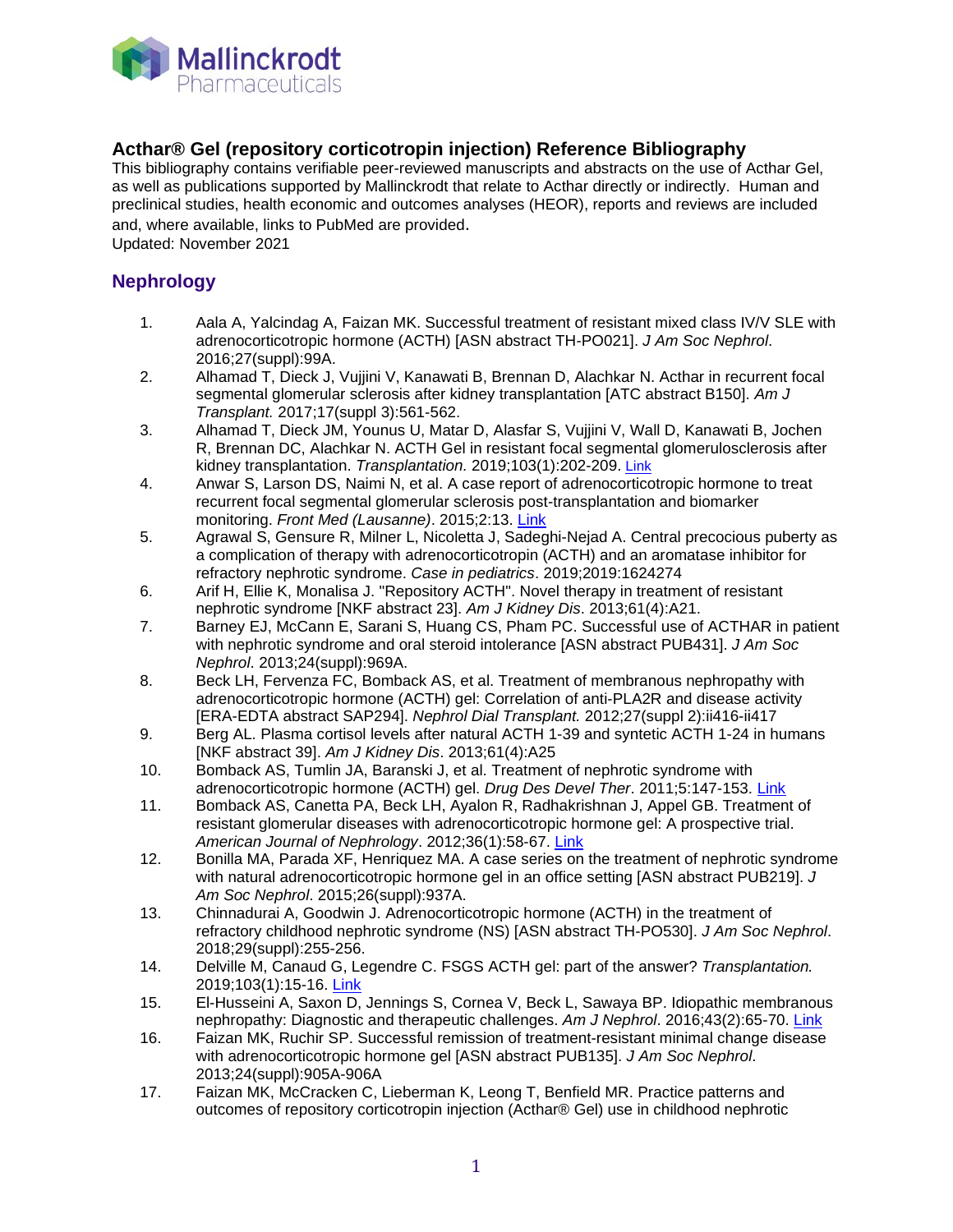

syndrome: A study of the North American Pediatric Renal Trials and collaborative studies and the Pediatric Nephrology Research Consortium. *J Clin Nephrol*. 2021;5:67-76.

- 18. Filippone EJ, Dopson SJ, Rivers DM, Monk RD, Udani SM, Jafari G, Huang SC, Melhem A, Assioun B, Schmitz PG. Adrenocorticotropic hormone analog use for podocytopathies. *Int Med Case Rep J*. 2016;9:125-133. [Link](http://www.ncbi.nlm.nih.gov/pubmed/27418857)
- 19. Gaurav K, Gera M. Experience with Acthar for treatment of nephrotic range proteinuria of different etiologies. A case series [NKF abstract 103]. *Am J Kidney Dis*. 2013;61(4):A41.
- 20. Groves AP, Reich P, Sigdel B, Davis TK. Pneumococcal hemolytic uremic syndrome and steroid resistant nephrotic syndrome. *Clin Kidney J*. 2016;9(4):572-575. [Link](http://www.ncbi.nlm.nih.gov/pubmed/27478599)
- 21. Giuffre S, Wetzel J, Guy R, Pohle-Krauza R, Sarac E. Safety and efficacy of Acthar Gel in an outpatient dialysis population. [CSM abstract] C*ardiopulm Phys Ther J.* 2018;29(1):37-59.
- 22. Hanna R, Selamet U, Wallace D, Shieh, Rastogi A, Haghgi NN. Membranous nephropathy secondary to myasthenia gravis treated with adrenocorticotropic hormone. [NKF abstract 113]. *Am J Kidney Dis*. 2018;71(4):543.
- 23. Hartzell S, Sanchez-Russo L, Pecchio IP, Okoroafor I, Meliambro K, Bin S, Fribourg M, Cantarelli C, Campbell KN, Cravedi P. Repository Corticotropin Injections promote clinical remission and regulatory T Cell expansion in membranous nephropathy. *Kidney Int Rep*. 2021;6(9):2491-2495. [Link](https://pubmed.ncbi.nlm.nih.gov/34514212/)
- 24. Grafals M, Sharfuddin A. Adrenocorticotropic hormone in the treatment of focal segmental glomerulosclerosis following kidney transplantation. *Transplant Proc*. 2019;51(6):1831-1837. [Link](https://www.ncbi.nlm.nih.gov/pubmed/1399168)
- 25. Hanna RM, Arman F, Selamet U, Wallace WD, Barsoum M, Rastogi A, Nobakht N, Shieh P. Secondary membranous nephropathy in a patient with myasthenia gravis without thymic disease, and partial remission induced by adrenocorticotropic hormone therapy. *SAGE Open Med Case Rep*. 2019; [published online: August 8, 2019] [Link](https://www.ncbi.nlm.nih.gov/pubmed/31448123)
- 26. Hasan A, Kopyt NP. Acthar® (ACTH) therapy in post-transplant de novo IgA nephropathy (IgAN) [ASN abstract PUB508]. *J Am Soc Nephrol*. 2017;28(suppl):1094.
- 27. Hennigar RA, Klein CL. Nephrotic syndrome post-kidney transplant. *Clin J Am Soc Nephrol.* 2017;12(8):1347-1350. [Link](https://www.ncbi.nlm.nih.gov/pubmed/28596417)
- 28. Hladunewich MA, Cattran D, Beck LH, et al. A pilot study to determine the dose and effectiveness of adrenocorticotrophic hormone (H.P. Acthar Gel) in nephrotic syndrome due to idiopathic membranous nephropathy. *Nephrology*. 2014;29(8):1570-1577. [Link](http://www.ncbi.nlm.nih.gov/pubmed/24714414)
- 29. Hogan J, Bomback AS, Mehta K, et al. Treatment of idiopathic FSGS with adrenocorticotropic hormone gel. *Clin J Am Soc Nephrol*. 2013;8(12):2072-2081. [Link](http://www.ncbi.nlm.nih.gov/pubmed/24009220)
- 30. Huang S., Pham P.C. Adrenocorticotropic hormone gel and collapsing variant focal segmental glomerulosclerosis [NKF abstract 115]. *Am J Kidney Dis.* 2015;65(4):A43.
- 31. Khalil A, Karabala A, Sharfuddin A, Grafals M. Treatment of post-transplant nephrotic syndrome with adrenocorticotropic (ACTH) gel [ATC abstract B163]. *Am J Transplant.* 2017;17(suppl 3):566.
- 32. Khastgir A, Teehan GS. Maintenance of proteinuria treatment response to H.P. Acthar Gel® in patients with nephrotic syndrome: A follow-up case series [ASN abstract PUB212] *J Am Soc Nephrol*. 2015;26:936A. [Link](http://www.abstracts2view.com/asn_2015/view.php?nu=2345&terms=&type=abstract)
- 33. Khastgir A, Mijovic-Das S. H.P. Acthar® Gel in patients with IGA nephropathy, membranous lupus nephritis and minimal change disease: A retrospective case series [NKF abstract SCM15]. *Am J Kidney Dis*. 2015;65(4):A49
- 34. Khastgir A, Madan A. Response to H.P. Acthar gel in patients with nephrotic syndrome maintenance of proteinuria reduction and renal function. [NKF abstract 160]. *Am J Kidney Dis*. 2018;71(4):555.
- 35. Kittanamongkolchai W, Cheungpasitporn W, Zand L. Safety of ACTH treatment in glomerular diseases: A meta-analysis [Adv Kidney Dis abstract 2]. *Blood Purif*. 2016;41(1-3):225-226.
- 36. Koppula S, Amy NS, Barry RG. Reemergence of adrenocorticotropin hormone as novel therapy for focal segmental glomerulosclerosis [ASN abstract SA-PO1031]. *J Am Soc Nephrol*. 2012;23(suppl):879A
- 37. Lafayette RA, Root C, Metha K. Adrenocorticotropin hormone (ACTH) for the treatment of primary focal glomerulosclerosis (FSGS) [NKF abstract 140]. *Am J Kidney Dis*. 2012;59(4):B49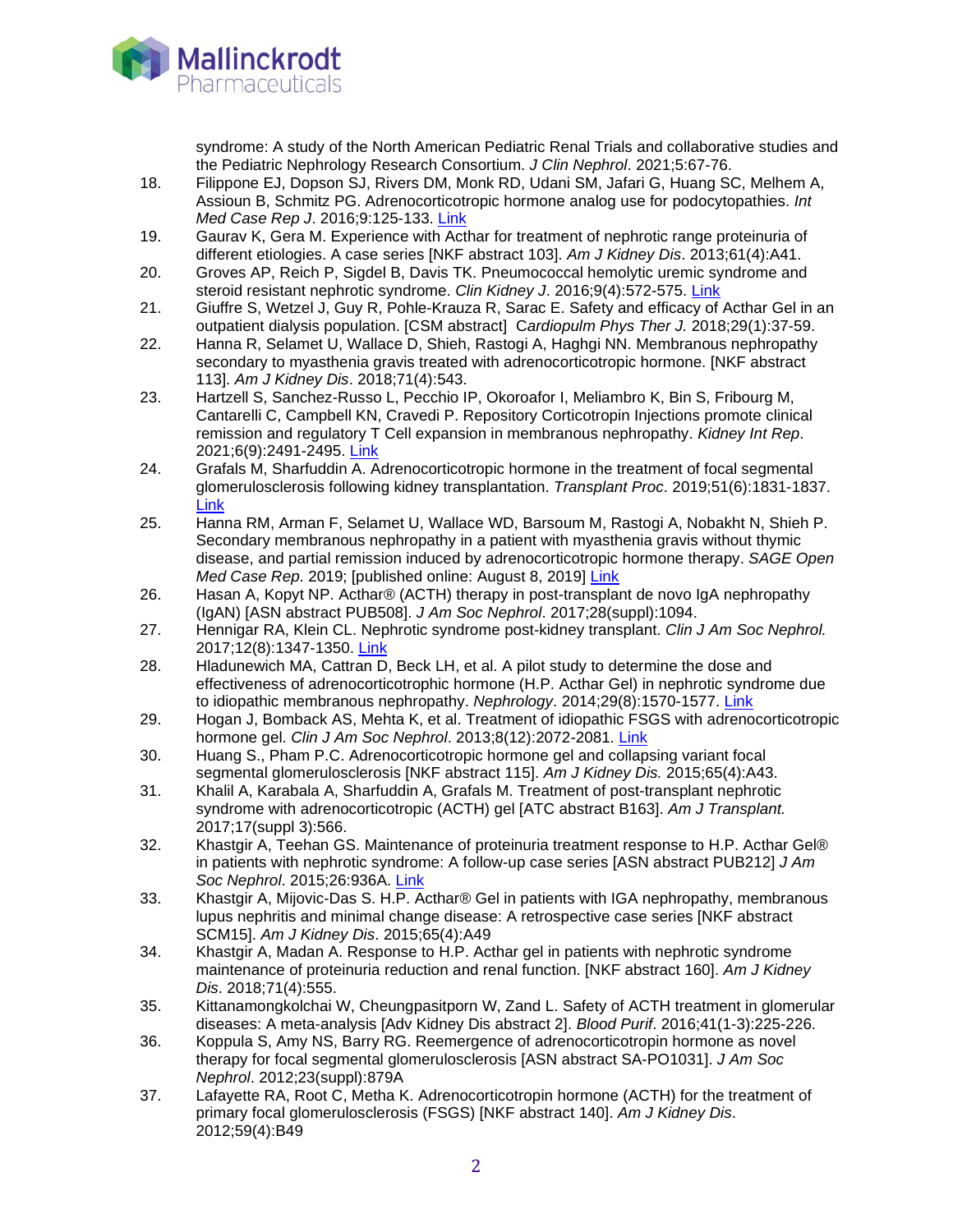

- 38. Lieberman K. A pooled analysis of early use of adrenocorticotropic hormone in nephrotic syndrome [ASN abstract PUB254]. *J Am Soc Nephrol*. 2014;25(suppl):952A
- 39. Lieberman KV. Adrenocorticotropic hormone for steroid-resistant and oral steroid-intolerant children with minimal change nephrotic syndrome. *J Clin Ped Nephr*. 2014;2(2):1-4
- 40. Lieberman KV, Pavlova-Wolf A. Adrenocorticotropic hormone therapy for the treatment of Idiopathic Nephrotic Syndrome in children and young adults: A systematic review of early clinical studies [ESPN abstract P-391]. *Pediatr Nephrol*. 2015;30(1694).
- 41. Madan A, Teehan GS, Stankovic AK. Treatment response to H.P. Acthar Gel in patients with idiopathic focal segmental glomerulosclerosis and idiopathic membranous nephropathy: A retrospective case series [ASN abstract TH-PO437]. *J Am Soc Nephrol*. 2014;25(suppl):206A
- 42. Madan A. Repository corticotropin injection in a patient presenting with focal segmental glomerulosclerosis, rheumatoid arthritis, and optic neuritis: A case report. *Int J Gen Med*. 2015;8:119-124
- 43. Madan A, Milward AS, Khastgir A. Treatment of nephrotic syndrome with Acthar Gel: A retrospective case series [NKF abstract 227]. *Am J Kidney Dis*. 2014;63(5):A75
- 44. Madan A, Mijovic-Das S, Stankovic A, Teehan G, Milward AS, Khastgir A. Acthar gel in the treatment of nephrotic syndrome: A multicenter retrospective case series. *BMC Nephrol*. 2016;17(1):37. [Link](http://www.ncbi.nlm.nih.gov/pubmed/27036111)
- 45. Mamlouk O, Workeneh B. A case of relapsing immunoglobulin A nephropathy secondary to immunotherapy. *J. Onco-Nephrol*. 2020;4(3):87-91.
- 46. Marayati F. Long-term H.P. Acthar® Gel treatment of relapsing idiopathic membranous glomerulopathy: A case study [ASN abstract PUB206]. *J Am Soc Nephrol*. 2015;26(suppl):934A.
- 47. Markell M, Brar A, Bhela S, Patel A, Salifu M. Use of repository corticotropin gel (Acthar) in progressive nephrotic syndrome secondary to transplant glomerulopathy: a report of three cases. *Kidney Med*. 2019;1(1):31-35.
- 48. Maroz N, Reuben S, Nadasdy T. Treatment of fibrillary glomerulonephritis with use of repository corticotropin injections. *Clin Kidney J*. 2018;11(6):788-790. [Link.](https://www.ncbi.nlm.nih.gov/pubmed/30524713)
- 49. McCracken C, Benfield E, Leong T, Lieberman K, Greenbaum L, Lang D, Benfield M. ACTHar use in childhood nephrotic syndrome [PAS abstract 1809.78]. *Abstract presented at Pediatric Academic Societies Meeting 2019, April 24 - May 1, 2019, Baltimore, MD*. April 2019.
- 50. McHugh PP, Muhammad AM, Asif AS, Muhammad SY, Tim ET. Treatment of post-transplant immunosuppression resistant focal segmental glomerulosclerosis with adrenocorticotropic gel [ASN abstract FR-PO1135]. *J Am Soc Nephrol*. 2013;24(suppl):624A
- 51. McMahon BA, Berliner AR. Treatment of severe resistant idiopathic membranous glomerulopathy with adrenocorticotropic hormone gel: a case report. [ASN abstract SA-PO032] *J Am Soc Nephrol*. 2015;26(suppl):631A.
- 52. Melhem AY, Schmitz P. Single center experience with ACTH for the treatment of resistant nephrotic syndrome [ASN abstract SA-PO677]. *J Am Soc Nephrol*. 2013;24(suppl):783A-784A.
- 53. Meliambro K, Sharma S, Campbell KN. Treatment-refractory histologic tip-variant FSGS in a patient with systemic lupus erythematosus [NKF abstract 68]. *Am J Kidney Dis*. 2014;63(5):A35
- 54. Mittal T, Dedhia P, Roy-Chaudhury P, et al. Complete remission of post-transplantation recurrence of focal segmental glomerulosclerosis with the use of adrenocorticotrophic hormone gel: Case report. *Transplant Proc*. 2015;47(7):2219-2222. [Link](http://www.ncbi.nlm.nih.gov/pubmed/26361683)
- 55. Monk RD. Complete Remission of severe nephrotic syndrome and AKI in collapsing FSGS with a combination of ACTH Gel and Abatacept – a case report. [ASN abstract PUB494] *J Am Soc Nephrol*. 2017;28(suppl):1090.
- 56. Naseer MS, Singh A, Singh N. Repository corticotropin in treating de-novo C3 glomerulonephritis post-transplantation. *Glomerular Dis*. 2021:[published online: October 22, 2021].
- 57. Nazmul M, Alouch N. A rare case of primary membranous glomerulonephritis in HIV successfully treated with adrenocorticotropin injection gel (Acthar) [ASN abstract PUB182]. *J Am Soc Nephrol*. 2020;31:840.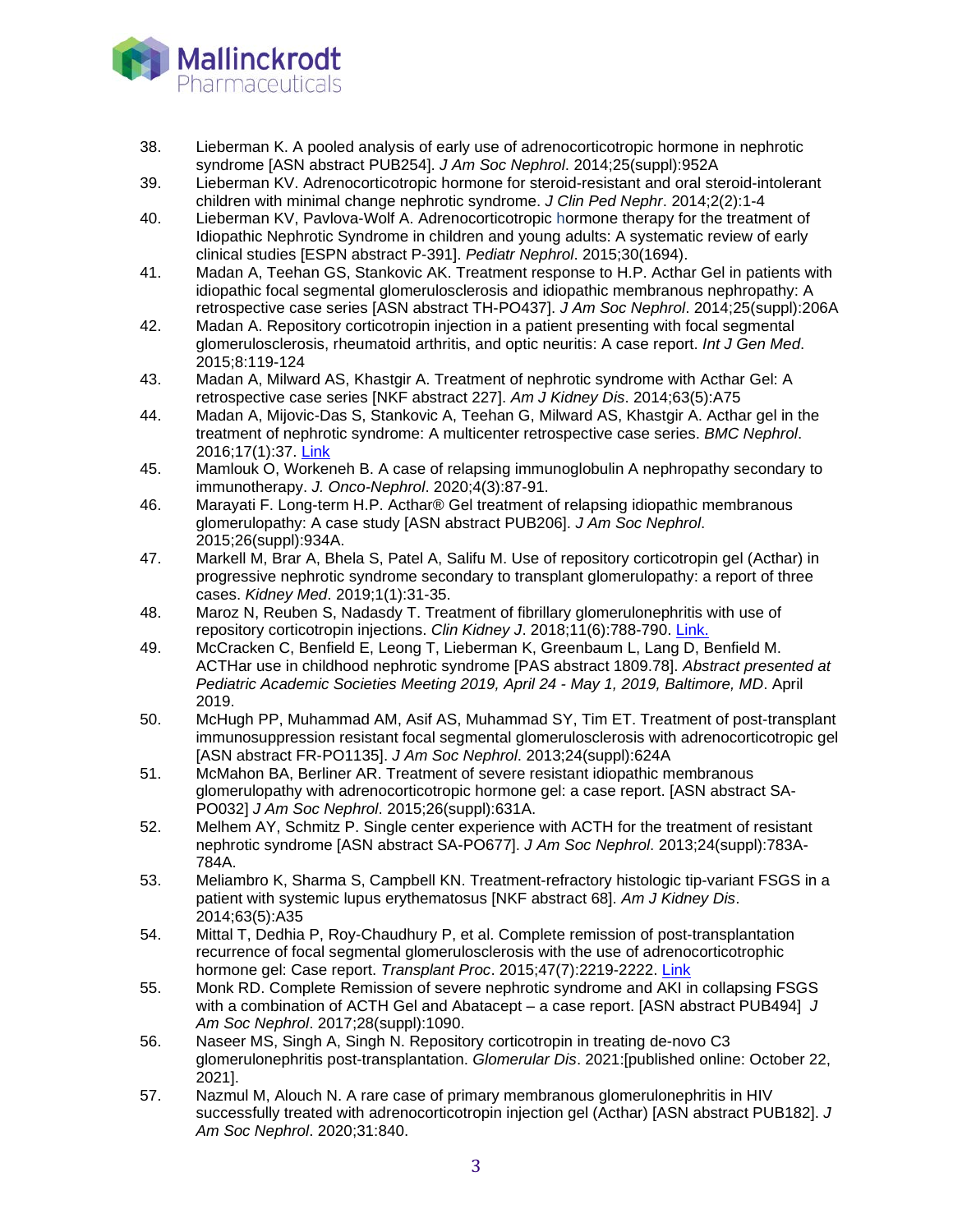

- 58. Nguyen V, El-Meanawy A. ACTH a novel treatment for IgA nephropathy [CSCTR/MWAFMR abstract 104]. *J Investig Med.* 2014;62(4):719-720
- 59. Patel AB, Markell MS. Use of ACTH gel in a patient with progressive nephrotic syndrome secondary to transplant glomerulopathy (TG) [ASN abstract TH-PO1140]. *J Am Soc Nephrol*. 2012;23(suppl):365A
- 60. Ramirez PJF, Mohamed AE-H, Cornea V, Alachkar N. Treatment of recurrent focal segmental glomerulosclerosis (FSGS) in a post kidney transplant recipient with adrenocorticotropic hormone (ACTH) gel [ASN abstract PUB539]. *J Am Soc Nephrol*. 2016;27(suppl ):1027A.
- 61. Reuben S, Maroz N. Treatment of fibrillary glomerulonephritis with use of repository corticotropin injections (Acthar®) [ASN abstract TH-POO018] . *J Am Soc Nephrol*. 2016;27(suppl):99A.
- 62. Sandhu A, Duarte H, Maroz N. Unmasking of pancreatobiliary carcinoma in a patient with fibrillary glomerulonephritis [ASN abstract PUB168]. *J Am Soc Nephrol*. 2020;31:836.
- 63. Saxon D, El-Husseini A, Jennings S, Cornea V, Sawaya BP. Successful treatment of an unusual case of membranous nephropathy with adrenocorticotropic hormone gel in HIV patient [NKF abstract 307]. *Am J Kidney Dis*. 2016;67(5):A95
- 64. Shirsat PD, Habib SY. Use of ACTH gel in a patient with progressive nephrotic syndrome secondary to transplant glomerulopathy (TG) [ASN FR-PO1088]. *J Am Soc Nephrol*. 2013;24(suppl):613A
- 65. Shrivastava S, Chen B, Dworkin LD, Malhotra DK, Gong R. Relapse of nephrotic syndrome after adrenocorticotropic hormone-induced remission: implications of adrenocorticotropic hormone antibodies. *Am J Nephrol.* 2020;51:390–394*.* [Link](https://pubmed.ncbi.nlm.nih.gov/32187600/)
- 66. Tan M, Maybel M, Yap L,W. Use of ACTH gel (Acthar) as rescue therapy for transplant glomeruloapthy (TG) in two kidney transplant recipients: Short and long term follow-up [ASN abstract SA-PO768]. *J Am Soc Nephrol*. 2014;25(suppl):814A
- 67. Tumlin JA, Rovin BH, Paxton WG, Ayoub I, Almaani S, Caster DJ, Appel AS, Appel GB. A Prospective, Open Label Study of the safety and treatment efficacy of ACTHar Gel for fibrillary glomerulonepritis [ASN abstract SA-PO659]. *J Am Soc Nephrol*. 2016;27 (suppl):781A.
- 68. Tumlin JA, Galphin CM, Rovin BH. Steroid resistant nephrotic syndrome: A prospective, open label study of the safety and efficacy of combination tacrolimus and ACTHar gel therapy [ASN abstract FR-PO434]. *J Am Soc Nephrol*. 2015;26(suppl):455A.
- 69. Tumlin JA, Galphin CM, Rovin BH. Advanced diabetic nephropathy with nephrotic range proteinuria: Long- term efficacy of subcutaneous adrenocorticotrophic hormone (ACTH ) therapy on proteinuria and urinary vascular endothelial growth factor (VEGF) levels [ASN abstract TH-OR073]. *J Am Soc Nephrol*. 2011;22(suppl):18A
- 70. Tumlin JA. Safety and efficacy of Acthar Gel (ACTH) on albuminuria and progression of diabetic nephropathy in patients with nephrotic range proteinuria: A randomized prospective study [ASN abstract SA-PO2471]. *J Am Soc Nephrol*. 2010;21(suppl):678A
- 71. Tumlin J, Galphin C, Santos R, Rovin B. Safety and efficacy of combination ACTHar Gel and Tacrolimus in treatment resistant focal segmental glomerulosclerosis (FSGS) and membranous glomerulopathy. *Kidney Int Rep. 2*017; 2(5):924-932*.*
- 72. Tumlin JA, Rovin BH, Lafayette RA, et al. Treatment of proteinuria due to treatment resistant or treatment intolerant idiopathic focal segmental glomerulosclerosis: a 2 part prospective study of H.P. Acthar® Gel (PODOCYTE) [ASN abstract PUB515] *J Am Soc Nephrol*. 2017;28(suppl):1095-1096.
- 73. Tumlin JA, Lafayette RA, Bomback AS, Podoll AS. A multicenter, prospective, open-labeled study of Acthar gel alone or with tacrolimus to reduce urinary proteinuria in patients with idiopathic DNA-JB9-positive fibrillary glomerulopathy [ASN abstract PO1653]. *J Am Soc Nephrol*. 2021;32:515-516.
- 74. Vaitla P, Daswatta D, Guasch A. Recurrence of FSGS post kidney transplantation: salvage therapy with Acthar Gel [ATS abstract 344]. *Am J Transplant*. 2016;16(suppl 3):344.
- 75. Vasin D. Partial remission of fibrilllary glomerulonephritis with crescentic and necrotizing features treated with H.P. Acthar® Gel [NKF abstract 290]. *Am J Kidney Diseases*. 2015;65(4):A87.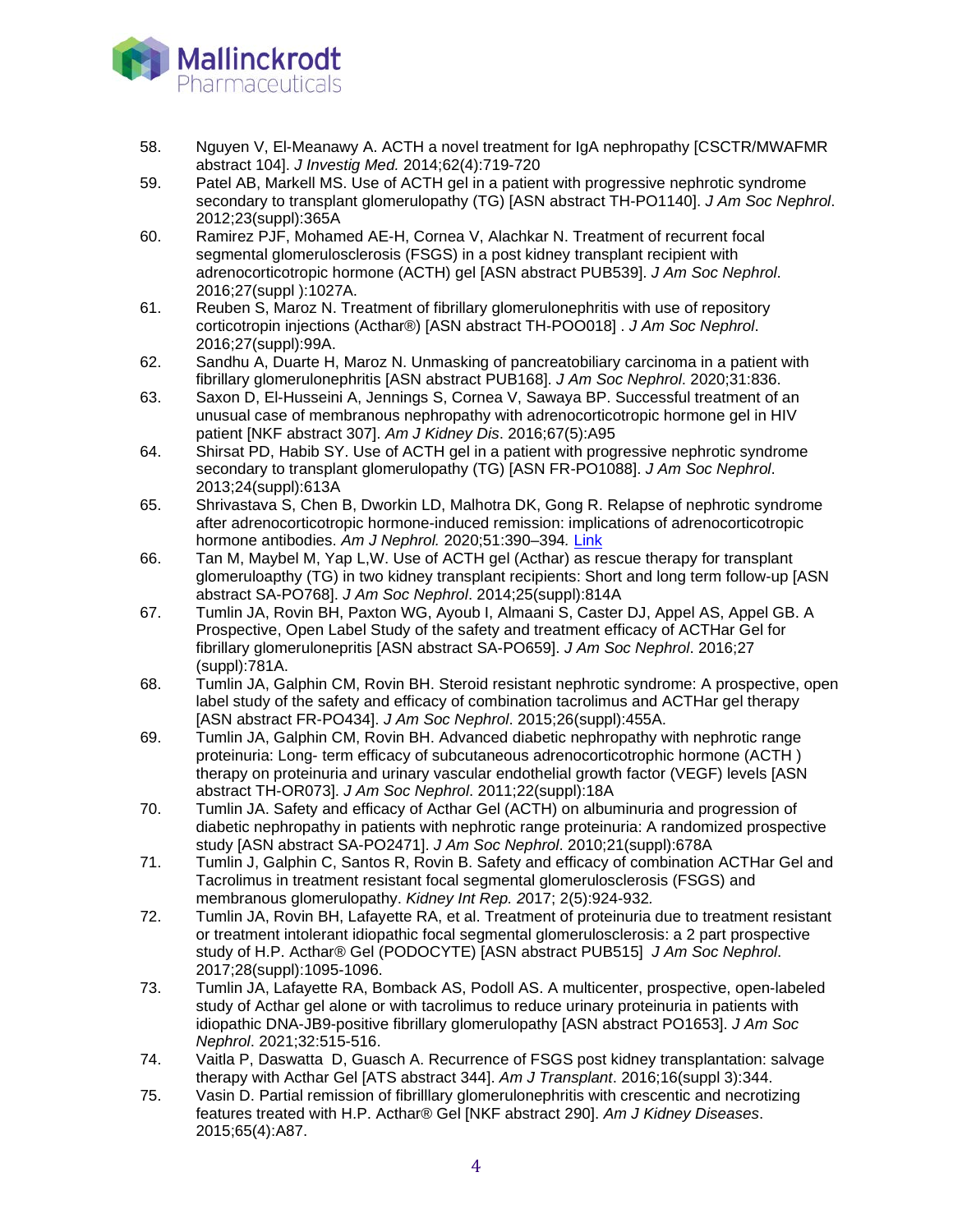

- 76. Venkataraman S, Crowther BR, Grafals M. Case study of repository corticotropin injection (RCI) prophylaxis for FSGS recurrence in kidney transplant [ASN abstract PO2569]. *J Am Soc Nephrol*. 2020;31(suppl 1):779.
- 77. Wang C, McCracken C, Leong T, Travers C, Gbadegesin R, Quiroga A, Benfield M, Hidalgo G, Srivastava T, Lo M, Yadin O, Mathias R, Khalid M, Orjuela A, Zaritsky J, Al-Akash S, Kamel M, Greenbaum L. Adrenocorticotropic Hormone for childhood nephrotic syndrome the ATLANTIS randomized controlled trial, a midwest pediatric nephrology consortium study [PAS abstract 1852.2] Abstract presented at Pediatric Academic Societies Meeting 2018, May 5-8, 2018, Toronto, Canada. 2018.
- 78. Wang CS, Travers C, McCracken C, Leong T, Gbadegesin R, Quiroga A, Benfield MR, Hidalgo G, Srivastava T, Lo M, Yadin O, Mathias R, Araya CE, Khalid M, Orjuela A, Zaritsky J, Al-Akash S, Kamel M, Greenbaum LA. Adrenocorticotropic hormone for childhood nephrotic syndrome: The ATLANTIS randomized trial. *Clin J Am Soc Nephrol*. 2018;13(12):1859-1865. [Link.](https://www.ncbi.nlm.nih.gov/pubmed/30442868)
- 79. Watson MJ. Membranous glomerulopathy and treatment with Acthar®: A case study. *Int J Nephrol Renovasc Dis*. 2013;6:229-232. [Link](http://www.ncbi.nlm.nih.gov/pubmed/24174881)
- 80. Welik RA. Adrenocorticotropic hormone therapy for idiopathic glomerulonephritis: 6-week interim data from an ongoing, 6-month trial [ASN abstract PUB712]. *J Am Soc Nephrol*. 2012;23(suppl):1051A
- 81. Wetmore JB, Haifeng G, Gilbertson DT. Prevalence of glomerulonephritis in the U.S. Medicare population [ASN abstract FR-PO906]. *J Am Soc Nephrol*. 2014;25(suppl):579A.
- 82. Zand L, Canetta P, Lafayette R, Aslam N, Jan N, Sethi S, Fervenza FC. An open-label pilot study of ACTH in the treatment of IgA nephropathy at high risk of progression. *Kidney Int Rep*. 2020;5(1):58-65
- 83. Zand L, Canetta PA, Lafayette RA, Aslam N, Sethi S, Leung N, Fervenza FC. An open-label pilot study of ACTH in the treatment of IgA nephropathy at high risk of progression [ASN abstract SA-OR062]. *J Am Soc Nephrol*. 2018;29(suppl):95.
- 84. Zaw TN, Zenenberg RD. Minimal change disease and dialysis dependent acute kidney injury treated with ACTHar and low dose Tacrolimus [ASN abstract FR-PO338]. *J Am Soc Nephrol*. 2014;25(suppl):509a.

### **Nephrology HEOR**

- 85. Denburg M, Bailey C, Razzaghi H, Soranno D, Pollack A, Claes DJ, Dharnidharka VR, Smoyer WE, Somers MJ, Zaritsky J, Flynn JT, Mitsnefes M, Benton M, Mariani LH, Forrest CB, Furth SL. Development and validation of an EHR-based computable phenotype to rapidly identify glomerular disease in large populations. *J Am Soc Nephrol.* 28(suppl):45.
- 86. Hurtado TB, Rex R, Robinson J. Comparing and contrasting glomerular disease patients: A real-world analysis showing demographic, clinical, and treatment differences across more than 1,000 patients [ASN abstract PO1559]. *J Am Soc Nephrol. 2021;32(suppl):489.*
- 87. Nazareth T, Kariburyo F, Pirani A, Kirkemo A, Xie L, Vaidya N, Philbin M. Patients with Nephrotic Syndrome (NS) receiving Repository Corticotropin Injection (RCI) or Rituximab (RTX): Real-world (RW) evidence from a US claims analysis [NKF abstract 211]. *Am J Kidney* Dis. 2017;69(4):A69.
- 88. Nazareth TA, Kariburyo F, Kirkemo A, et al. Patients with focal segmental glomerulosclerosis (FSGS): a claims analysis of clinical and economic outcomes [ASN abstract TH-PO168]. *J Am Soc Nephrol*. 2017;28(suppl):147.
- 89. Nazareth TA, Kariburyo F, Kirkemo A, et al. Patients with membranous nephropathy (MN): a real-world (RW) clinical and economic analysis. [ASN abstract TH-PO138]. *J Am Soc Nephrol*. 28(suppl):138.
- 90. Nazareth TA, Kariburyo F, Kirkemo A, Xie L, Pavlova-Wolf A, Bartels-Peculis L, Vaidya N, Sim JJ. Patients with idiopathic membranous nephropathy: a real-world clinical and economic analysis of U.S. claims data. *J Manag Care Spec Pharm*. 2019;25(9):1011-1020 [Link](https://www.ncbi.nlm.nih.gov/pubmed/31283419)
- 91. Rice JB, Panaccio MP, White A, Simes M, Billmyer E, Downes N, Niewoehner J, Wan GJ. Consequences of insurance denials among U.S. patients prescribed repository corticotropin injection (Acthar Gel) for nephrotic syndrome. *Curr Med Res Opin*. 2021;37(3):431-441. [Link](https://pubmed.ncbi.nlm.nih.gov/33411573/)
- 92. Sim JJ, Bhandari SK, Batech M, Hever A, Harrison TN, Shu YH, Kujubu DA, Jonelis TY, Kanter MH, Jacobsen SJ. End-stage renal disease and mortality outcomes across different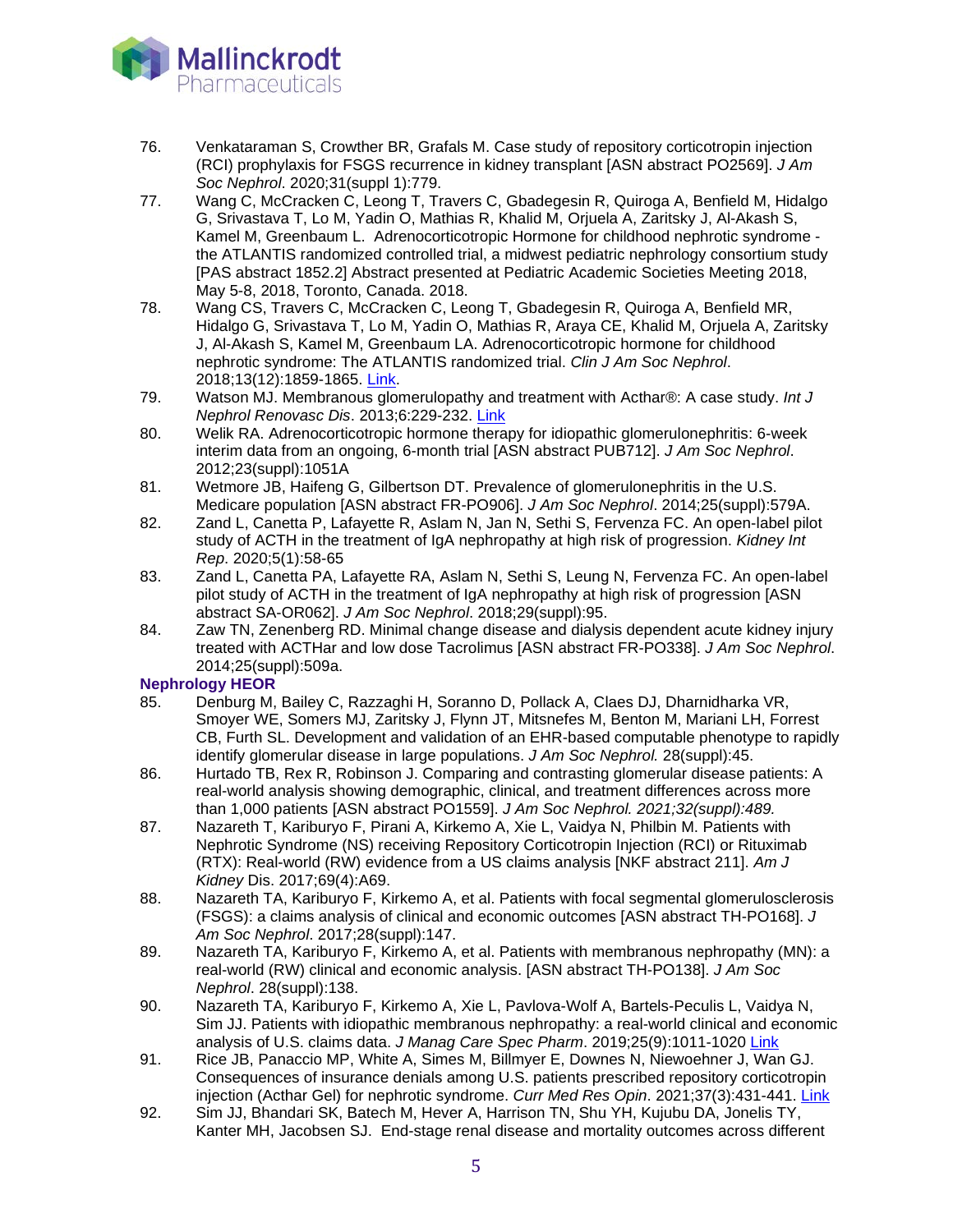

glomerulonephropathies in a large diverse US population. *Mayo Clinic Proceedings*. 2018;93(2):167-17. [Link](https://www.ncbi.nlm.nih.gov/pubmed/29395351)

### **Neurology**

- 93. Alexander L, Cass LJ, Enders M, Sarai K. Adrenocortical response to high dosage ACTH therapy in patients with multiple sclerosis. *Confin Neurol*. 1966;28:1-17. [Link](http://www.ncbi.nlm.nih.gov/pubmed/4290212)
- 94. Alexander L, Cass LJ. The present status of ACTH therapy in multiple sclerosis. *Ann Intern Med*. 1963;58:454-471. [Link](http://www.ncbi.nlm.nih.gov/pubmed/14011963)
- 95. Alexander L, Cass LJ. Significance of dosage in ACTH therapy of multiple sclerosis. *Trans Am Neurol Assoc*. 1963;88:184-185. [Link](http://www.ncbi.nlm.nih.gov/pubmed/14272213)
- 96. Amezcua L, Axtell R, Cen S, et al. Pilot study of monthly pulse adrenocorticotropic hormone (ACTH) or methylprednisolone as an add-on therapy to beta interferons for long-term treatment of multiple sclerosis [ECTRIMS abstract 1097]. *Mult Scler*. 2013;19(suppl 1):514- 515
- 97. Angappan D, Sahu J, Singhi P, Malhi P. Safety, feasibility and effectiveness of oral Zonisamide monotherapy in comparison to ACTH therapy in infants with West syndrome, a randomized controlled trial [AES abstract 1.265]. Abstract presented at the American Epilepsy Society Annual Meeting 2016, December 2-6, 2016, Houston, TX. 2016.
- 98. Armstrong D, Said RR. Outcomes of high-dose steroid therapy for infantile spasms in children with trisomy 21. *J Child Neurol*. 2019;;34(11):646-652. [Link](https://www.ncbi.nlm.nih.gov/pubmed/31113280)
- 99. Bailey RO, Sprague CA, Heim RR, Nguyen VA. Use of Acthar Gel for MS exacerbations during Natalizumab induction and maintenance [CMSC/ACTRIMS abstract DX11]. *Int J MS Care*. 2013;15(suppl 3):83
- 100. Baram TZ, Mitchell WG, Tournay A, Snead OC, Hanson RA, Horton EJ. High-dose corticotropin (ACTH) versus prednisone for infantile spasms: A prospective, randomized, blinded study. *Pediatrics*. 1996;97(3):375-379. [Link](http://www.ncbi.nlm.nih.gov/pubmed/8604274)
- 101. Benedict RH, Pol J, Yasin F, Hojnacki D, Kolb C, Eckert S, Tacca B, Drake A, Wojcik C, Morrow SA, Jakimovski D, Fuchs TA, Dwyer MG, Zivadinov R, Weinstock-Guttman B. Recovery of cognitive function after relapse in multiple sclerosis. *Mult Scler*. 2021;27(1):71- 78. [Link](https://www.ncbi.nlm.nih.gov/pubmed/31971066)
- 102. Bell S, Vincent J, Hammock V, et al. A comparison of the safety/tolerability and pharmacodynamics of Acthar Gel and methylprednisolone with regimens utilized for the treatment of MS exacerbations [AAN abstract P2.207]. *Neurology*. 2014;82(suppl 10):P2.207
- 103. Berkovich RR, Maura F, Dawood S. Adrenocorticotropic hormone treatment of multiple sclerosis exacerbations [CMSC/ACTRIMS abstract DX66]. *Int J MS Care*. 2012;14(suppl 2):66.
- 104. Berkovich R, Bakshi R, Amezcua L, Axtell RC, Cen SY, Tauhid S, Neema M, Steinman L. Adrenocorticotropic hormone versus methylprednisolone added to interferon beta in patients with multiple sclerosis experiencing breakthrough disease: A randomized, rater-blinded trial. *Ther Adv Neurol Disord*. 2017;10(1):3-17.
- 105. Bhalla S, Puri V, Skjei K. Fulminant vigabatrin toxicity during combination therapy with highdose ACTH: a case series [AES abstract 2.273]. Abstract presented at the American Epilepsy Society Annual Meeting 2018, November 30 - December 4, 2018. New Orleans, LA. 2018.
- 106. Butterfield T, Maquera VA. Preventing new enhancing lesions and relapses after discontinuing Tysabri [CMSC/ACTRIMS abstract DX14]. *Int J MS Care*. 2013;15(suppl 3):84.
- 107. Cheronis C, Wolak J, Laux L, Berg AT, Millichap JJ. Combination of ACTH and Vigabatrin for the treatment of infantile spasms [AES abstract 3.167]. Abstract presented at the American Epilepsy Society Annual Meeting 2017, December 1-5, Washington, DC. 2017.
- 108. Chugani HT, Kumar A. Neuroinflammation in children with infantile spasms: a prospective study before and after treatment with Acthar Gel (Repository Corticotropin Injection). *J Child Neurol*. 2020;35(12):808-812. [Link](https://pubmed.ncbi.nlm.nih.gov/32576069/)
- 109. Daniels D, Knupp K, Benke T, Wolter-Warmerdam K, Moran M, Hickey F. Infantile spasms in children with down syndrome: identification and treatment response. *Glob Pediatr Health*. 2019;6:1-8. [Link](https://www.ncbi.nlm.nih.gov/pubmed/30671494)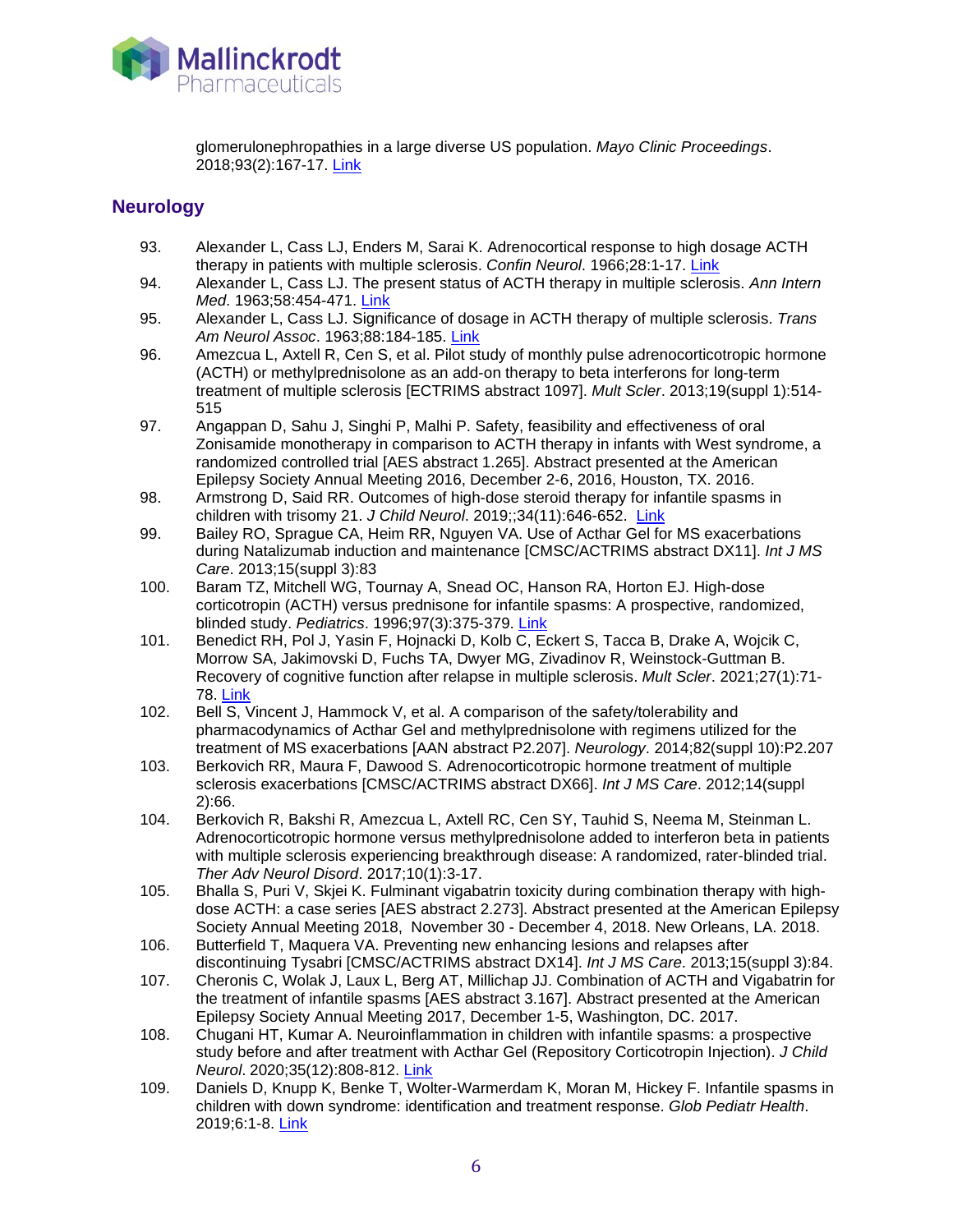

- 110. Demarest ST, Shellhaas RA, Gaillard WD, Keator C, Nickels KC, Hussain SA, Loddenkemper T, Patel AD, Saneto RP, Wirrell E, Sanchez Fernandez I, Chu CJ, Grinspan Z, Wusthoff CJ, Joshi S, Mohamed IS, Stafstrom CE, Stack CV, Yozawitz E, Bluvstein JS, Singh RK, Knupp KG. The impact of hypsarrhythmia on infantile spasms treatment response: Observational cohort study from the National Infantile Spasms Consortium. *Epilepsia*. 2017;58(12):2098-2103. [Link](https://www.ncbi.nlm.nih.gov/pubmed/29105055)
- 111. Dombkowski A, Cukovic D, Panday S, Sundaram S, Luat A. Altered T-cell clone diversity is associated with successful response to Acthar Gel treatment in infantile spasm patients [AES abstract 436]. *Abstract presented at American epilepsy society,* December 4-8, 2020, Virtual Meeting. 2020.
- 112. Dreifuss F, Farwell J, Holmes G, Joseph C, Lockman L, Madsen JA, Minarcik CJJ, Rothner AD, Shewmon DA. Infantile spasms. Comparative trial of nitrazepam and corticotropin. *Arch Neurol*. 1986;43(11):1107-1110. [Link](https://www.ncbi.nlm.nih.gov/pubmed/3022694)
- 113. Due BR, Coyle PK, Becker PM, Vollmer T. A prospective observational registry of H.P. Acthar Gel for the treatment of multiple sclerosis relapse [CMSC abstract RT01]. *Int J MS Care.* 2017 May;19(suppl 1):78.
- 114. Due BR, Becker PM, Coyle PK. A prospective observational registry of repository corticotropin injection for the treatment of multiple sclerosis relapse: baseline characteristics and interim results [CMSC abstract RT02] *Int J MS Care*. 2018;20(suppl 1):89.
- 115. Due B, Becker P, Coyle P. A prospective observational registry of repository corticotropin injection for the treatment of multiple sclerosis relapse: baseline characteristics and updated interim results [ECTRIMS abstract EP1690]. *Mult Scler*. 2018;24(suppl 2):905.
- 116. Eliyan Y, Heesch J, Alayari A, Rajaraman RR, Sankar R, Hussain SA. Very-high-dose prednisolone before ACTH for treatment of infantile spasms: evaluation of a standardized protocol. *Pediatr Neurol*. 2019; 99:16-22. [Link](https://www.ncbi.nlm.nih.gov/pubmed/31331669)
- 117. English JB, Strickland S, English PJ. Methylprednisolone treatment, patient reported tolerance and efficacy [CMSC/ACTRIMS abstract DX11]. *Int J MS Care*. 2016;18(suppl 1):45.
- 118. Goldstick L, Miller A, Due B, Bauer W, Zhao E, Cohen J, Robertson D, Wynn D. Study design of the randomized, double-blind, placebo-controlled options study of repository corticotropin injection for acute exacerbations of RRMS [ACTRIMS abstract P069]. *Mult Scler.2020;26 (*suppl 1):48.
- 119. Grinspan ZM, Knupp KG, Patel AD, Yozawitz EG, Wusthoff CJ, Wirrell E, Valencia I, Singhal NS, Nordli DR, Mytinger JR, Mitchell W, Keator CG, Loddenkemper T, Hussain SA, Harini C, Gaillard WD, Fernandez IS, Coryell J, Chu CJ, Berg AT, Shellhaas RA. Comparative effectiveness of initial treatment for infantile spasms in a contemporary US cohort. *Neurology. 2021*; 97(12):e1217-e1228. [Link](https://pubmed.ncbi.nlm.nih.gov/34266919/)
- 120. Hodgeman RM, Kapur K, Paris A, et al. Effectiveness of once-daily high-dose ACTH for infantile spasms. *Epilepsy Behav*. 2016;59:4-8. [Link](http://www.ncbi.nlm.nih.gov/pubmed/27084976)
- 121. Hrachovy RA, Frost JD, Glaze DG. High-dose, long-duration versus low-dose, short-duration corticotropin therapy for infantile spasms. *J Pediatr*. 1994;124(5 Pt.1):803-806. [Link](http://www.ncbi.nlm.nih.gov/pubmed/8176573)
- 122. Hrachovy RA, Frost JD, Kellaway P, Zion TE. Double-blind study of ACTH vs prednisone therapy in infantile spasms. *J Pediatr*. 1983;103(4):641-645. [Link](http://www.ncbi.nlm.nih.gov/pubmed/6312008)
- 123. Hrachovy RA, Frost JD, Kellaway P, Zion T. A controlled study of ACTH therapy in infantile spasms. *Epilepsia*. 1980;21(6):631-636. [Link](http://www.ncbi.nlm.nih.gov/pubmed/6254755)
- 124. Hussain SA, Shinnar S, Kwong G, et al. Treatment of infantile spasms with very high dose prednisolone before high dose adrenocorticotropic hormone. *Epilepsia*. 2014;55(1):103-107. [Link](http://www.ncbi.nlm.nih.gov/pubmed/24446954)
- 125. Javed A, Berkovich R, Hendin B, Miller A, Tornatore C. Use of patient case scenarios to assess current practice patterns of MS relapse assessment and treatment among MS specialists in the United States [ECTRIMS abstract P671]. *Mult Scler.* 2015; 23(sup 11): 329.
- 126. Kamen GF, Erdman GL. Subdural administration of hydrocortisone in multiple sclerosis: effect of ACTH. *J Am Geriatr Soc*. 1953;1(11):794-804. [Link.](https://www.ncbi.nlm.nih.gov/pubmed/13108563)
- 127. Kaplan J, Miller T, Baker M, Due B, Zhao E. Efficacy and safety outcomes from a prospective observational registry of repository corticotropin injection for relapse of multiple sclerosis [CMSC abstract RTH03]. *Int J MS Care*. 2020;22(S2):77-78.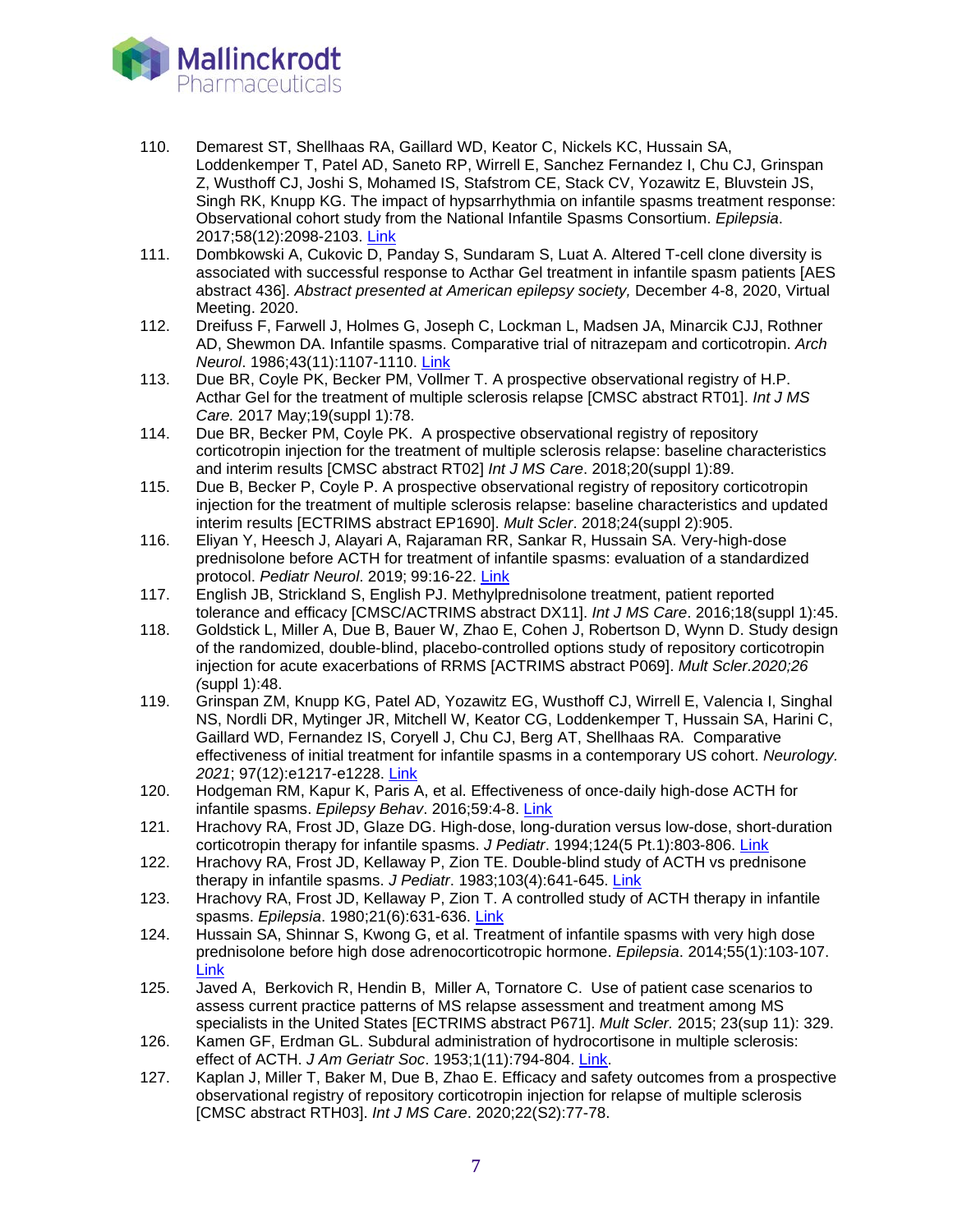

- 128. Kaplan J, Miller T, Baker M, Due B, Zhao E. Topline results of a prospective observational registry of repository corticotropin injection for the treatment of multiple sclerosis relapse [ACTRIMS abstract P070]. *Abstract presented at ACTRIMS Forum.* February 27-29, 2020, West Palm Beach, FL. 2020.
- 129. Kaplan J, Miller T, Baker M, Due B, Zhao E, Wan G. Patient-reported outcomes from a prospective observational registry of repository corticotropin injection for the treatment of multiple sclerosis relapse [AMCP abstract G22]. *J Managed Care Spec Pharm*. 2020;26(4 a):S42.
- 130. Kaplan J, Miller T, Baker M, Due B, Zhao E. A prospective observational registry study of repository corticotropin injection for the treatment of multiple sclerosis relapse [AAN abstract 4503]. 2020;94(15 supp):4503.
- 131. Kaplan J, Miller T, Baker M, Due B, Zhao E. A prospective observational registry of repository corticotropin injection (Acthar® gel) for the treatment of multiple sclerosis relapse. *Front Neurol*. 2020;11:598496. [Link](https://pubmed.ncbi.nlm.nih.gov/33414758/)
- 132. Kaplan J, Miller T, Baker M, Due B, Zhao E. Improvement in quality measures with repository corticotropin injection (Acthar® Gel) in a prospective observational study of multiple sclerosis relapse [CNS abstract]. *Abstract presented at the CNS Summit.* October 29 - November 1, 2020 Virtual Meeting. 2020.
- 133. Kaplan J, Miller T, Baker M, Due B, Zhao E, Wan G. Outcomes from a prospective observational registry of repository corticotropin injection for the treatment of multiple sclerosis relapse [ACTRIMS-ECTRIMS abstract P0895] . *Mult Scler*. 2020;26(suppl 3):543- 544.
- 134. Knupp KG, Leister E, Coryell J, Nickels KC, Ryan N, Juarez-Colunga E, Gaillard WD, Mytinger JR, Berg AT, Millichap J, Nordli DR Jr, Joshi S, Shellhaas RA, Loddenkemper T, Dlugos D, Wirrell E, Sullivan J, Hartman AL, Kossoff EH, Grinspan ZM, Hamikawa L. Response to second treatment after initial failed treatment in a multicenter prospective infantile spasms cohort. *Epilepsia*. 2016;57(11):1834-1842. [Link](https://www.ncbi.nlm.nih.gov/pubmed/27615012)
- 135. Knupp K, Wirrell E, Berg A, Khan S. The national infantile spasms consortium (NISC), A US multicenter initiative to improve treatment and outcomes of infantile spasms: Etiologies, initial therapies and early follow up [AES abstract 1.149]. *Epilepsy Curr*. 2013;14(suppl 1):68-69.
- 136. Knupp KG, Coryell J, Nickels KC, et al. Response to treatment in a prospective national infantile spasms cohort. *Ann Neurol*. 2016;79(3):475-84. [Link](https://www.ncbi.nlm.nih.gov/pubmed/26704170)
- 137. Kossoff EH, Hedderick EF, Turner Z, Freeman JM. A case-control evaluation of the ketogenic diet versus ACTH for new-onset infantile spasms. *Epilepsia.* 2008;49(9):1504 -9. Link
- 138. Kumar A, Kumar A, Chugani H. Prospective evaluation of neuroinflammation in children with infantile spasms using C-11-PK11195 positron emission tomography and its response to ACTH treatment [AES abstract 2.073]. Abstract presented at the American Epilepsy Society Annual Meeting 2017, December 1-5 2017, Washington, DC . 2017.
- 139. Kunker KA, Drake AS, Irwin LN, Khan A, Bucello M, Weinstock-Guttman B, Benedict RHB. Cognitive changes in Multiple Sclerosis patients treated with subcutaneous adrenocorticotropic hormone for acute relapse. [ECTRIMS abstract P1111]. *ECTRIMS Online Library.* 2016;145795.
- 140. Kutz C. A retrospective study of utilization of repository corticotropin injection (HP Acthar Gel) as pretreatment for Alemtuzumab infusion. *J Mult Scler* . 2020;7(1):1-5.
- 141. Kutz C. H.P. Acthar Gel (repository corticotropin injection) treatment of patients with multiple sclerosis and diabetes. *Ther Adv Chronic Dis*. 2016;7(4):190-197. [Link](http://www.ncbi.nlm.nih.gov/pubmed/27433309)
- 142. Kutz CF. Repository corticotropin injection relapse treatment in patients with multiple sclerosis and diabetes [ECTRIMS abstract EP1353]. *Mult Scler.* 2015; 23(sup 11): 708
- 143. Kutz CF, Dix AL. Repository corticotropin injection in multiple sclerosis: an update. *Neurodegener Dis Manag.* 2018; 8(4):217-225. [Link](https://www.ncbi.nlm.nih.gov/pubmed/29869572)
- 144. Lehrer GM. Treatment of MS with Acthar Gel-clinical experience and case presentation [ANA abstract T1819]. *Ann Neurol*. 2012;72(suppl 16):S114.
- 145. Liebling MS, Starc TJ, McAlister WH, Ruzal-Shapiro CB, Abramson SJ, Berdon WE. ACTH induced adrenal enlargement in infants treated for infantile spasms and acute cerebellar encephalopathy. *Pediatr Radiol*. 1993;23(6):454-456. [Link](https://www.ncbi.nlm.nih.gov/pubmed/8255650)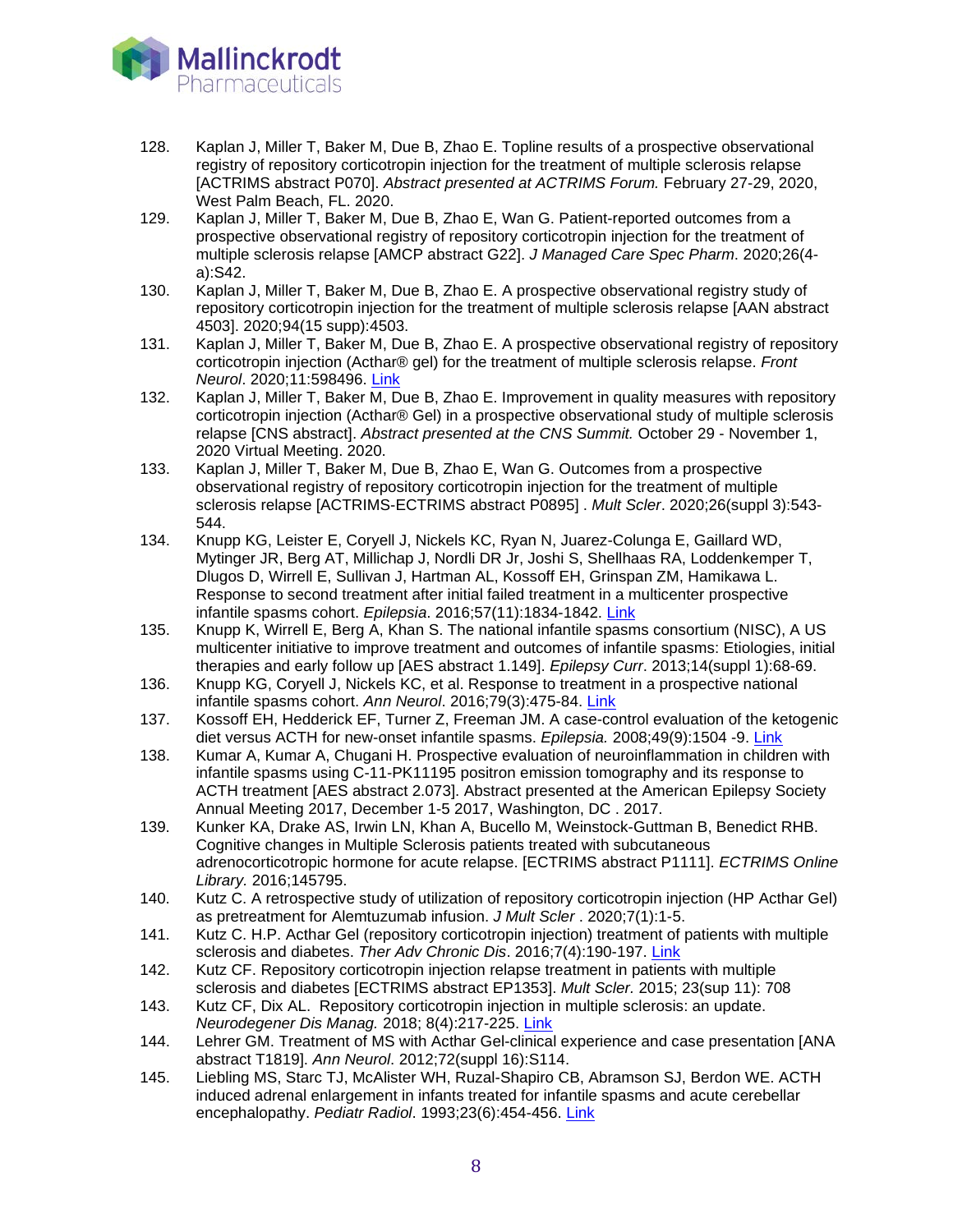

- 146. Lombroso CT. A prospective study of infantile spasms: clinical and therapeutic correlations. *Epilepsia*. 1983;24(2):135-158. [Link](https://www.ncbi.nlm.nih.gov/pubmed/6299719)
- 147. McGarry L, Messer R, Cree-Green M, Ray K, Knupp K. Incidence of hypertension among children treated with adrenocorticotropic hormone (ACTH) or prednisolone for infantile spasms. *J Child Neurol*. 2020;35(3):215-220. [Link](https://www.ncbi.nlm.nih.gov/pubmed/31769329)
- 148. Miller A, Goldstick L, Bauer W, Zhao E, Tarau E, Cohen J, Robertson D, Wynn D. Results from a multicentre, randomised, double blind, placebo-controlled study of repository corticotropin injection for multiple sclerosis relapse that inadequately responded to corticosteroids [ECTRIMS abstract P107] . *Mult Scler*. 2021;27(2S):202-203.
- 149. Molitor RE, Stewart J. Home intravenous administration of adrenocorticotropic hormone in patients with multiple sclerosis. *J Intraven Nurs*. 1988;11(4):249-251. [Link](http://www.ncbi.nlm.nih.gov/pubmed/2843618)
- 150. Mytinger JR, Weber A, Heyer GL. The response to ACTH is determined early in the treatment of infantile spasms [AES abstract 3.144]. *Epilepsy Curr*. 2014;14(suppl 1):360
- 151. Mytinger JR, Weber A, Heyer GL. The response to ACTH is determined early in the treatment of infantile spasms. *Epileptic Disord*. 2015;17(1):52-57. [Link](http://www.ncbi.nlm.nih.gov/pubmed/25644547)
- 152. Mytinger J, Albert D, Twanow J, Vidaurre J, Tan Y, Brock G, Ostendorf A. Compliance with standard therapies and remission rates after implementation of an infantile spasms management guideline. *Pediatr Neurol*. 2020;104:23-29. [Link](https://www.ncbi.nlm.nih.gov/pubmed/31911027)
- 153. Murray S., Woo A. Clinical experience with repository corticotropin injection in patients with multiple sclerosis experiencing mood changes with intravenous methylprednisolone: A case series. *Ther Adv Neurol Disord. 2016.* 2016;9(3):189-197. [Link](https://www.ncbi.nlm.nih.gov/pubmed/27134674)
- 154. Napoli S. ACTH gel in the treatment of multiple sclerosis exacerbation: A case study. *Int Med Case Rep J*. 2015;2015(8):23-27. [Link](http://www.ncbi.nlm.nih.gov/pubmed/25678826)
- 155. Nickerson M, Cofield SS, Tyry T, Salter AR, Cutter GR, Marrie RA. Impact of multiple sclerosis relapse: The NARCOMS participant perspective. *Mult Scler Relat Disord*. 2015;4(3):234-240. [Link](http://www.ncbi.nlm.nih.gov/pubmed/26008940)
- 156. Pagnotta PA, LaGanke C, Easterling CB Using Acthar in Lemtrada infusion protocol [CMSC/ACTRIMS abstract DX53] *Int J MS Care.* 2017;19(suppl 1):31
- 157. Park JT, Chugani HT. Epileptic spasms in paediatric post-traumatic epilepsy at a tertiary referral centre. *Epileptic Disord*. 2017;19(1):24-34. [Link](https://www.ncbi.nlm.nih.gov/pubmed/28316319)
- 158. Partikian A, Mitchell WG. Major adverse events associated with treatment of infantile spasms. *J Child Neurol*. 2007;22(12):1360-1366. [Link](http://www.ncbi.nlm.nih.gov/pubmed/18174552)
- 159. Pauli L, O'Neil R, Ybanez M, Livingston S. Minor motor epilepsy. Treatment with corticotropin (ACTH) and steroid therapy. *JAMA*. 1960;174:1408-1412. [Link](http://www.ncbi.nlm.nih.gov/pubmed/13733481)
- 160. Pol J, Yasin F, Wojcik C, Conway D, Morrow S, Eckert S, Drake A, Hojnacki D, Kolb C, Dwyer M, Zivadinov R, Weinstock-Guttman B, Benedict R. Replication of cognitive relapse phenomenon in multiple sclerosis in association with gadolinium enhancing lesions [ECTRIMS abstract P841]. *Mult Scler*. 2018;24(suppl 2):444-445.
- 161. Pranzatelli MR, Tate ED, McGee NR, et al. Key role of CXCL13/CXCR5 axis for cerebrospinal fluid B cell recruitment in pediatric OMS. *J Neuroimmunol*. 2012;243(1-2):81- 88. [Link](http://www.ncbi.nlm.nih.gov/pubmed/22264765)
- 162. Pranzatelli MR, Tate ED, Verhulst SJ, et al. Pediatric dosing of Rituximab revisited: Serum concentrations in opsoclonus-myoclonus syndrome. *J Pediatr Hematol Oncol*. 2010;32(5):e167-e172. [Link](http://www.ncbi.nlm.nih.gov/pubmed/20606544)
- 163. Pranzatelli MR, Tate ED, Crowley JM, Toennies B, Creer M. Neurometabolic effects of ACTH on free amino compounds in opsoclonus-myoclonus syndrome. *Neuropediatrics*. 2008;39(3):164-171. [Link](http://www.ncbi.nlm.nih.gov/pubmed/18991196)
- 164. Pranzatelli MR, Chun KY, Moxness M, Tate ED, Allison TJ. Cerebrospinal fluid ACTH and cortisol in opsoclonus-myoclonus: Effect of therapy. *Pediatr Neurol*. 2005;33(2):121-126. [Link](http://www.ncbi.nlm.nih.gov/pubmed/16087057)
- 165. Pranzatelli MR, Huang YY, Tate E, et al. Monoaminergic effects of high-dose corticotropin in corticotropin-responsive pediatric opsoclonus-myoclonus. *Mov Disord*. 1998;13(3):522-528. [Link](http://www.ncbi.nlm.nih.gov/pubmed/9613746)
- 166. Pranzatelli MR, Tate ED, Swan JA, Travelstead AL, Colliver JA, Verhulst SJ, Crosley CJ, Graf WD, Joseph SA, Kelfer HM, Raju GP. B cell depletion therapy for new-onset opsoclonus-myoclonus. *Mov Disord*. 2010;25(2):238-242.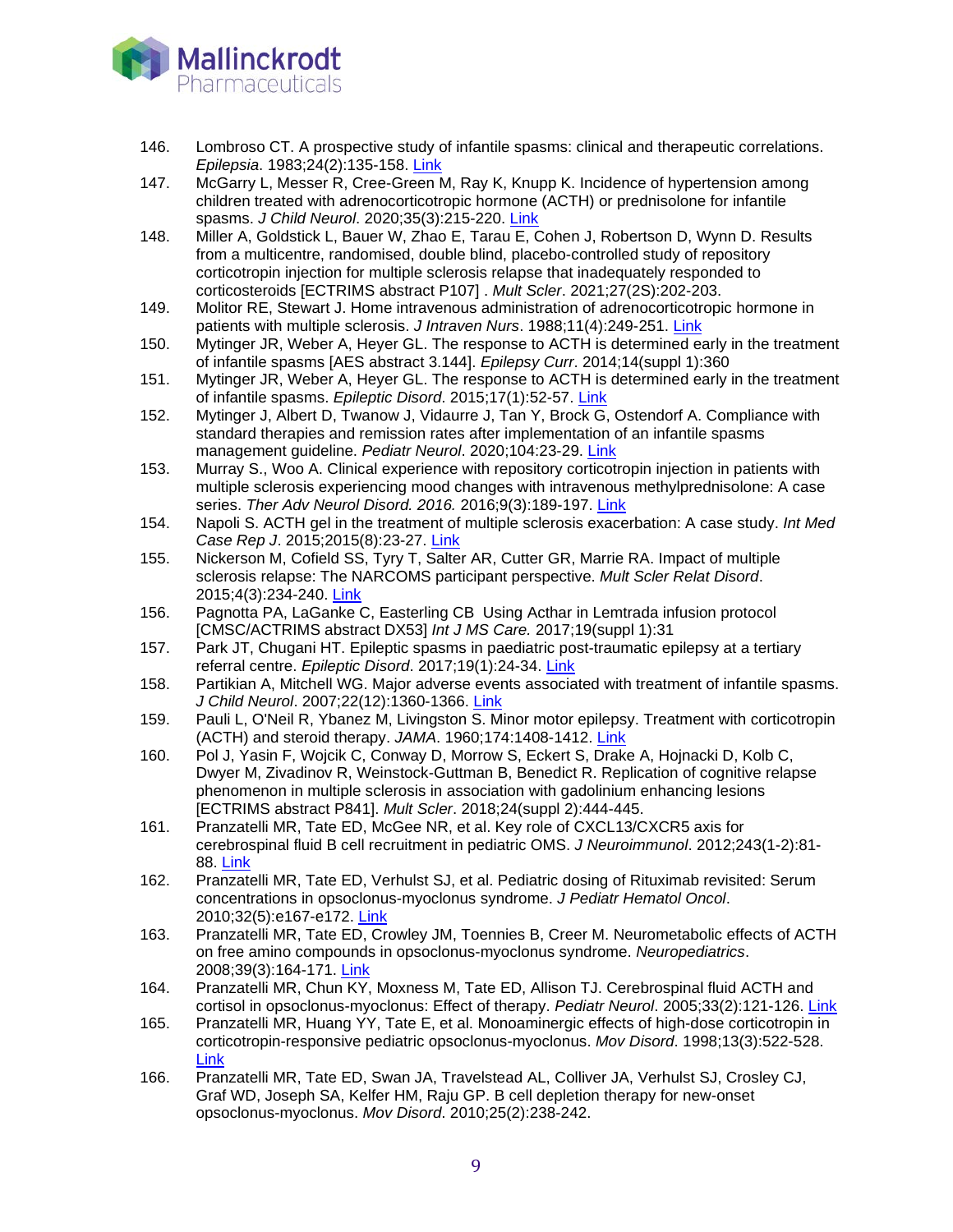

- 167. 167. Pranzatelli MR, Tate ED, Travelstead AL, Colliver JA. Long-term cerebrospinal fluid and blood lymphocyte dynamics after rituximab for pediatric opsoclonus-myoclonus. *J Clin Immunol*. 2010;30(1):106-113. [Link](https://www.ncbi.nlm.nih.gov/pubmed/19258290)
- 168. Pranzatelli MR, Allison TJ, Tate ED. Effect of low-dose cyclophosphamide, ACTH, and IVIG combination immunotherapy on neuroinflammation in pediatric-onset OMS: A retrospective pilot study. *Eur J Paediatr Neurol*. 2018; 22(4):586-594. [Link](https://www.ncbi.nlm.nih.gov/pubmed/29555260)
- 169. Rao JK, Willis J. Hypothalamo-pituitary-adrenal function in infantile spasms: effects of ACTH therapy. *J Child Neurol*. 1987;2(3):220-223. [Link](https://www.ncbi.nlm.nih.gov/pubmed/4321736)
- 170. Rose AS, Kuzma JW, Kurtzke JF, Namerow NS, Sibley WA, Tourtellotte WW. Cooperative study in the evaluation of therapy in multiple sclerosis. ACTH vs. placebo--final report. *Neurology*. 1970;20(5):1-59. [Link](http://www.ncbi.nlm.nih.gov/pubmed/4314823)
- 171. Ross AP, Halper J, Harris CJ. Assessing relapses and response to relapse treatment in patients with multiple sclerosis: A nursing perspective. *Int J MS Care*. 2012;14(3):148-159. [Link](http://www.ncbi.nlm.nih.gov/pubmed/24453746)
- 172. Ross DL. Suppressed pituitary ACTH response after ACTH treatment of infantile spasms. *J Child Neurol*. 1986;1(1):34-37. [Link](http://www.ncbi.nlm.nih.gov/pubmed/3036933)
- 173. Ryan N, Coryell J, Nickels K, Mytinger J, Knupp K. The national infantile spasms consortium (NISC): Moving towards standardization of care and improved treatment and outcomes in infantile spasms [AES abstract 3.223]. *Abstract presented at the American Epilepsy Society Annual Meeting 2014,* December 5-9, 2014, Seattle WA.
- 174. Sher PK, Sheikh MR. Therapeutic efficacy of ACTH in symptomatic infantile spasms with hypsarrhythmia. *Pediatr Neurol*. 1993;9(6):451-456. [Link.](https://www.ncbi.nlm.nih.gov/pubmed/7605553)
- 175. Simsarian JP, Saunders C, Smith DM. Five-day regimen of intramuscular or subcutaneous self-administered adrenocorticotropic hormone gel for acute exacerbations of multiple sclerosis: A prospective, randomized, open-label pilot trial. *Drug Design*. 2011;5:381-389. [Link](http://www.ncbi.nlm.nih.gov/pubmed/21792296)
- 176. Singer WD, Rabe EF, Haller JS. The effect of ACTH therapy upon infantile spasms. *J Pediatr*. 1980;96(3 pt 1):485-489. [Link](https://www.ncbi.nlm.nih.gov/pubmed/6244378)
- 177. Snead OC III, Benton JW, Myers GJ. ACTH and prednisone in childhood seizure disorders. *Neurology*. 1983;33(8):966-970. [Link](http://www.ncbi.nlm.nih.gov/pubmed/6308515)
- 178. Snead OC III. Treatment of infantile spasms. *Pediatr Neurol*. 1990;6(3):147-150. [Link](http://www.ncbi.nlm.nih.gov/pubmed/2163254)
- 179. Snead OC III, Benton JW, Hosey LC, et al. Treatment of infantile spasms with high-dose ACTH: Efficacy and plasma levels of ACTH and cortisol. *Neurology 39*. 1989;39(8):1027- 1031. [Link](http://www.ncbi.nlm.nih.gov/pubmed/2548119)
- 180. Tanritanir A, Wang X, Loddenkemper T. ACTH effects on electrophysiological biomarkers in patients with epileptic spasms [ACNS abstract F20]. *J Clin Neurophysiol*. 2019;36(6):480.
- 181. Tanritanir A, Jafarpour S, Rakesh K, Connolly J, Xiaofan W, Harini C, Loddenkemper T. Electrophysiological and clinical biomarkers of ACTH (Acthar Gel) treatment [AES abstract 1.104]. Abstract presented at the American Epilepsy Society Annual Meeting 2017, December 1-5, Washington, DC. 2017.
- 182. Tate ED, Pranzatelli MR, Verhulst SJ, et al. Active comparator-controlled, rater-blinded study of corticotropin-based immunotherapies for opsoclonus-myoclonus syndrome. *Journal of Child Neurology*. 2012;27(7):875-884. [Link](http://www.ncbi.nlm.nih.gov/pubmed/22378659)
- 183. Taylor JB, Young WO, Rutar T. Posterior subcapsular cataracts in children receiving adrenocorticotropic hormone (ACTH) for infantile spasms. *J Child Neurol*. 2010;25(8):1017- 1019. [Link](http://www.ncbi.nlm.nih.gov/pubmed/20110219)
- 184. Vajjala V, Hosain S. GRIN2A mutation with refractory epilepsy and response to ACTH therapy [AES abstract 2.097]. Abstract presented at the American Epilepsy Society Annual Meeting 2016, December 2-6, 2016, Houston, TX. 2016
- 185. VanMeter S, Becker P, Lester M, Fang L, Zhao E. Post-Hoc analyses using PRO-ACT Database (PRO-ACT) to evaluate Repository Corticotropin Injection (RCI; H.P. Acthar® Gel) as a potential treatment for ALS. Abstract presented at the 16th Annual NEALS Meeting, October 3-5, 2017, Clearwater Beach, FL. 2017.
- 186. VanMeter S, Becker P, Mackey L, Fang L, Zhao E. Post hoc analysis using PRO-ACT database to evaluate Repository Corticotropin Injection (HP Acthar® Gel) as a potential treatment for ALS [AAN abstract P5. 327]. *Neurology*. 2018;90(15 suppl):P5.32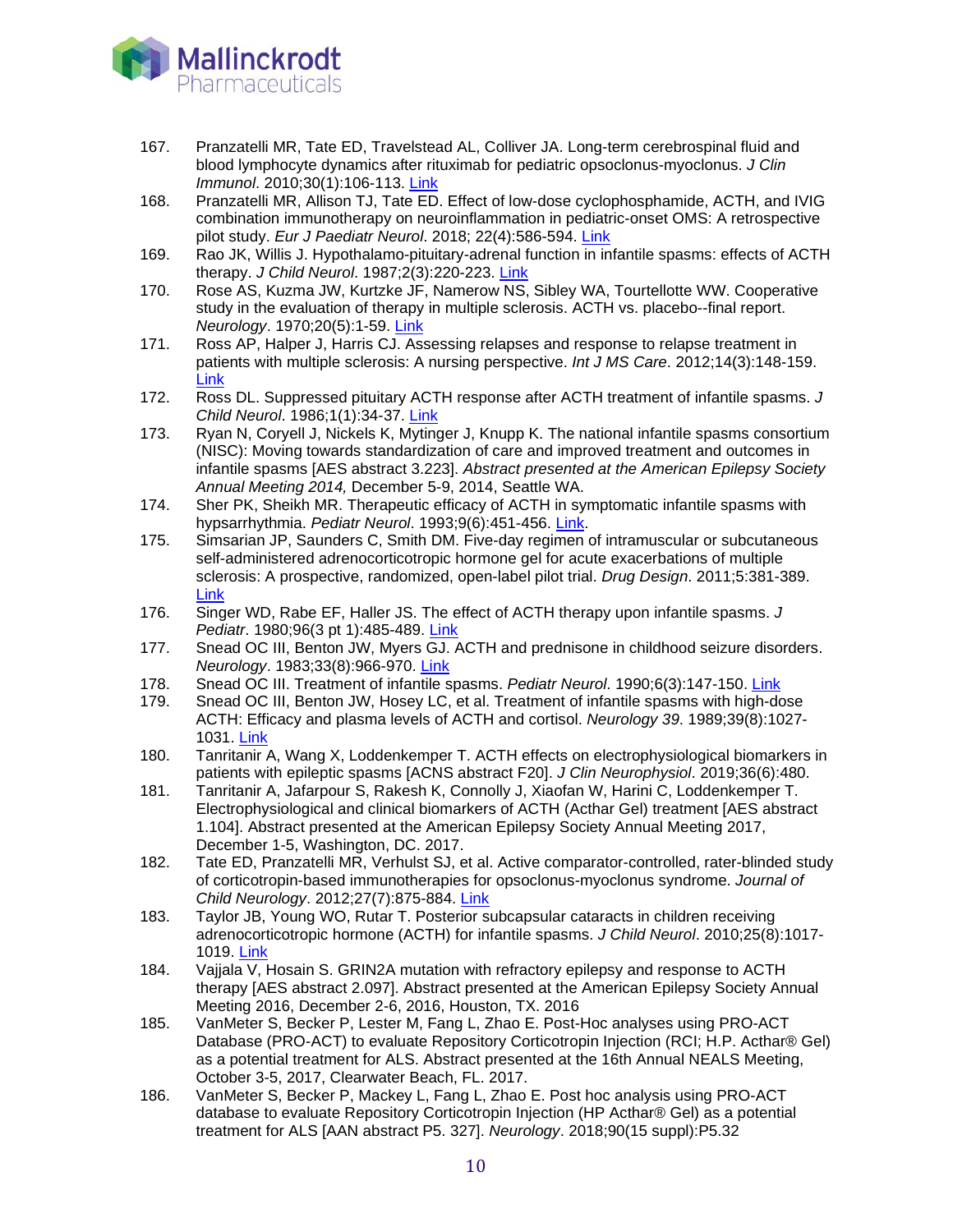

- 187. Wang J, Wang J, Zhang Y, et al. Proteomic analysis of adrenocorticotropic hormone treatment of an infantile spasm model induced by N-methyl-D-aspartic acid and prenatal stress. *PLoS One*. 2012;7(9):e45347. [Link](http://www.ncbi.nlm.nih.gov/pubmed/23028951)
- 188. Watemberg N. Infantile spasms: Treatment challenges. *Curr Treat Options Neurol*. 2012;14:322-331. [Link](http://www.ncbi.nlm.nih.gov/pubmed/22581010)
- 189. Weatherspoon S, Mudigoudar B, Roark E, Wheless JW. Infantile spasms: combination therapy with high-dose ACTH and Vigabatrin [AES abstract 2.148]. Abstract presented at the American Epilepsy Society Annual Meeting 2018, November 30 - December 4 2018, New Orleans, LA. 2018.
- 190. Weber A, Cole JW, Mytinger JR. Infantile spasms respond poorly to topiramate. *Pediatr Neurol* 2015;53(2):130-134. [Link](http://www.ncbi.nlm.nih.gov/pubmed/26068002)
- 191. Williamson A, Smrtka J, Flemming Tracy T, et al. Assessing relapse in multiple sclerosis (ARMS) questionnaire: Pilot study [ECTRIMS abstract DX59]. *Mult Scler*. 2013;15(suppl 3):329-105
- 192. Wray CD, Benke TA. Effect of price increase of adrenocorticotropic hormone on treatment practices of infantile spasms. *Pediatr Neurol*. 2010;43:163-166. [Link](http://www.ncbi.nlm.nih.gov/pubmed/20691936)
- 193. Wynn D, Goldstick LP, Bauer W, Zhao E, Tarau E, Cohen JA, Robertson D, Miller AEZhao E, Tarau E, Cohen JA, Robertson D, Miller AE. Results from a multicenter, randomized, doubleblind, placebo-controlled study of repository corticotropin injection for relapsing-remitting multiple sclerosis [CMSC abstract RTH02]. *Int J MS Care*. 2021;23(suppl 2):76.

### **Neurology – HEOR**

- 194. Banfe EN, Polyakov JL, Waltrip R, Dickson RB Understanding patient underreporting of MS relapses: insights from patients with multiple sclerosis from the Harris Poll 2017 survey [ECTRIMS - ACTRIMS abstract P1267] *Mult Scler.* 2017;23(S3):676.
- 195. Costello J, Njue A, Lyall M, Heyes A, Mahler N, Philbin M, Nazareth T. Efficacy, safety, and quality-of-life of treatments for acute relapses of multiple sclerosis: results from a literature review of randomized controlled trials. *Degener Neurol Neuromuscul Dis*. 2019;9:55-78. [Link](https://www.ncbi.nlm.nih.gov/pubmed/31308790)
- 196. Duchowny MS, Chopra I, Niewoehner J, Wan GJ, Devine B. A systematic literature review and indirect treatment comparison of efficacy of repository corticotropin injection versus synthetic adrenocorticotropic hormone for infantile spasms. *J Health Econ Outcomes Res*. 2021;8(1):1-9. [Link](https://pubmed.ncbi.nlm.nih.gov/33521161)
- 197. Fox RJ, Templeton D, Lesher B, Malhotra M. Relapse Management in Relapsing-Remitting Multiple Sclerosis (RRMS): Results from a real-world analysis of treatment patterns [CMSC/ACTRIMS abstract SX11]. *Int J MS Care*. 2016;18(suppl 1):98.
- 198. Fox RJ, Acot JR, Lesher BA, Malhotra M. Relapse management in RRMS: real-world characteristics of steroid-treated patients [ECTRIMS abstract P670]. Mult Scler. 2015; 23(sup 11): 328-329.
- 199. Gold L, Nazareth T, Tzy-Chyi Y, Fry K, Mahler N, Rava A WIR. Medication utilization patterns 90 days before initiation of treatment with repository corticotropin injection in patients with infantile spasms. *Pediatric Health Med Ther*. 2020;10:195-207.
- 200. Gold LS, Nazareth T, Tzy-Chyi Y, Fry K, Hansen R. Medication utilization patterns prior to repository corticotropin injection in patients with infantile spasms [AES abstract 3.279]. Abstract presented at the American Epilepsy Society Annual Meeting 2017, December 1-5, Washington, DC. 2017
- 201. Gold LS, Schepman PB, Wang W-J, Philbin M, Niewoehner J, Damal K, Hansen RN. Healthcare costs and resource utilization in patients with Infantile spasms treated with H.P. Acthar Gel®. *Adv Ther*. 2016;33(8):1293-1304. [Link](http://www.ncbi.nlm.nih.gov/pubmed/27324137)
- 202. Gold LS, Suh K, Schepman PB, Damal K, Hansen RN. Healthcare costs and resource utilization in patients with multiple sclerosis relapses Treated with H.P. Acthar Gel®. *Adv Ther*. 2016;33(8):1279-1292. [Link](https://www.ncbi.nlm.nih.gov/pubmed/27312977)
- 203. Gold LS, Schepman P, Niewoehner J, Philbin M, Hansen R. Healthcare resource use and costs of adrenocorticotropic hormone in relapses of Multiple Sclerosis [WCI abstract B036]. *Inflamm Res*. 2015; 64(suppl 2): S116.
- 204. Hansen R, Gold L, Schepman P, Niewoehner J, Philbin M. Economic consequences of early versus late use of adrenocorticotropic hormone therapy in infantile spasms [WCI abstract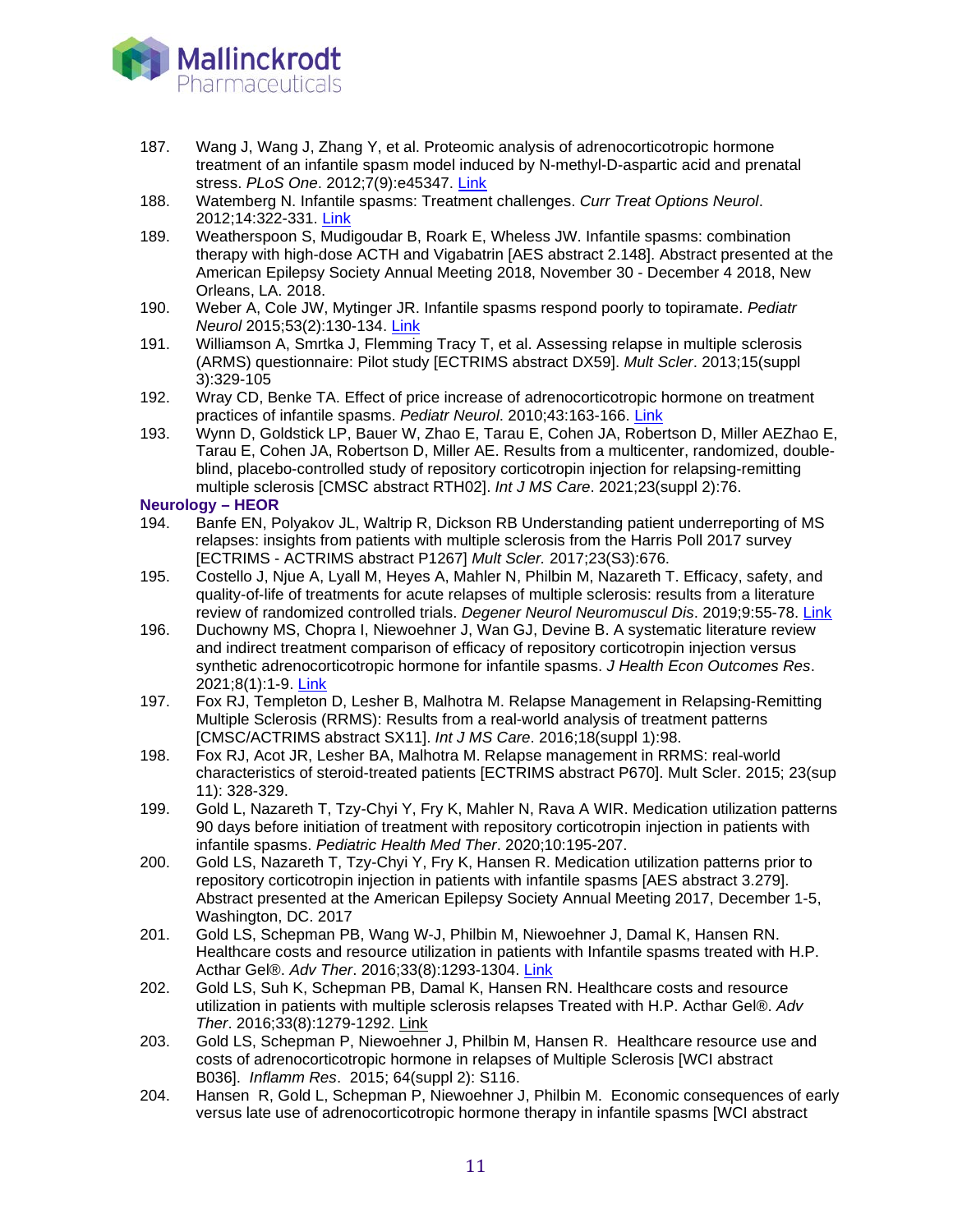

LB10]. Late-breaker abstract presented at *World Congress of Inflammation Meeting*; August 8-12, 2015; Boston, MA. 2015

- 205. Havrdova E, Bell SJ, Herman DS, Jeffery D, Nicholas JA, Tornatore C. Current MS relapse assessment practices determined by a modified Delphi process [ECTRIMS abstract EP1276]. *Mult Scler.* 2015; 23(sup 11):667
- 206. Hunter SF, Bindra J, Chopra I, Niewoehner J, Panaccio MP, Wan GJ. Cost-effectiveness of repository corticotropin injection for the treatment of acute exacerbations in multiple sclerosis. *Clinicoecon Outcomes Res*. 2021;13:883-892. [Link](https://www.pubmed.gov/34675568)
- 207. Khan O, Berkovich R, Hendin B, Javed A, Miller A, Tornatore C. Current practice patterns of MS relapse management among MS specialists in the United States: survey results of the MS relapse practice patterns project [ECTRIMS abstract EP1356]. *Mult Scler.* 2015; 23(suppl 11):709.
- 208. Nazareth T, Datar M, Yu TC. Treatment effectiveness for resolution of multiple sclerosis relapse in a US health plan population. *Neurol Ther*. 2019;8(2):383-395. [Link.](https://www.ncbi.nlm.nih.gov/pubmed/31564036)
- 209. Nazareth T, Philbin M, Gallagher J, Heap K, Carrol S, Böing EA. Medical resource utilization in patients with infantile spasms after receipt of Repository Corticotropin Injection (H.P. Acthar Gel): results of a physician survey [AAN abstract P3.219]. Neurology. 2017;88(suppl 16):P3.219.
- 210. Nazareth T, Purser M, Bhaila R, Philbin M, Mladsi D. The economic burden of moderate-tosevere Multiple Sclerosis relapse in the United States: findings from a systematic literature review [AAN abstract P3.402]. *Neurology*. 2017;88(suppl 16):P3.402.
- 211. Nazareth T, Polyakov L, Banfe EN, Waltrip RW, Zerkowski K, Herbert LW. Relapse prevalence, symptoms and healthcare engagement: insights from patients with multiple sclerosis from the multiple sclerosis in America 2017 survey [ECTRIMS - ACTRIMS abstract P805]. *Mult Scler*. 2017;23(S3):414-415.
- 212. Nazareth T, Datar M, Sheer R, Yu TC, Schwab P. MS relapse treatments and relapse resolution: retrospective study results from a US health plan [ECTRIMS-ACTRIMS abstract P809]. *Mult Scler*. 23(S3):416-417.
- 213. Nazareth T, Sheer R, Datar M, Schwab P, Yu T-C. Relapse resolution and HCRU in patients with multiple sclerosis: a retrospective study of relapse therapy alternatives to corticosteroids [ECTRIMS-ACTRIMS abstract EP1425]. *Mult Scler*. 2017;23(S3):750-751.
- 214. Nazareth T, Zhang X, Yu T, Gu T, Deshpande G, Mahler N, Waltrip R, Tan H. Multiple sclerosis relapse resolution with corticosteroid alternatives: a retrospective claims analysis of US health plan data [ECTRIMS abstract EP1594]. *Mult Scler*. 2018;24(suppl 2):900.
- 215. Nazareth TA, Rava AR, Polyakov JL, Banfe EN, Waltrip Ii RW, Zerkowski KB, Herbert LB. Relapse prevalence, symptoms, and health care engagement: patient insights from the Multiple Sclerosis in America 2017 survey. *Mult Scler Relat Disord*. 2018;26:219-234. [Link.](https://www.ncbi.nlm.nih.gov/pubmed/30368080)
- 216. Njue A,Damal K, Lyall M, Costello J, Heyes A, Philbin M. Efficacy and safety of treatments for acute relapses of multiple sclerosis: Results of a systematic literature review [AMCP abstract G23]. *J Managed Care Spec Pharm*. 2016;22(suppl 4-a):S70
- 217. Okimoto DM, Maru S, Numis AL, Panaccio MP, Wan GJ, Singh V. Clinical pathways leading to a diagnosis of infantile spasms using a claims database [AES abstract 1.209]. *Abstract presented at American Epilepsy Society meeting,* December 6-10, 2019, Baltimore, MD. 2019.
- 218. Pellock JM, Hrachovy R, Shinnar S, et al. Infantile spasms: A U.S. consensus report. *Epilepsia*. 2010;51: 2175-2189. [Link](http://www.ncbi.nlm.nih.gov/pubmed/20608959)
- 219. Rava A, Waltrip R, Zerkowski K, Ahsan A, Nazareth T. Correlates of healthcare-seeking behavior during relapse among patients with multiple sclerosis [ANA abstract S259]. *Ann Neurol*. 2018;84(S22):S109.
- 220. Rice JB, Panaccio MP, White A, Simes M, Billmyer E, Downes N, Niewoehner J, Wan GJ. Consequences of insurance denials among U.S. patients prescribed repository corticotropin injection for acute exacerbations of multiple sclerosis. *Neurol Ther*. 2021;10(1):149-167. [Link](https://pubmed.ncbi.nlm.nih.gov/33170434)
- 221. Waltrip RW, Mahler N, Ahsan A, Herbert LB. Effect of health care providers' focused discussion and proactive education about relapse management on patient reporting of multiple sclerosis relapse. *Int J MS Care*. 2021;23(4):151-156. [Link.](https://pubmed.ncbi.nlm.nih.gov/34483753/)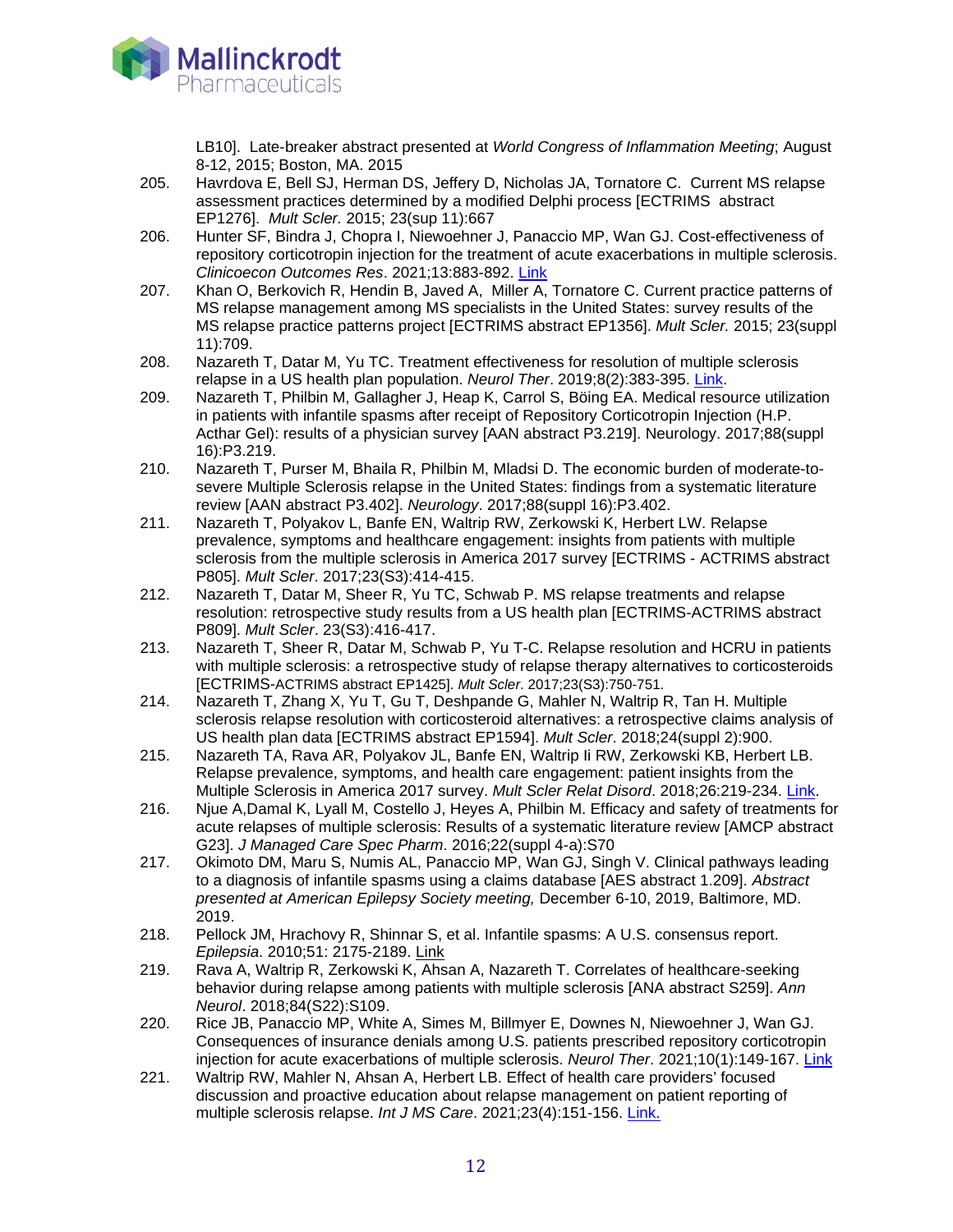

- 222. Wan G, Chopra I, Niewoehner J. Comparative efficacy of repository corticotropin injection versus synthetic adrenocorticotropic hormone for infantile spasms: an indirect meta-analysis of randomized controlled trials [AES abstract 2.108]. *Abstract presented at American Epilepsy Society meeting,* December 6-10, 2019, Baltimore, MD. 2019.
- 223. Wan G, Chopra I, Niewoehner J. Cost per response analysis of repository corticotropin injection versus other late-line treatments for multiple sclerosis relapses in adults [ECTRIMS abstract P1059]. *Mult Scler*. 2019;25(suppl 2):569-570.
- 224. Wan GJ, Chopra I, Niewoehner J, Hunter SF. Cost per response analysis of repository corticotropin injection versus other alternative treatments for acute exacerbations of multiple sclerosis. *Drugs Context*. 2020;9:2020-9-4. [Link](https://pubmed.ncbi.nlm.nih.gov/33408750)

## **Ophthalmology**

- 225. Agarwal A, Hassan M, Sepah YJ, Do Diana V, Nguyen QD. Subcutaneous repository corticotropin gel for non-infectious panuveitis: Reappraisal of an old pharmacologic agent. *Am J Ophthalmol Case Rep.* 2016;4:78-82.
- 226. Alfano JE, Platt D. Steroid (ACTH)-induced glaucoma simulating congenital glaucoma. *Am J Ophthalmol*. 1966;61(5 Pt 1):911-912. [Link](https://www.ncbi.nlm.nih.gov/pubmed/16874997.)
- 227. Anesi SD, Stephenson AP, Chang PY, Montieth A, Filipowic A, Syeda S, Walsh M, Metzinger JL, Foster CS. Treatment of non-infectious retinal vasculitis using subcutaneous repository corticotropin injection [ARVO abstract]. *Invest Ophthalmol Vis Sci*. 2020;61(7):5355.
- 228. Anesi SD, Chang PY, Maleki A, Stephenson A, Montieth A, Filipowicz A, Syeda S, Asgari S, Walsh M, Metzinger JL, Foster CS l. Treatment of noninfectious retinal vasculitis using subcutaneous repository corticotropin injection. *J Ophthalmic Vis Res*. 2021;16(2):219-233. [Link.](https://pubmed.ncbi.nlm.nih.gov/34055260/)
- 229. Bowden AN, Bowden PM, Friedmann AI, Perkin GD, Rose FC. A trial of corticotrophin gelatin injection in acute optic neuritis. *J Neurol Neurosurg Psychiatry*. 1974;37(8):869-873. [Link](http://www.ncbi.nlm.nih.gov/pubmed/4371063)
- 230. Carlisle N, Hari P, Brod S. Plegia to walking: AHSCBMT in severe NMOSD relapse. *BMJ Neurol Open*. 2020;2(2):e000073. [Link](https://pubmed.ncbi.nlm.nih.gov/33681798)
- 231. Chen E, Reynolds H, Graham L. Ocular cicatricial pemphigoid treated with intramuscular corticotropin injections. *JAAD Case Reports*. 2020;6(5):450-452. [Link](https://pubmed.ncbi.nlm.nih.gov/32382644/)
- 232. Crane AB, Sharon Y, Chu DS. Repository corticotropin injection (RCI) in ocular inflammation: a case series and literature review [ARVO abstract 427-A0245]. Abstract presented at the Annual Meeting of the Association for Research in Vision and Ophthalmology April 29 - May 03, 2018. Honolulu, Hawaii. April 2018.
- 233. Eadie S, Thompson M. Kerato-conjunctivitis sicca treated with cortisone and ACTH. *Br J Ophthalmol*. 1955;39(2):90-97. [Link](http://www.ncbi.nlm.nih.gov/pubmed/14351670)
- 234. Grieco J, McLaurin E, Ousler G, Liu J, Kacmaz O, Wirta D. Topline results from a multicenter, open-label, phase 4 study of repository corticotropin injection in patients with treatmentresistant severe non-infectious keratitis [ARVO abstract 3547077]. *Invest Ophthalmol Vis Sci*. 2021;62(8):1275.
- 235. Islam Y, Khurshid G. An old therapy to treat a current problem: use of adrenocorticotrophic hormone in non-infectious panuveitis [ARVO abstract 3509]. *Invest Ophthalmol Vis Sci*. 2019; ;60(9):3509.
- 236. Levy-Clarke G, Taylor A, Cartaya M, Yee D, Kempen J To evaluate the possible safety and effectiveness of HP Acthar in patients with active uveitis [IOIS abstract]. Abstract presented at the 14th congress of the International Ocular Inflammation Society, October 18-21, 2017, Lausanne, Switerland. 2017.
- 237. Mann SA, Oh D, Kanu L, Lobo A-M, MacIntosh P, Bhat P. Treatment outcomes of ocular sarcoidosis with subcutaneous repository corticotropin gel [ARVO abstract 3508 - A0549]. *Invest Ophthalmol Vis*. 2019;60(9):3508.
- 238. Nguyen QD, Anesi SD, Chexal S, Chu DS, Dayani PN, Leng T, Meleth AD, Sallam AA, Sheppard JD, Silverstein SM, Toyos M, Wang RC, Foster CS. Management of repository corticotropin injection therapy for non-infectious uveitis: a Delphi study. *Acta Ophthalmol*. 2021;99(6):669-678. [Link](https://pubmed.ncbi.nlm.nih.gov/33751822/)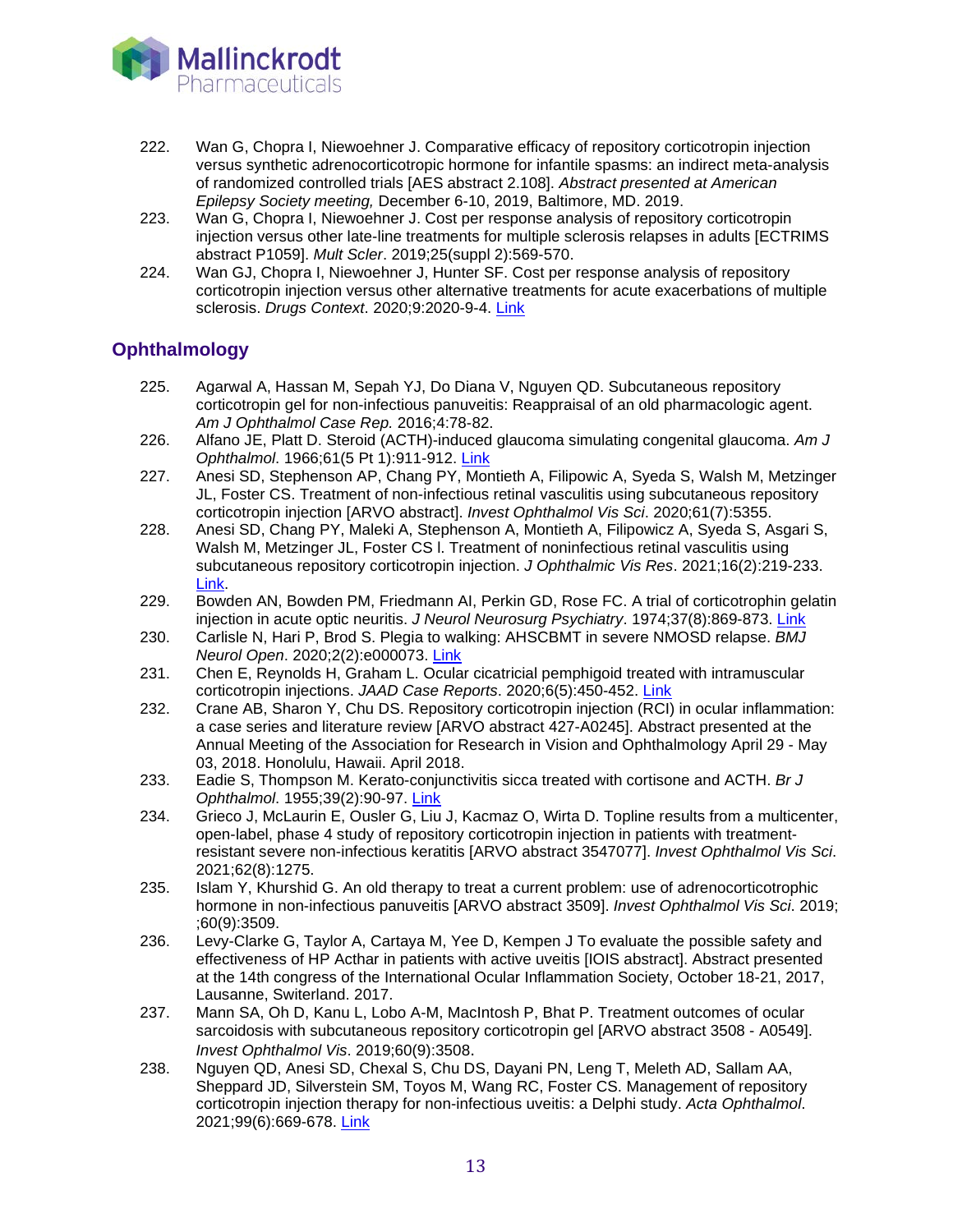

- 239. 239. Oh D, Singh A, Kanu L, Lobo-Chan A, MacIntosh P, Bhat P. Outcomes of repository corticotropin gel for ocular sarcoidosis. *Ocul Immunol Inflamm.* 2021;[published online: April 7, 2021]:1-5. [Link](https://pubmed.ncbi.nlm.nih.gov/33826473)
- 240. Scannell Bryan M, Sergott RC. Change in visual acuity and retinal structures following Repository Corticotropin Injection (RCI) therapy in patients with acute demyelinating optic neuritis: Improvement in low contrast visual acuity in both affected and contralateral eyes in a single-armed open-label study. *J Neurol Sci*. 2019;407:116505. [Link](https://www.ncbi.nlm.nih.gov/pubmed/31706456)
- 241. Sergott R, Scannell BM, Moster M, deBusk A. Corticotropin treatment of acute optic neuritis improves low contrast visual acuity in some asymptomatic eyes: repair of subclinical MS lesions [ECTRIMS abstract P406]. Mult Scler. 2018;24(suppl 2):169-170.
- 242. Sharon Y, Chu DS, Sharon Y, Chu DS, Sharon Y, Chu DS. Adrenocorticotropic hormone analogue as novel treatment regimen in ocular cicatricial pemphigoid. *Am J Ophthalmol Case Rep*. 2018;10:264-267.
- 243. Sharon Y, Chu DS. Adrenocorticotropic hormone gel for patients with non-infectious uveitis. *Am J Ophthalmol Case Rep*. 2019;15:100502. [Link](https://www.ncbi.nlm.nih.gov/pubmed/31297467)
- 244. Sharon Y, Anesi SD, Martinez CE, Huang AJW, Foster CS, Chu DS. Repository corticotropin injection as an alternative treatment for refractory ocular mucous membrane pemphigoid. *Cornea*. 2021;[published online: May 2021]. [Link](https://pubmed.ncbi.nlm.nih.gov/34050065)
- 245. Thorpe HE. ACTH and cortisone in ocular trauma in eye surgery: A preliminary report. *Proceedings of the Second Clinical ACTH Conference*. 1951;2(25):340-361.
- 246. Toyos M, Toyos R, Mulliniks H, Armstrong J. Use of H.P. Acthar Gel in chronic anterior segment inflammation unresponsive to topical medications. *J Clin Exp Ophthalmol*. 2018; 9(5):756.
- 247. Toyos MM, Toyos R. Use of subcutaneous H.P. Acthar gel in patients with moderate to severe dry eye [ASCRS abstract]. *Abstract presented at ASCRS Annual Meeting 2021, July 24, 2021, Las Vegas, NV*. 2021.
- 248. Wirta D, McLaurin E, Ousler IG, Liu J, Kacmaz O, Grieco J. Topline patient-reported outcome results from a multicenter, open-label, phase 4 study of repository corticotropin injection in patients with refractory severe noninfectious keratitis [ISPOR abstract PSS3]. *Value Health*. 2021;24(5):S1.
- 249. Wirta D, McLaurin E, Ousler G, Liu J, Kacmaz RO, Grieco J. Repository corticotropin injection (Acthar ® Gel) for refractory severe noninfectious keratitis: efficacy and safety from a phase 4, multicenter, open-label study. *Ophthalmol Ther*. 2021;10(4):1077-1092. [Link](https://pubmed.ncbi.nlm.nih.gov/34669183/)
- 250. Yael S, Chu DS. ACTH analogue as treatment regimen in three cases of pan-uveitis and one case of ocular cicatrical pemphigoid [IOS abstract]. Abstract presented at the 14th Congress of the International Ocular Inflammation Society, October 18-21, 2017, Lausanne, Switzerland. 2017.

- **Ophthalmology HEOR**<br>251. Albini TA, Rice, 251. Albini TA, Rice JB, White AG, Johnson M, Reiff J, Lima AF, Bartels-Peculis L, Ciepielewska G, Nelson WW. Economic burden of non-infectious inflammatory eye disease (NIIED) in a commercially-insured population in the United States. *Ocul Immunol Inflamm*. 2020;28(1):164-174. [Link](https://www.ncbi.nlm.nih.gov/pubmed/30794006)
- 252. Nelson W, Rice JB, White JB, Lopez A, Reiff J, Bartels-Peculis L, Ciepielewska G, Lima F, Albini TA. Healthcare resource use, characteristics, and predictors of high-cost patients with non-infectious inflammatory eye disease (NIIED) in a commercially-insured US population [ARVO abstract 5223 - B0336]. Abstract presented at the Association for Research in Vision and Ophthalmology Meeting April 29-May 3, 2018 Honolulu, HI. 2018.
- 253. Nelson WW, Lima AF, Kranyak J, Opong-Owusu B, Ciepielewska G, Gallagher JR, Heap K, Carroll S. Retrospective medical record review to describe use of repository corticotropin injection among patients with uveitis in the United States. J Ocul Pharmacol Ther. 2019;35(3):182-188. [Link](https://www.ncbi.nlm.nih.gov/pubmed/30676837)
- 254. Rice J, White A, Scarpati L, Philbin M, Wan G, Nelson W. Burden of noninfectious inflammatory eye diseases: a systematic literature review [AMCP abstract H1]. *J Manag Care Spec Pharm.* 2017;23(3-a):S67.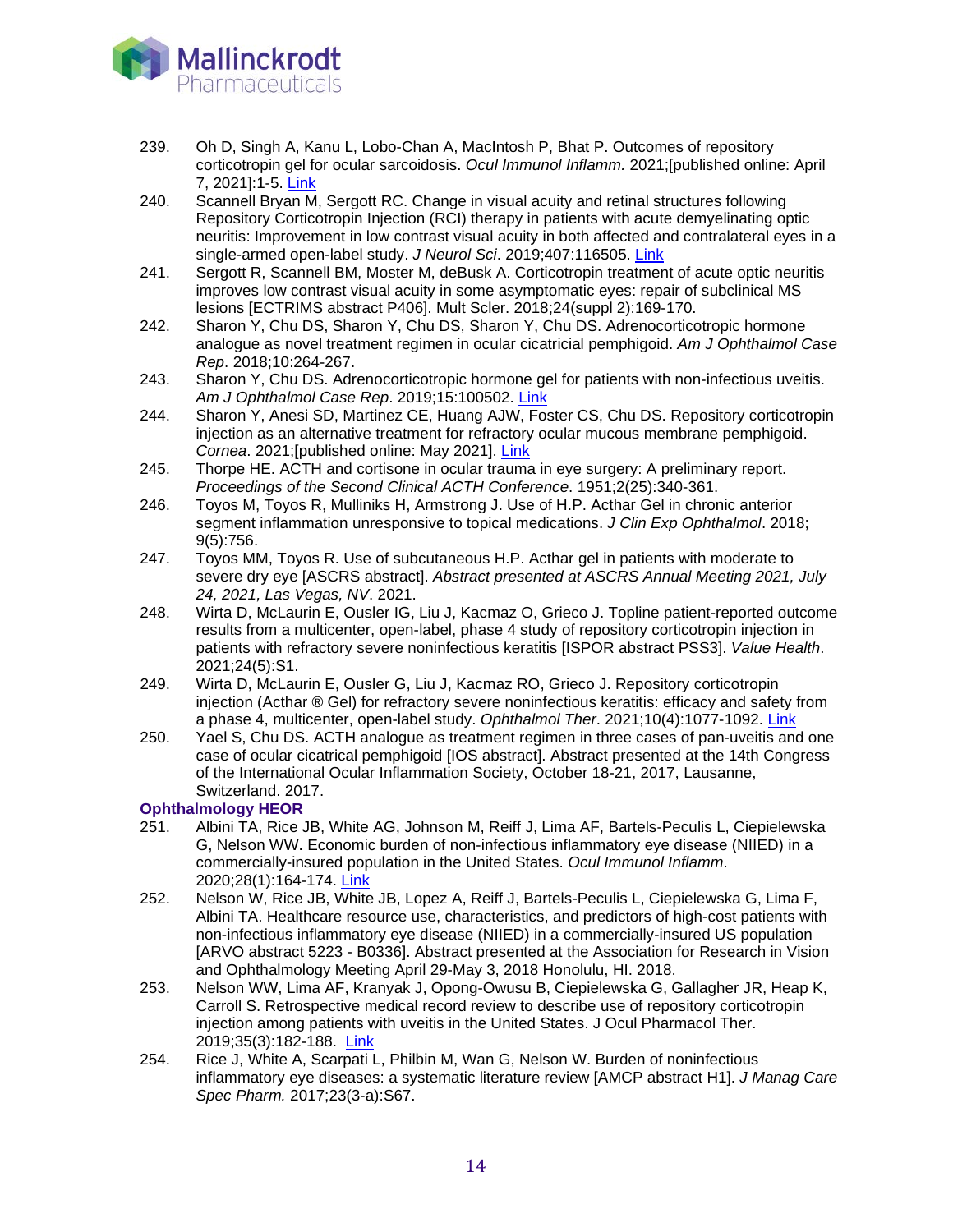

# **Pulmonology**

- 255. Baughman RP, Barney JB, O'Hare L, Lower EE. A retrospective pilot study examining the use of Acthar Gel in sarcoidosis patients. *Respir Med*. 2016;110:66-72. [Link](http://www.ncbi.nlm.nih.gov/pubmed/26626451)
- 256. Baughman R, Fernandez-Ulloa M, Shipley R, Thompson F, Lower E. Acthar Gel for chronic pulmonary sarcoidosis: Role of positive emission tomography in initial assessment and in response to therapy [Chest abstract]. *Chest*. 2015;148(4):392A.
- 257. Baughman RP, Lower EE, Lanier O'Hare, Barney JB. Acthar Gel for refractory sarcoidosis [ATS abstract A3743]. *Am J Respir Crit Care Med*. 2015;191(suppl):A3743-A3743.
- 258. Baughman RP, Sweiss N, Keijsers R, Birring SS, Shipley R, Saketkoo LA, Lower EE. Repository corticotropin for Chronic Pulmonary Sarcoidosis. *Lung.* 2017; 195(3):313-322. [Link](https://www.ncbi.nlm.nih.gov/pubmed/28353116)
- 259. Baughman RP, Sweiss N, Keijsers RG, Shipley R, Birring S, Saketkoo L, Lower EE. Repository corticotropin (RCI) for chronic pulmonary sarcoidosis: a single blind prospective study dose finding study [ATS abstract]. *Am J Respir Crit Care Med*. 2017;195:A4751.
- 260. Baughman R, Vucinic V, Obi O, Judson M, Maier L, Carmona PE, Grutters J, Wells A, Randolph A, Lower E. Anti-inflammatory therapy in advanced sarcoidosis: results from the registry for advanced sarcoidosis (REAS) [ATS abstract 56]. *Am J Respir Crit Care Med*. 2020;201:A1553. doi[:10.1164/ajrccm-conference.2020.201.1\\_MeetingAbstracts.A1553.](http://dx.doi.org/10.1164/ajrccm-conference.2020.201.1_MeetingAbstracts.A1553)
- 261. Baughman R, Mirsaeidi M, Zhao E, Houston P, Bilyk R. A phase 4, multicenter, randomized, double-blind, placebo-controlled exploratory study to assess the efficacy and safety of repository corticotropin injection in subjects with pulmonary sarcoidosis (PULSAR): study design and baseline characteristics [CHEST abstract]. *Chest*. 2021;160(4 suppl):A1271- A1272.
- 262. Culver D, Abraham S, Lower E, Baughman R. Changes in the cytokine profile of sarcoidosis patients treated with Acthar Gel [Chest abstract]. *Chest*. 2016;150(4 suppl):513A.
- 263. Judson M, Modi A, Ilyas F, Yucel R. Repository corticotropin injection (H.P. Acthar gel) for the treatment of sarcoidosis-induced hypercalciuria and vitamin D dysregulation: a pilot, open label study*. Sarcoidosis Vasc Diffuse Lung Dis*. 2018;35(3):192-197.
- 264. Lower EE, Sturdivant M, Grate L, Baughman RP. Use of third-line therapies in advanced sarcoidosis. *Clin Exp Rheumatol*. 2020;38(5):834-840.
- 265. McGuire SA, Tomasovic JJ, Stevens EA. Improvement with corticotropin of relapsing central nervous system sarcoidosis during prednisone therapy: Case report. *Mil Med*. 1983;148(5):419-420. [Link](http://www.ncbi.nlm.nih.gov/pubmed/6306512)
- 266. Modi A, Ilyas F, Rane N, Judson MA. Acthar Gel for sarcoidosis associated calcium dysregulation [ATS abstract A4749]. *Am J Respir Crit Care Med .* 2017;195:A4749.
- 267. Salomon A, Appel B, Collins SF, Herschfus JA, Segal MS. Sarcoidosis: Pulmonary and skin studies before and after ACTH and cortisone therapy. *Dis Chest.*1956;29(3):277-291**.** [Link](https://www.ncbi.nlm.nih.gov/pubmed/13294014)
- 268. Zhou Y, Lower EE, Li H, Baughman RP. Sarcoidosis patient with lupus pernio and infliximabinduced myositis: Response to Acthar Gel. *Respir Med Case Rep*. 2016;17:5-7. [Link](https://www.ncbi.nlm.nih.gov/pubmed/27222775)

# **Pulmonology – HEOR**

- 269. Chopra I, Qin Y, Kranyak J, Gallagher JR, Heap K, Carroll S, Wan GJ. Repository corticotropin injection in patients with advanced symptomatic sarcoidosis: retrospective analysis of medical records. *Ther Adv Respir Dis. 2*019;13:1-11. [Link](https://www.ncbi.nlm.nih.gov/pubmed/31722624)
- 270. Knight T, Philbin M, Bond C, et al. Patterns and predictors of repository corticotropin injection therapy use in patients with sarcoidosis [AMCP abstract D06]. *J Managed Care Spec Pharm*. 2016;22(suppl 4-a):S42
- 271. Philbin M. Resource utilization and costs in sarcoidosis patients in a commercially-insured US population [ICRPM abstract]. Abstract presented at the 2nd International Conference on Respiratory and Pulmonary Medicine 2016, October 17-18, 2016, Chicago, IL.
- 272. Rice, JB, White A, Lopez A, Nelson WW. High-cost sarcoidosis patients in the United States: patient characteristics and patterns of health care resource utilization. J Manag Care Pharm. 2017;23(12):1261-1269. [Link](https://www.ncbi.nlm.nih.gov/pubmed/29172980)
- 273. Tully T, Birring SS, Judson M, Lower EE, Baughman RP. Impact of organ involvement on quality of life in sarcoidosis: results from the registry for advanced sarcoidosis (ReAS) [ATS abstract]. *Am J Respir Crit Care Med*. 2018;197:A1519.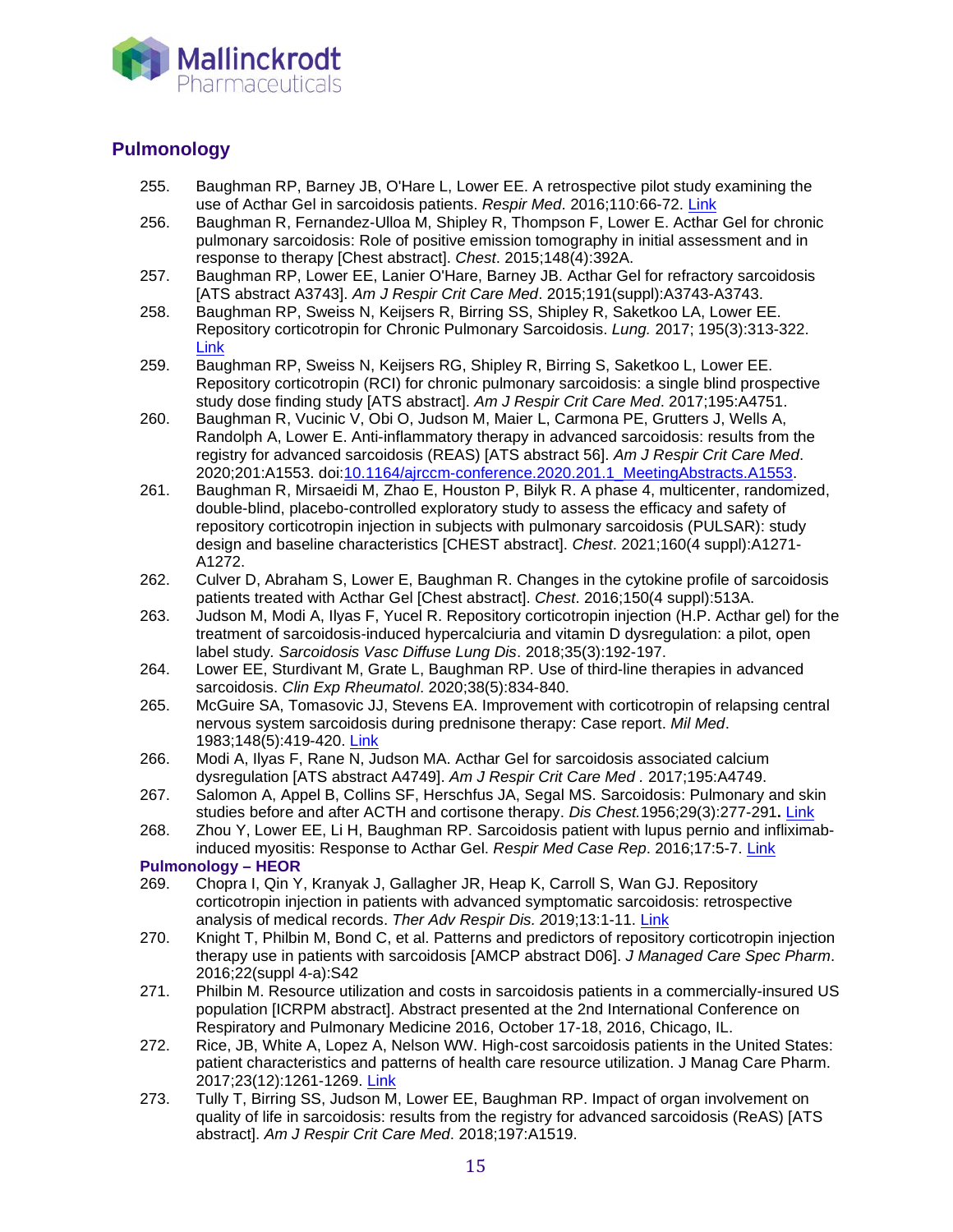

# **Rheumatology**

- 274. Aggarwal R, Marder G, Loganathan P, et al. Efficacy and safety of adrenocorticotropic hormone gel (Acthar Gel ®) in refractory dermatomyositis or polymyositis [ACR/ARHP abstract 2363]. *Arthritis Rheumatol*. 2015;67(suppl 10).
- 275. Aggarwal R, Marder G, Koontz DC, Nandkumar P, Qi Z, Oddis CV. Efficacy and safety of adrenocorticotropic hormone gel in refractory dermatomyositis and polymyositis. *Ann Rheum Dis*. 2018;77(5):720-727 [Link](https://www.ncbi.nlm.nih.gov/pubmed/29237618)
- 276. Askanase A, Munirathinam D, Zhao E, Zhu J, Connolly-Strong J, Furie R. Safety results of 50% enrollment from a multicenter, randomized, double blind, placebo controlled study to assess the efficacy and safety of repository corticotropin injection in patients with systemic lupus erythematosus despite moderate dose corticosteroid use [ACR abstract 2547]. *Arthritis Rheumatol*. 2019;71(suppl 10):4516-4518.
- 277. Askanase A, Zhao E, Zhu J, Connolly-Strong E, Furie R. Study design for a multicenter, randomized, double-blind, placebo-controlled study to assess the efficacy and safety of repository corticotropin injection in patients with systemic lupus erythematosus despite moderate-dose corticosteroids [EULAR abstract FRI0183]. *Ann Rheum Dis*. 2019;2019(suppl 2):A766.
- 278. Askanase AD, Zhao E, Zhu J, Connoly-Strong E, Furie RA. Acthar Gel (repository corticotropin injection) for persistently active SLE: study design and baseline characteristics from a multicentre, randomised, double-blind, placebo-controlled trial. *Lupus Sci Med*. 2020;7(1):e000383.
- 279. Askanase A, Wan G, Panaccio M, Enxu Z, Zhu J, Bilyk R, Furie R. Repository corticotropin injection (Acthar Gel) for persistently active systemic lupus erythematosus: post hoc analyses of patient-reported outcomes from a phase 4, multicenter, randomized, double-blind, placebocontrolled [ACR abstract 1842]. *Arthritis Rheumatol*. 2020;72(suppl 10):3705-3708.
- 280. Askanase A, Wan G, Panaccio M, Zhao E, Zhu J, Bilyk R, Furie R. Repository corticotropin injection for persistently active systemic lupus erythematosus: post hoc analyses of patientreported outcomes from a phase 4, multicenter, randomized, double-blind, placebo-controlled trial [CCR abstract]. *Abstract Presented at Congress of Clinical Rheumatology (CCR) West 2020, October 8-11, 2020 Virtual Congress, https://www.ccrheumatology.com/*. October 2020:236-243.
- 281. Askanase AD, Wan GJ, Panaccio MP, Zhao E, Zhu J, Bilyk R, Furie RA. Patient-reported outcomes from a phase 4, multicenter, randomized, double-blind, placebo-controlled trial of repository corticotropin injection (Acthar ® Gel for persistently active systemic lupus erythematosus. *Rheumatol Ther*. 2021;8(1):573-584. [Link](https://pubmed.ncbi.nlm.nih.gov/33687687)
- 282. Askanase A, Wright D, Zhao E, Zhu J, Bilyk R, Furie R. Repository corticotropin injection for persistently active systemic lupus erythematosus: post hoc biomarker analyses from a phase 4, multicenter, randomized, double-blind, placebo-controlled trial. [CCR abstract]. *Abstract Presented at Congress of Clinical Rheumatology (CCR) West 2020, October 8-11, 2020, Virtual Congress, https://www.ccrheumatology.com/*. October 2020:26-31.
- 283. Askanase A, Zhao E, Zhu J, Bilyk R, Furie R. Repository corticotropin injection: effects in patients with active systemic lupus erythematosus despite treatment with glucocorticoids [CCR abstract]. *Abstract Presented at Congress of Clinical Rheumatology (CCR) West 2020, October 8-11, 2020, Virtual Congress, https://www.ccrheumatology.com/*. October 2020:21- 25.
- 284. Askanase AD, Zhao E, Zhu J, Bilyk R, Furie RA. Repository corticotropin injection for persistently active systemic lupus erythematosus: results from a phase 4, multicenter, randomized, double-blind, placebo-controlled trial. *Rheumatol Ther*. 2020;7(4):893-908. [Link](https://pubmed.ncbi.nlm.nih.gov/32996096)
- 285. Askanase AD, Wright D, Zhao E, Zhu J, Bilyk R, Furie RA. Post hoc biomarker analyses from a phase 4, multicenter, randomized, double-blind, placebo-controlled trial of repository corticotropin injection (Acthar® Gel) for persistently active systemic lupus erythematosus. *Rheumatol Ther*. 2021;8(4):1871-1886. [Link.](https://pubmed.ncbi.nlm.nih.gov/34478124/)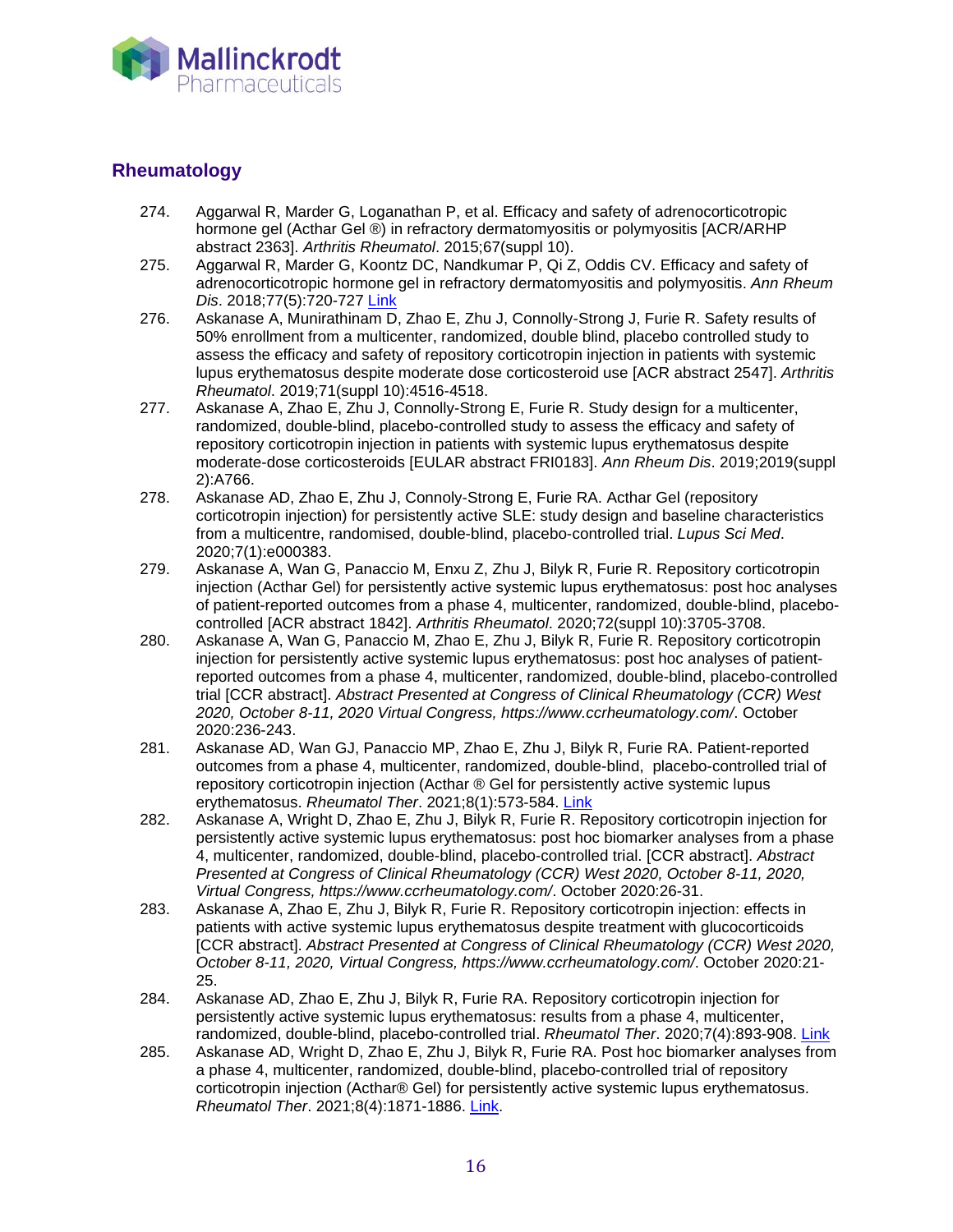

- 286. Bacon PA, Daly JR, Myles AB, Savage O. Hypothalamo-pituitary-adrenal function in patients on long-term adrenocorticotrophin therapy. *Ann Rheum Dis*. 1968;27(1):7-13. [Link](http://www.ncbi.nlm.nih.gov/pubmed/4295923)
- 287. Becker P, Furie R, Mitrane M, Zhao E. Repository Corticotropin Injection (RCI) attenuates disease activity in patients with persistently active systemic lupus erythematosus (SLE) requiring corticosteroids: results from a 44-week open-label extension study [EULAR abstract THU0307]. *Ann Rheum Dis*. 2016;75(suppl 2):298-299.
- 288. Brown AN. Adrenocorticotropic hormone gel in patients with refractory rheumatoid arthritis: A case series. *Int J Clin Rheumtol*. 2015;10(6):391-398.
- 289. Brown AN. Repository corticotropin injection in patients with refractory psoriatic arthritis: A case series. *Open Access Rheumatol*. 2016;8(1179-156X):97-102. [Link](https://www.ncbi.nlm.nih.gov/pubmed/27956846)
- 290. Carey RA., Harvey AM, Howard JE. The effect of adrenocorticotropic hormone (ACTH) and cortisone on the course of disseminated lupus erythematosus and peri-arteritis nodosa. *Bull Johns Hopkins Hosp*. 1950;87(5):425-460. [Link](http://www.ncbi.nlm.nih.gov/pubmed/14783714)
- 291. Carter ME, James VH. Effect of corticotrophin therapy on pituitary-adrenal function. *Ann Rheum Dis*. 1970;29(1):73-80. [Link](http://www.ncbi.nlm.nih.gov/pubmed/4313509)
- 292. Clark WS, Tonning HO, Kulka JP, Bauer W. Observations on the use of cortisone and ACTH in rheumatoid arthritis. *N Engl J Med*. 1953;249(16):635-642. [Link](http://www.ncbi.nlm.nih.gov/pubmed/13099480)
- 293. Daly JR, Fletcher MR, Glass D, Chambers DJ, Bitensky L, Chayen J. Comparison of effects of long-term corticotrophin and corticosteroid treatment on responses of plasma growth hormone, ACTH, and corticosteroid to hypoglycaemia. *Br Med J*. 1974;2(5918):521-524. [Link](http://www.ncbi.nlm.nih.gov/pubmed/4366303)
- 294. Decker D, Furie R, Li D, Mathura E, Becker PM. Plasma Soluble Vascular Adhesion Molecule-1 (sVCAM-1) as an exploratory marker of response to therapy in patients with persistently active systemic lupus erythematosus (SLE), [Int Congress SLE P4.25] *Clin Exp Rheum.* 2015;33(3 suppl 90): S34
- 295. Donnelly P, Cooke D. A study of the combined effect of ACTH(gel) and D-penicillamine on the functional disability of patients with rheumatoid disease. *J Rheumatol*. 1982;9(6):867-872. [Link](http://www.ncbi.nlm.nih.gov/pubmed/6298415)
- 296. Fernandez AP. Interim results of an open-label study assessing efficacy and safety of H.P. Acthar Gel for the treatment of refractory cutaneous manifestations of dermatomyositis [RDS abstract]. Abstract presented at the Rheumatologic Dermatology Society Annual Meeting 2016, November 12, 2016, Washington, DC.
- 297. Fernandez A. Interim results of an open-label study assessing efficacy and safety of adrenocorticotropic hormone gel for treatment of refractory cutaneous manifestations of dermatomyositis [ACR abstract 2287]. *Arthritis Rheumatol.* 2018;70(S9):2520- 2521.
- 298. Fernandez A. Preliminary results of an open-label study assessing efficacy and safety of repository corticotropin injection for treatment of refractory cutaneous manifestations of dermatomyositis [AAD abstract 16000]. *J Am Acad Dermatol*. 2020;83(6 Supplement):AB52.
- 299. Fleischmann R, Connolly-Strong E, Liu J,Zhu J, Segurado O, Furst D, Goel N. Discrepancy between the multi-biomarker disease activity score and clinical disease activity scores in the open-label period of a 2 part multicenter study of Repository Corticotropin Injection for patients with persistently active rheumatoid arthritis [CCR abstract]. *Abstract presented at Congress of Clinical Rheumatology - East, September 5-8, 2020 Destin, FL*. September 2020.
- 300. Fleischmann R, Furst DE, Wan GJ, Panaccio MP, Liu J, Zhu J, Brasington R. Efficacy and patient-reported outcome measures from a two-part multicenter, placebo-controlled, randomized withdrawal trial of repository corticotropin injection for persistently active rheumatoid arthritis [CCR abstract]. *Abstract Presented at Congress of Clinical Rheumatology (CCR) West 2020, October 8-11, 2020 Virtual Congress, https://www.ccrheumatology.com/*. October 2020:229-235.
- 301. Fleischmann R, Jingyu L, Zhu J, Segurado O, Furst D. Discrepancy between the multibiomarker disease activity score and clinical disease activity scores in a 2-part, multicenter study of repository corticotropin injection (Acthar Gel) for pati9ents with persistently active rheumatoid arthritis [ACR abstract 1213]. *Arthritis Rheumatol*. 2020;72(suppl):1213.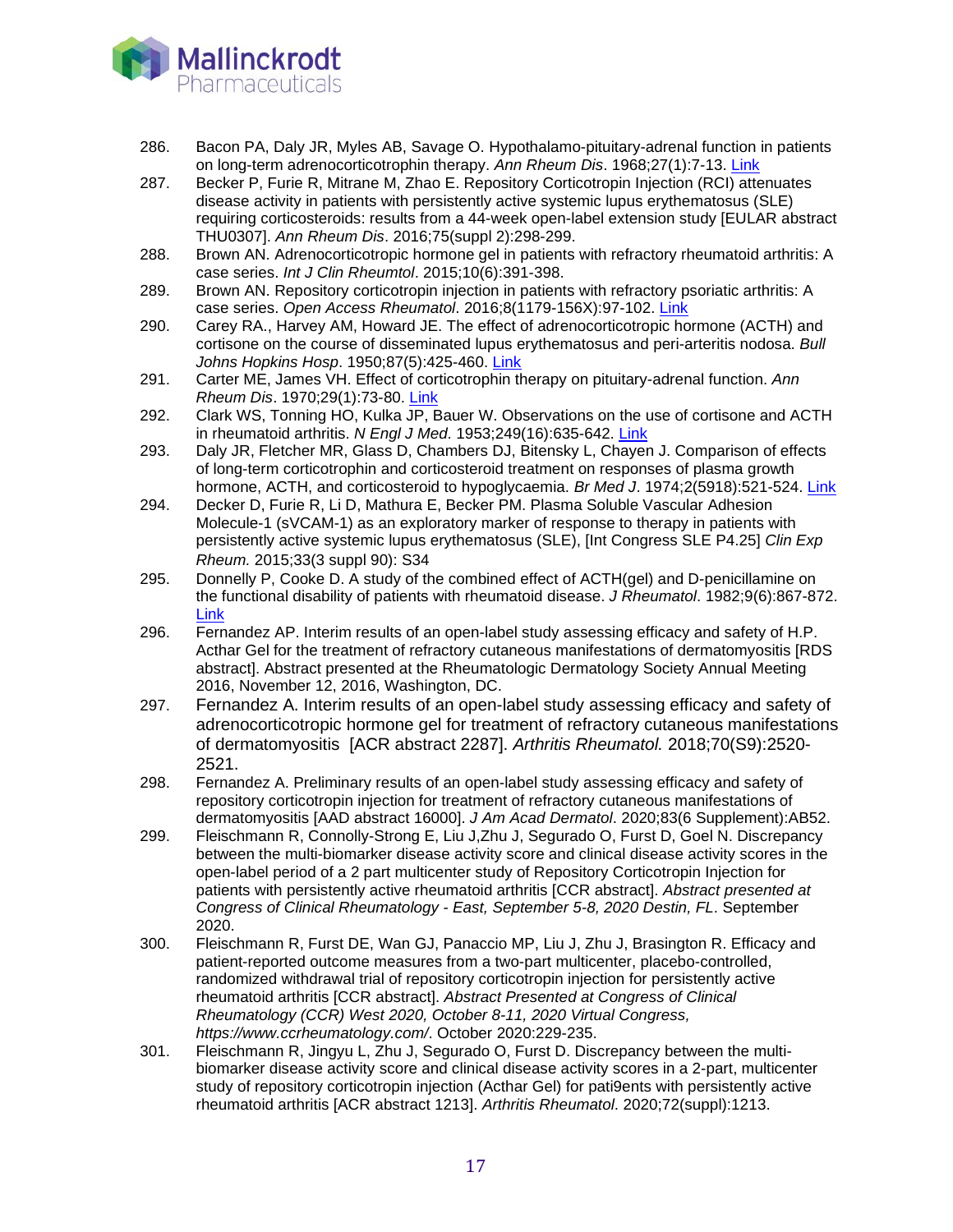

- 302. Fleischmann R, Liu J, Zhu J, Segurado O, Furst D. Discrepancy between the multi-biomarker disease activity score and clinical disease activity scores in the open-label period of a 2-part, multicenter study of repository corticotropin injection for patients with persistently active rheumatoid arthritis [CCR abstract]. *Abstract Presented at Congress of Clinical Rheumatology (CCR) West 2020, October 8-11, 2020 Virtual Congress, https://www.ccrheumatology.com/*. October 2020:252-254.
- 303. Fleischmann R, Liu J, Zhu J, Segurado OG, Furst DE. Discrepancy between multi-biomarker disease activity and clinical disease activity scores in patients with persistently active rheumatoid arthritis. *Arthritis Care Res (Hoboken)*. 2021;[published online: February 28, 2021] [Link](https://pubmed.ncbi.nlm.nih.gov/33644992)
- 304. Fiechtner JJ, Montroy T, June J, Huyhn-Duc J. A single-site, investigator-initiated, openlabel trial of the adrenocorticotropic hormone analog H.P. Acthar Gel (repository corticotropin injection) among subjects with active systemic lupus erythematosus [Int Congress SLE abstract P4.20] *Clin Exp Rheum.* 2015;33(3 Suppl 90): S32
- 305. Fiechtner JJ, Montroy T. Treatment of moderately to severely active systemic lupus erythematosus with adrenocorticotropic hormone: a single-site, open-label trial. *Lupus*. 2014;23(9):905-912. [Link](http://www.ncbi.nlm.nih.gov/pubmed/24795067)
- 306. Fischer PA, Rapoport RJ. Repository corticotropin injection in patients with rheumatoid arthritis resistant to biologic therapies. *Open Access Rheumatology*. 2018;10:13-19. [Link](https://www.ncbi.nlm.nih.gov/pubmed/29445306)
- 307. Fischer P, Rapoport R. Treatment refractory rheumatoid arthritis: is repository corticotropin injection (RCI) an effective option in patients resistant to biologic therapies? (A pilot study). [ECR abstract AB0397] *Ann Rheum Dis*. 2016;75(suppl 2):1041-1041.
- 308. Fiechtner J, Montroy T. Six months' treatment of moderately to severely active systemic lupus erythematosus with Repository Corticotropin injection: An extension of a single-site, open-label trial. J *Immunol Clin Res*. 2016;3(1):1025.
- 309. Fiechtner JJ, Montroy T, June J. A single-site, investigator initiated open-label trial of H.P. Acthar® Gel (repository corticotropin injection) an adrenocorticotropic hormone (ACTH) analogue in subjects with moderately to severely active psoriatic arthritis (PsA). *J Dermatol Res Ther.* 2016;2(5):037.
- 310. Fleischmann R, Furst D, Wan G, Panaccio M, Liu J, Zhu J, Brasington R. Efficacy and patient-reported outcome measures from a two-part multicenter, placebo-controlled, randomized withdrawal trial of repository corticotropin injection for persistently active rheumatoid arthritis [EULAR abstract FRI0122]. *Ann Rheum Dis*. 2020;79(suppl 1):638.
- 311. Fleischmann R, Furst DE. Safety of repository corticotropin injection as an adjunctive therapy for the treatment of rheumatoid arthritis. *Expert Opin Drug Saf*. 2020; 19(8):935-944. [Link](https://pubmed.ncbi.nlm.nih.gov/32497440/)
- 312. Fleischmann R, Connolly-Strong E, Liu J, Zhu J, Segurado O, Furst D. Discrepancy between the multi-biomarker disease activity score and clinical disease activity scores in the openlabel period of a 2 part, multicenter study of repository corticotropin injection for patients with persistently active rheumatoid arthritis [CRA abstract 166]. *Abstract presented at Canadian Rheumatology Association,* February 26-29, 2020, Victoria, BC, CA. 2020.
- 313. Fleischmann R, Connolly-Strong E, Liu J, Zhu J, Segurado O, Furst D. Efficacy and safety of repository corticotropin injection in patients with persistently active rheumatoid arthritis: results from a 2-part multicenter clinical trial [CRA abstract 165]. *Abstract presented at Canadian Rheumatology Association,* February 26-29, 2020, Victoria, BC, CA. 2020.
- 314. Fleischmann R, Furst D, Connolly-Strong E, Liu J, Zhu J, Brasington R. Assessment of bone and cartilage turnover markers following treatment with repository corticotropin injection in patients with persistently active rheumatoid arthritis [ACR abstract 528]. *Arthritis Rheumatol*. 2919;71(suppl 10):895-897.
- 315. Fleischmann R, Furst DE, Brasington R, Connolly-Strong E, Liu J, Barton ME. A multicenter study assessing the efficacy and safety of repository corticotropin injection in patients with rheumatoid arthritis: preliminary interim data from the open-label treatment period [EULAR abstract SAT0248] *Ann Rheum Dis.* 2018;77:986.
- 316. Fleischmann R, Furst DE, Brasington R, Connolly-Strong E, Liu J, Barton M, Geffen D. A multicenter study assessing the efficacy and safety of repository corticotropin injection in patients with rheumatoid arthritis: preliminary interim data from the open-label treatment period [ACR abstract 2528]. *Arthritis Rheumatol*. 2018;70(S9):2802.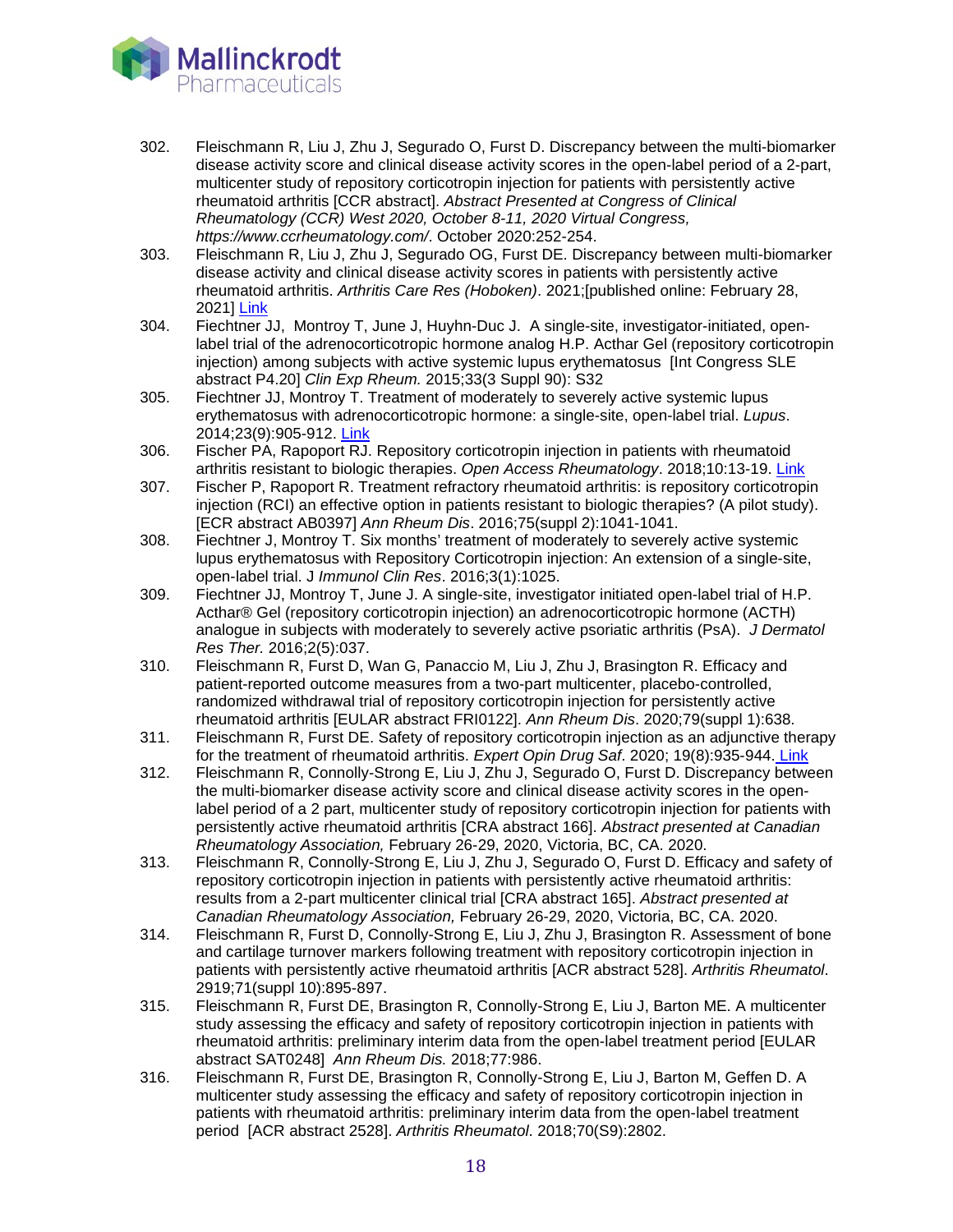

- 317. 317. Fleischmann R, Furst D, Jingyu L, Zhu J, Connolly-Strong E, Brasington R. A multicentre study assessing the efficacy and safety of repository corticotropin injection in patients with persistently active rheumatoid arthritis [EULAR abstract THU0170]. *Ann Rheum Dis*. 2019;78(suppl 2):A359.
- 318. Fleischmann R, Furst DE, Connolly-Strong E, Liu J, Zhu J, Brasington R. Repository corticotropin injection for active rheumatoid arthritis despite aggressive treatment: a randomized controlled withdrawal trial. *Rheumatol Ther*. 2020;7(2):327-34. [Link](https://www.ncbi.nlm.nih.gov/pubmed/32185745)
- 319. Friedman M, Marshall-Jones P, Ross EJ. Cushing's syndrome: Adrenocortical hyperactivity secondary to neoplasms arising outside the pituitary-adrenal system. *Q J Med*. 1966;35(138):193-214. [Link](http://www.ncbi.nlm.nih.gov/pubmed/4287900)
- 320. Furie RA, Mitrane M, Zhao E, Becker PM. Repository corticotropin injection in patients with persistently active SLE requiring corticosteroids: post hoc analysis of results from a two-part, 52-week pilot study. *Lupus Sci Med*. 2017;4(1):e000240. [Link](https://www.ncbi.nlm.nih.gov/pubmed/29344387)
- 321. Furie RA, Mitrane M, Zhao E, Becker P. Measures of disease activity in patients with persistently active systemic lupus erythematosus (SLE): results from a two-part 52 week pilot study of repository corticotropin injection (H.P. Acthar Gel) [ACR Abstract 757]. 2016;68(suppl 10):1009-1010.
- 322. Furie R, Das M, Li D, Coffie J, Smythe S, Mathura E, Becker, PM. H.P. Acthar Gel (Acthar) attenuates disease activity in patients with persistently active systemic lupus erythematosus (SLE) requiring corticosteroids. [Int Congress SLE P4.13]. *Clin Exp Rheum.* 2015;33(3 suppl 90): S31.
- 323. Furie R, Das M, Li D, Smythe S, Mathura E, Becker P. Repository corticotropin injection (H.P. Acthar® Gel) attenuates disease activity in patients with persistently active systemic lupus erythematosus (SLE) requiring corticosteroids [ACR abstract 727]. *Arthritis Rheumatol.* 2015; 67 (suppl 10).
- 324. Furie R, Mitrane M, Zhao E, Das M, Li D, Becker PM. Efficacy and tolerability of repository corticotropin injection in patients with persistently active SLE: results of a phase 4, randomised, controlled pilot study. *Lupus Sci Med*. 2016;3(1):e000180. [Link](https://www.ncbi.nlm.nih.gov/pubmed/27933199)
- 325. Gaylis NB, Needell S, Sagliani J. The effect of adrenocorticotropin gel (HP Acthar Gel) in combination with MTX in newly diagnosed RA patients from a clinical and structural perspective [ACR/ARHP abstract 2732]. *Arthritis Rheumatol*. 2015;67(suppl 10).
- 326. Gaylis N, Needell S, Sagliani J. The effect of corticotropin (ACTH 80 units weekly or biweekly) in combination with MTX in newly diagnosed RA patients from a clinical and structural perspective as measured by a CDAI score and osteitis, synovitis, and erosions on MRI [EULAR abstract AB0503]. *Ann Rheum Dis*. 2015;74(suppl 2):1066-1067
- 327. Gillhespy RO. The evaluation of long-acting ACTH in the treatment of chronic rheumatoid arthritis. *Br J Clin Pract*. 1963;17:721-723. [Link](http://www.ncbi.nlm.nih.gov/pubmed/14084639)
- 328. Gillis TM, Crane M, Hinkle C, Wei N. H.P. Acthar® Gel (repository corticotropin injection) as adjunctive therapy in patients with rheumatoid arthritis who have failed at least three biologic therapies with different modes of action [EULAR abstract AB0502]. *Ann Rheum Dis*. 2015;74(suppl 2):1066-1066
- 329. Gillis T, Crane M, Hinkle C, Wei N. Repository corticotropin injection as adjunctive therapy in patients with rheumatoid arthritis who have failed previous therapies with at least three different modes of action. *Open Access Rheumatol*. 2017;9:131-138.
- 330. Glass D, Daly JR. Development of antibodies during long-term therapy with corticotrophin in rheumatoid arthritis. I. porcine ACTH. *Ann Rheum Dis*. 1971;30(6):589-592. [Link](http://www.ncbi.nlm.nih.gov/pubmed/4331738)
- 331. Hench PS, Kendall EC, Slocumb CH, Polley HF. Effects of cortisone acetate and pituitary ACTH on rheumatoid arthritis, rheumatic fever and certain other conditions. *Arch Intern Med*. 1950;85(4):545-666. [Link](http://www.ncbi.nlm.nih.gov/pubmed/15411248)
- 332. Levine T, Malone J, Efthimiou P, Rup T. HP Acthar® Gel in dermatomyositis and polymyositis treatment registry: an interim analysis. *J Neurol Disord*. 2016;4(5):292 1-6.
- 333. Levine T. Acthar in dermatomyositis and polymyositis treatment registry: An interim analysis.[AAN abstract P7.065]. *Neurology*. 2015;84(suppl 14):P7.065
- 334. Levine T. Treating refractory dermatomyositis or polymyositis with adrenocorticotropic hormone gel: A retrospective case series. *Drug Des Devel Ther*. 2012;6:133-139. [Link](http://www.ncbi.nlm.nih.gov/pubmed/22787386)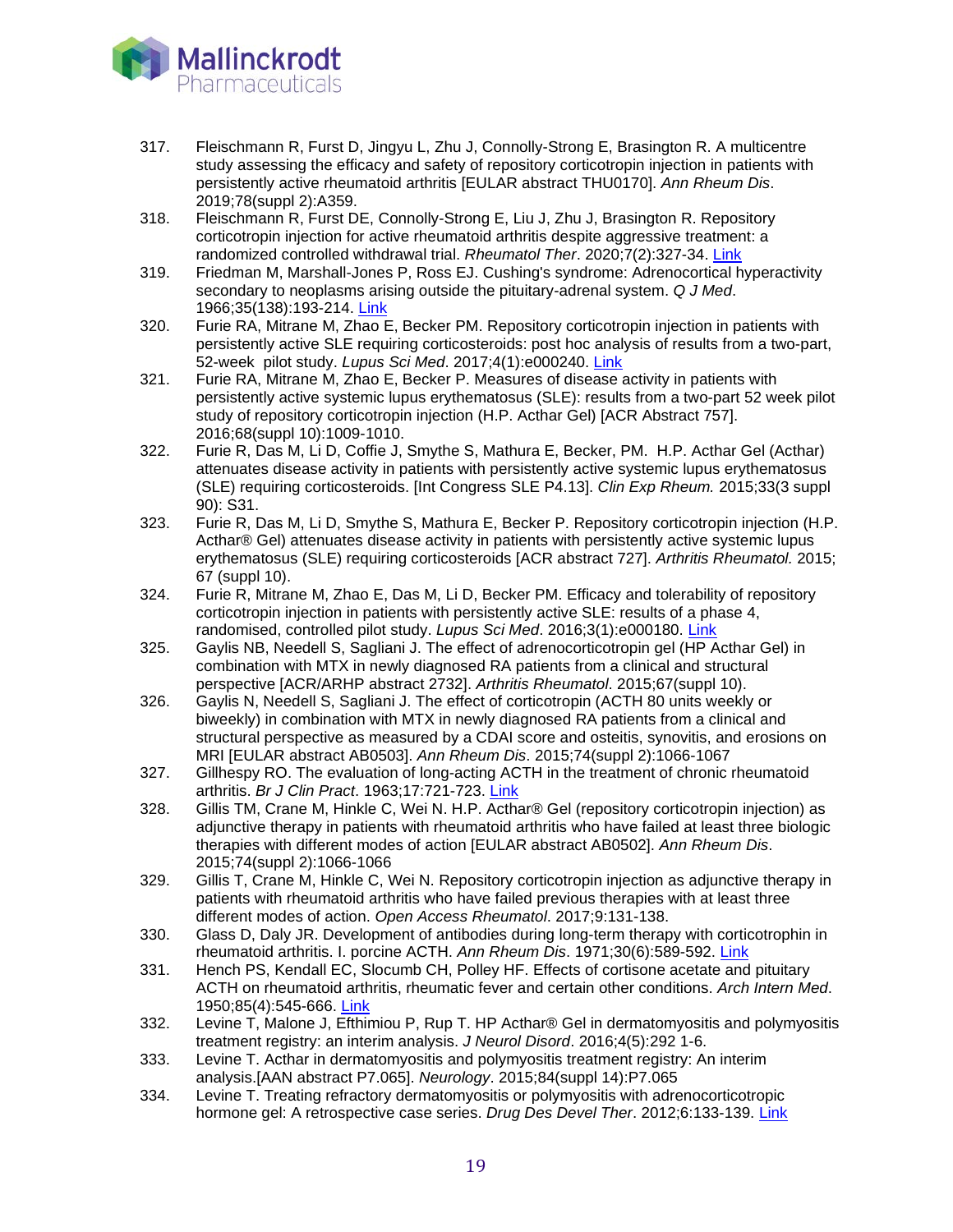

- 335. Li X, Golubovsky J, Hui-Yuen J, et al. Adrenocorticotropic hormone gel in the treatment of systemic lupus erythematosus: A retrospective study of patients. [version 2]. *F1000Res*. 2015;4(1103):1103. [Link](http://www.ncbi.nlm.nih.gov/pubmed/27158444)
- 336. Madan E, Garber C, Saraiya A, Gottlieb AB. Assessment of the use of adrenocorticotropic hormone in psoriatic arthritis. *Journal of Psoriasis and Psoriatic Arthritis*. 2015;1(1):52-58
- 337. Mathias DW. Scleromalacia perforans associated with retinitis pigmentosa and rheumatoid arthritis; report of a case. *Am J Ophthalmol*. 1955;39(2 Pt 1):161-166. [Link](https://www.ncbi.nlm.nih.gov/pubmed/13228524)
- 338. Meliambro K, Sharma S, Campbell KN. Treatment-refractory FSGS in a patient with systemic lupus erythematosus [ASN abstract FR-PO649]. *J Am Soc Nephrol*. 2014;25(suppl):206A.
- 339. Nelson JK, Mackay JS, Sheridan B, Weaver JA. Intermittent therapy with corticotrophin. *Lancet*. 1966;2(7454):78-83. [Link](http://www.ncbi.nlm.nih.gov/pubmed/4161024)
- 340. Patel A, Pender TM, Rosenkran M. Efficacy of adrenocorticotropic hormone gel (Acthar) in refractory juvenile dermatomyositis [GCOM abstract P49]. *BMC Rheumatol*. 2019;3(suppl 1):19-20.
- 341. Patel A, Seely G, Aggarwal R. Repository corticotropin injection for treatment of idiopathic inflammatory myopathies. *Case Rep Rheumatol*. 2016;2016(9068061):1-4.
- 342. Pegram SB. The efficacy and tolerability of H.P. Acthar® Gel (repository corticotropin injection) for the treatment of systemic lupus erythematosus [EULAR abstract AB0531]. *Ann Rheum Dis*. 2015;74(suppl 2):1077-1078
- 343. Pender TM, Patel AM, Rosenkranz ME. Efficacy of repository-corticotropin injection (Acthar) in refractory juvenile dermatomyositis: a case series. *J Clin Rheumatol*. 2020;:[published online: June 4, 2020]. [Link](https://www.pubmed.gov/32501940)
- 344. Saygin D, Marder G, Oddis CV, Moghadam-Kia S, Nandkumar P, Qui Z, Koontz D, Aggarwal R. Long term follow-up results of myositis patients treated with H. P. Acthar Gel [ACR abstract 2290]. *Arthritis Rheumatol.* 2018;70(S9):2524.
- 345. Saygin D, Oddis CV, Marder G, Moghadam-Kia S, Nandkumar P, Neiman N, Dzanko S, Koontz D, Aggarwal R. Follow-up results of myositis patients treated with H. P. Acthar gel. *Rheumatology (Oxford)*. 2020;59(10):2976-2981 [Link.](https://www.ncbi.nlm.nih.gov/pubmed/32160301)
- 346. Saygin D, Biswas P, Nouraie S, Moghadam-Kia S, McGeachy M, Oddis C, Dzanko S, Koontz D, Ascherman D, Aggarwal R. Serum cytokine profiles of patients with adult idiopathic inflammatory myopathy [ACR Convergence abstract 0691]. *Arthritis Rheumatol*. 2021;73(suppl 9):1401-1402.
- 347. Saygin D, Biswas PS, Oddis C, Moghadam-Kia S, Dzanko S, Koontz D, Ascherman D, Aggarwal R. Serum cytokine profiles of patients with adult idiopathic inflammatory myopathies [ACR RRW abstract]. *Abstract presented at Rheumatology Research Workshop.*  May 14-15, 2021 Virtual meeting. 2021.
- 348. Savage O, Davis PS, Chapman L, Wickings J, Robertson JD, Copeman WSC. Corticotrophin (ACTH) in rheumatoid arthritis. *Ann Rheum Dis*. 1959;18:100-110. [Link](http://www.ncbi.nlm.nih.gov/pubmed/14442004)
- 349. Talbott JH, Koepf GF, Culver GJ, Terplan K. Dermatomyositis, disseminated calcinosis and metaplastic ossification--clinical studies over a period of 7 years in a female with rheumatoid arthritis. *Arthritis Rheum*. 1959;2:499-512. [Link](https://www.ncbi.nlm.nih.gov/pubmed/13836726)
- 350. Wedgwood RJ, Janeway CA. Serum complement in children with collagen diseases. *Pediatrics*. 1953;11(6):569-581. [Link](http://www.ncbi.nlm.nih.gov/pubmed/13073290)
- 351. West HF. Purified ACTH gel control of therapy in rheumatoid patients. *Ann Rheum Dis*. 1954;13(1):56-58. [Link](http://www.ncbi.nlm.nih.gov/pubmed/13149056)
- 352. West HF, Newns GR. Allergy to bovine ACTH (adrenocorticotropic hormone). *Lancet*. 1952;262:1308.
- 353. Wolff M, Mancuso C, Lal K, Dicostanzo D, Gropper C. Paraneoplastic dermatomyositis with cutaneous and myopathic disease responsive to adrenocorticotropic hormone therapy. *J Clin Aesthet Dermatol*. 2017;10(1):57-62. [Link](https://www.ncbi.nlm.nih.gov/pubmed/28210382)
- 354. Wu A, June J. Case series: Comparison of repository corticotropin injection (H.P. Acthar Gel) versus glucocorticoids on bone density in SLE patients [ACR abstract 331]. *Arthritis Rheumatol.* 2017;*6*9(supp 10): 452
- 355. Zutshi DW, Friedman M, Ansell BM. Corticotrophin therapy in juvenile chronic polyarthritis (still's disease) and effect on growth. *Arch Dis Child*. 1971;46(249):584-593. [Link](http://www.ncbi.nlm.nih.gov/pubmed/4330191)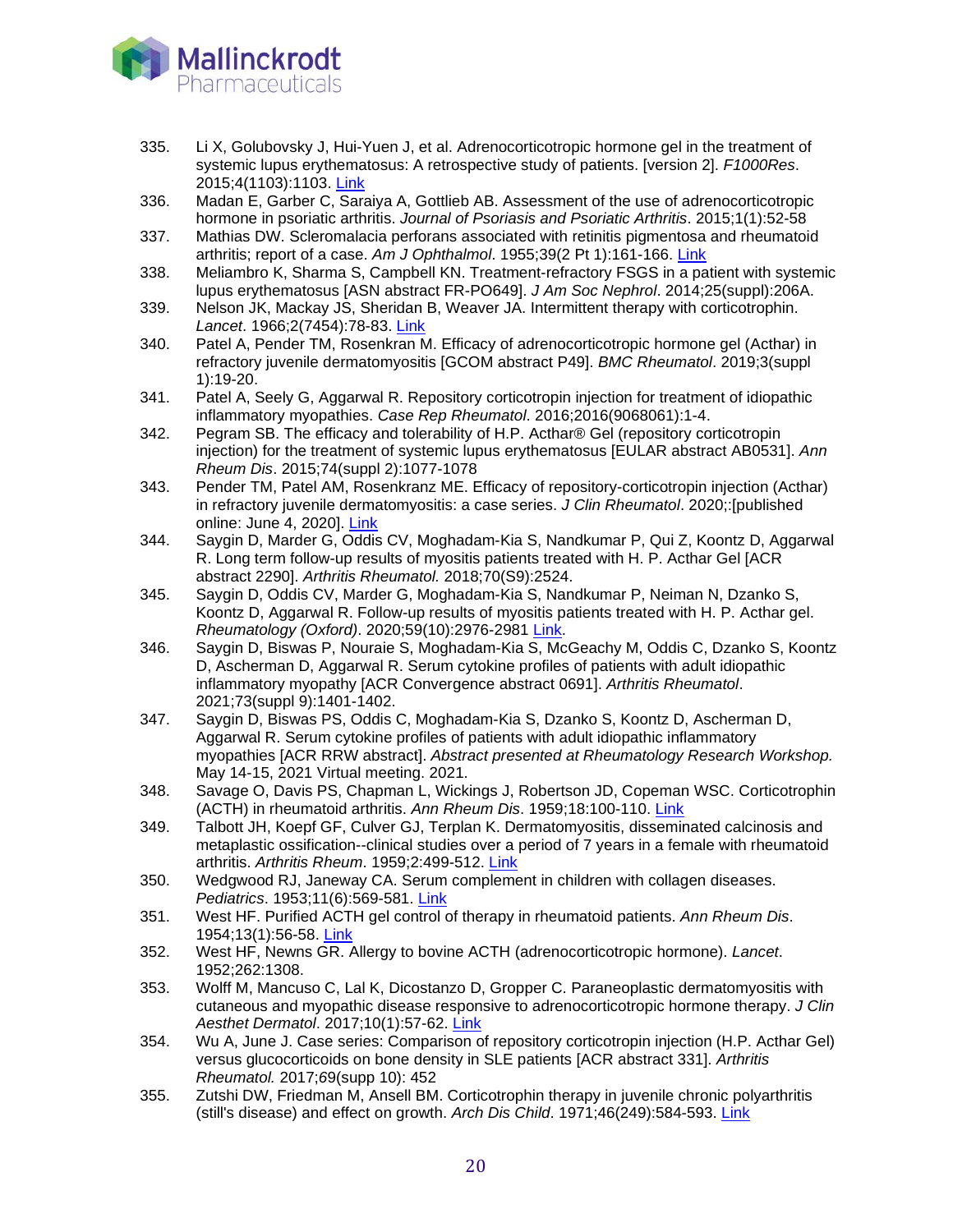

### **Rheumatology – HEOR**

- 356. Bartels-Peculis L, Sharma A, Edwards AM, Sanyal A, Connolly-Strong E, Nelson WW. Treatment patterns and health care costs of lupus nephritis in a United States payer population. *Open Access Rheumatol*. 2020;12:117-124. [Link](https://pubmed.ncbi.nlm.nih.gov/32607019/)
- 357. Bindra J, Chopra I, Niewoehner J, Panaccio M, Wan GJ. Cost-effectiveness of repository corticotropin injection versus standard of care for the treatment of active rheumatoid arthritis. *Clinicoecon Outcomes Res*. 2021;13:349-358. [Link](https://pubmed.ncbi.nlm.nih.gov/33986603/)
- 358. Christopher-Stine L, Kelly W, Wan G, Kobert L, Reed M. Polymyositis (PM) and dermatomyositis (DM) symptom flares and associated impact from the patient perspective [ACR abstract 2245]. *Arthritis Rheumatol*. 2019;71(suppl 10):3493-3945.
- 359. Christopher-Stine L, Wan GJ, Kelly W, McGowan M, Bostic R, Reed ML. Patient-reported dermatomyositis and polymyositis flare symptoms are associated with disability, productivity loss, and health care resource use. *J Manag Care Spec Pharm.* 2020 Nov;26(11):1424- 1433. [Link](https://pubmed.ncbi.nlm.nih.gov/33119444/)
- 360. Furst D, Wan G, Liu J, Zhu J, Bartels-Peculis L, Panaccio M, Fleischmann R. Improved patient-reported outcomes in patients with persistently active rheumatoid arthritis following treatment with repository corticotropin injection [ACR abstract 439]. *Arthritis Rheumatol*. 2019;71(suppl 10):725-727
- 361. Hayes K, Panaccio M, Zhou H, Fahim M. Determinants of repository corticotropin injection treatment initiation for patients with rheumatoid arthritis in a large claims database [EULAR abstract AB1166]. *Ann Rheum Dis*. 2020;79(suppl 1):1873-1874.
- 362. Hayes K, Panaccio MP, Goel N, Fahim M. Patient characteristics and indicators of treatment initiation with repository corticotropin injection in patients with rheumatoid arthritis: a claims database analysis. *Rheumatol Ther*. 2021;8(1):327-346. [Link](https://pubmed.ncbi.nlm.nih.gov/33400194/)
- 363. Hayes K, Panaccio MP, Houston P, Niewoehner J, Fahim M, Wan GJ, Dhillon B. Real-world treatment patterns and outcomes from an electronic medical records database for patients with rheumatoid arthritis treated with repository corticotropin injection. *Open Access Rheumatol*. 2021;13:315-323. [Link](https://pubmed.ncbi.nlm.nih.gov/34703332/)
- 364. Ho-Mahler N, Turner B, Eaddy M, Hanke M, Nelson W. Treatment with repository corticotropin injection in patients with rheumatoid arthritis, systemic lupus erythematosus, and dermatomyositis/polymyositis. *Open Access Rheumatol*. 2020;12:21-28.
- 365. Katz P, Wan GJ, Daly P, Topf L, Connolly-Strong E, Bostic R, Reed ML. Patient-reported flare frequency is associated with diminished quality of life and family role functioning in systemic lupus erythematosus. *Qual Life Res*. 2020: 29(12):3251-3261. [Link.](https://pubmed.ncbi.nlm.nih.gov/32683643/)
- 366. Katz P, Nelson WW, Daly RP, Topf L, Connolly-Strong E, Reed ML. Patient-reported lupus flare symptoms are associated with worsened patient outcomes and increased economic burden. J Manag Care Spec Pharm. 2020;26(3):275-283. [Link](https://pubmed.ncbi.nlm.nih.gov/32105178/)
- 367. Knight T, Bond C, Popelar B, Wang L, Philbin M. Medical resource utilization in dermatomyositis/polymyositis patients treated with repository corticotropin injection, intravenous immunoglobulin, and/or rituximab [ASHP abstract 36-M] . Abstract presented at the American Society of Health-Systems Pharmacists Summer Meeting and Exhibition 2016; June 11-15, 2016; Baltimore, MD: 706.
- 368. Knight T, Bond TC, Popelar B, Wang L, Niewoehner JW, Anastassopoulos K, Philbin M. Medical resource utilization in dermatomyositis/polymyositis patients treated with repository corticotropin injection, intravenous immunoglobulin, and/or rituximab. *Clinicoecon Outcomes Res.* 2017;9:271-279 [Link](https://www.ncbi.nlm.nih.gov/pubmed/28553129)
- 369. Mahmoud TG, Huang J, Frits M, Iannaccone C, Bykerk V, Bingham CO 3rd, Weinblatt M, Shadick NA. Correlates of successful rheumatoid arthritis flare management: clinician-driven treatment, home-based strategies, & medication change. *J Rheumatol*. 2020;47(3):333-340. **[Link](https://www.ncbi.nlm.nih.gov/pubmed/31203222)**
- 370. Myung G, Nelson W, McMahon MA. Effects of repository corticotropin injection on medication use in patients with rheumatologic conditions: a claims data study [ACR abstract 2236]. *Arthritis Rheumatol*. 2016;68(suppl 10):2895-2897.
- 371. Myung GMD, Nelson WWPMSMBA, McMahon MAMD. Effects of repository corticotropin injection on medication use in patients with rheumatologic conditions: a claims data study. *J Pharm Technol.* 2017;33(4):151-155.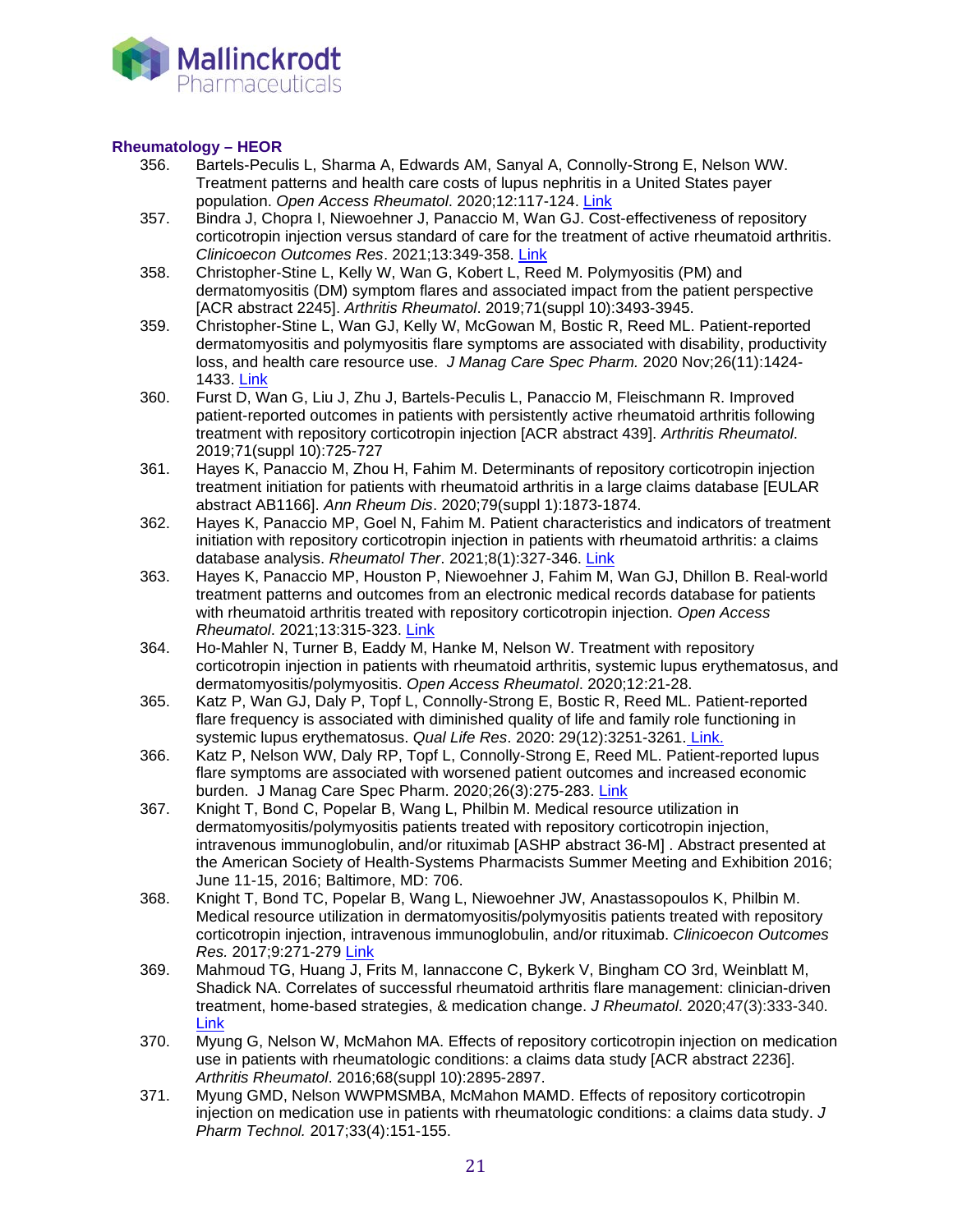

- 372. Nelson WW, Philbin MJ, Gallagher JR, Heap K, Carroll S, Wan GJ. A retrospective medical record review of utilization patterns and medical resource use associated with repository corticotropin injection among patients with rheumatologic diseases in the United States. *Rheumatol Ther*. 2017:4(2):465-474. [Link](https://www.ncbi.nlm.nih.gov/pubmed/29071588)
- 373. Nelson W, Katz P, Daly RP, Topf L, Connolly-Strong E, Reed M. Lupus flare activity from the patient perspective [ACR abstract 2912]. *Arthritis Rheumatol*. 2018;70(S9):3273-3275
- 374. Rice JB, White A, Galebach P, Lopez A, Schepman P, Popelar B, Philbin M, Boing E. The economic burden of dermatomyositis and polymyositis in the US [ACR Abstract 1237]. *Arthritis Rheumatol*. 2016;68(suppl 10):1568-1569.
- 375. Rice BJ, White A, Lopez A, P, Schepman P, Popelar B, Philbin M. Healthcare resource utilization and work loss in dermatomyositis and polymyositis patients in a privately-insured US population. *J Med Econ*. 2016:1-6. [Link](http://www.ncbi.nlm.nih.gov/pubmed/26850074)
- 376. Rice J, White A, Lopez A, Galebach P, Schepman P, Popelar B, Philbin M. Healthcare resource utilization and work loss in dermatomyositis and polymyositis patients in a privately insured population in the United States [AMCP abstract M14]. *J Managed Care Spec Pharm.* 2015; 21(suppl 10-a):S71.
- 377. Wu B, Deshpande G, Gu T, Popelar B, Philbin M, Wan GJ. Demographics, treatment patterns, and healthcare utilization and cost of repository corticotropin injection in patients with systemic lupus erythematosus or rheumatoid arthritis*. J Med Econ.* 2017;20(11):1170- 1177. [Link](https://www.ncbi.nlm.nih.gov/pubmed/28760047)
- 378. Wu B, Deshpande G, Popelar B, Wan G, Philbin M. Real-world treatment patterns and demographic, clinical and economic characteristics of rheumatoid arthritis patients initiating repository corticotropin injection therapy [a]. Abstract presented at the American Society of Health-Systems Pharmacists Summer Meeting and Exhibition 2016; June 11-15, 2016; Baltimore, MD: 2016
- 379. Wu B, Deshpande G, Tunceli O, Gu T, Popelar B, Philbin M, Damal K, Schepman P, Wan G l. Real-world treatment patterns and demographic, clinical, and economic characteristics of systemic lupus erythematosus (SLE) patients initiating repository corticotropin injection therapy [AMCP abstract M17]. *J Managed Care Spec Pharm*. 2016;22(suppl 4-a):S107

### **Other**

- 380. Aber GM, Chandler GN, Hartfall SJ. Cortisone and A.C.T.H. in treatment of non-rheumatic conditions. *Br Med J*. 1954;1(4852):1-8. [Link](http://www.ncbi.nlm.nih.gov/pubmed/13106449)
- 381. Adler GK, Kinsley BT, Hurwitz S, Mossey CJ, Goldenberg DL. Reduced hypothalamicpituitary and sympathoadrenal responses to hypoglycemia in women with fibromyalgia syndrome. *Am J Med*. 1999;106(5):534-543. [Link](http://www.ncbi.nlm.nih.gov/pubmed/10335725)
- 382. Appel GB, Appel AS. New diagnostic tests and new therapies for glomerular diseases. *Blood Purif*. 2013;35:81-85. [Link](http://www.ncbi.nlm.nih.gov/pubmed/23343551)
- 383. Arnason BG, Berkovich R, Catania A, Lisak RP, Zaidi M. Mechanisms of action of adrenocorticotropic hormone and other melanocortins relevant to the clinical management of patients with multiple sclerosis. *Mult Scler.* 2013;19:130-136. [Link](http://www.ncbi.nlm.nih.gov/pubmed/23034287)
- 384. Arrat H, Lukas TJ, Siddique T. ACTH (Acthar Gel) reduces toxic SOD1 protein linked to amyotrophic lateral sclerosis in transgenic mice: A novel observation. *PLoS One*. 2015;10(5):e0125638. [Link](http://www.ncbi.nlm.nih.gov/pubmed/25955410)
- 385. Arya R, Shinnar S, Glauser TA. Corticosteroids for the treatment of infantile spasms: A systematic review. *J Child Neurol*. 2012;27(10):1284-1288. [Link](http://www.ncbi.nlm.nih.gov/pubmed/22859699)
- 386. Avelar TN, Hever A, Batech M, et al. Distribution of primary glomerulonephropathies among hispanics [ASN abstract SA-PO839]. *J Am Soc Nephrol*. 2014;25(suppl):831A
- 387. Baram TZ. What are the reasons for the strikingly different approaches to the use of ACTH in infants with West Syndrome? *Brain and Development*. 2001;7:647-648. [Link](http://www.ncbi.nlm.nih.gov/pubmed/11701270)
- 388. Baughman RP, Rahaghi FF, Sakekoo LA, Scholand MB, Sweiss N. Treatment recommendations for sarcoidosis: results of a Delphi consensus study. [ATS abstract 223] A*m J Respir Crit Care Med.* 2018;197:A4274.
- 389. Baughman RP, Scholand MB, Rahaghi FF. Clinical phenotyping: role in treatment decisions in sarcoidosis. *Eur Respir Rev*. 2020;29(155). [Link.](https://www.ncbi.nlm.nih.gov/pubmed/32198217)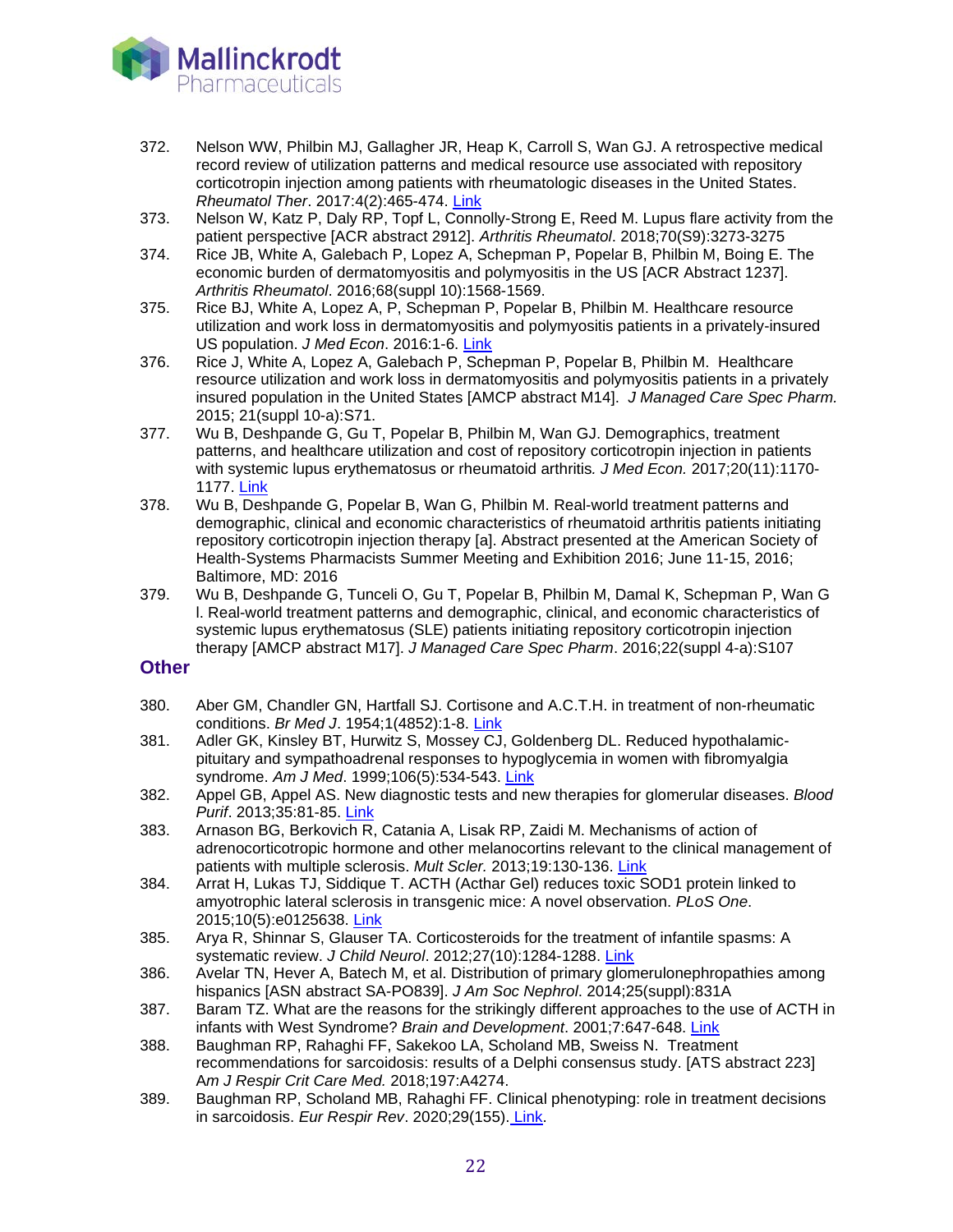

- 390. Beaulieu D, Cuerdo J, Taylor AA, VanMeter S, Zhao E, Keymer M, Ennist DL. Estimate of an Acthar gel treatment effect in ALS patients using virtual controls [ALS/MND abstract CLT-27]. *Amyotroph Lateral Scler Frontotemporal Degener*. 2019;20(suppl 1):278.
- 391. Benko AL, Wright AD, Sunyer T, Olsen NJ, Kovacs WJ. Individual pituitary neuropeptides do not recapitulate the effects of repository corticotropin (Acthar®) on human B cells in vitro. *J Neuroimmunol*. 2021;353:577522. **[Link](https://pubmed.ncbi.nlm.nih.gov/33601128)**
- 392. Benjamins JA, Nedelkoska L, Lisak RP. Melanocortin receptor subtypes are expressed on cells in the oligodendroglial lineage and signal ACTH protection. *J Neurosci Res.*  2018;96(3):427-435. [Link](https://www.ncbi.nlm.nih.gov/pubmed/28877366)
- 393. Benke T, Geiger E, Yu H-C, Eschbach K, Shaikh T, Demarest S. Whole Exome Sequencing (WES) in 21 patients with infantile spasms [AES abstract 3.402]. Abstract presented at the American Epilepsy Society Annual Meeting 2018, November 30 - December 4, New Orleans, LA . November 2018.
- 394. Benko AL, Mcaloose CA., Becker PM, Wright D, Sunyer T, Kawasawa YI, Olsen NJ, Kovacs WJ. Repository corticotrophin injection exerts direct acute effects on human B cell gene expression distinct from the actions of glucocorticoids. Clin Exp Immunol. *Clin Exp Immunol*. 2018;192(1):68-81. [Link](https://www.ncbi.nlm.nih.gov/pubmed/29205315)
- 395. Bergwall L, Elvin J, Wallentin HI, Haraldsson B, Nystrom JC, Buvall L. Unbiased Phosphoproteomic Approach Identifies Podocyte Protective Pathways Downstream the Melanocortin-1 Receptor [ASN abstract TH-PO238]. *J Am Soc Nephrol*. 2016;27(suppl):148A.
- 396. Berkovich R. Experience of using adrenocorticotropic hormone in the treatment of patients with acute neuromyelitis optica who failed systemic steroids: a case series. *Clin Neuropharmacol*. 2020;43(1):7-14. [Link](https://www.ncbi.nlm.nih.gov/pubmed/31876792)
- 397. Berkovich RR. Acute Multiple Sclerosis Relapse. *Continuum (Minneap Minn)*. 2016;22(3):799-814. [Link](http://www.ncbi.nlm.nih.gov/pubmed/27261683)
- 398. Berkovich R, Agius MA. Mechanisms of action of ACTH in the management of relapsing forms of multiple sclerosis. *Ther Adv Neurol Disord*. 2014;7(2):83-96. [Link](http://www.ncbi.nlm.nih.gov/pubmed/24587825)
- 399. Berkovich R. Treatment of acute relapses in multiple sclerosis. *Neurotherapeutics*. 2013;10(1):97-105. [Link](http://www.ncbi.nlm.nih.gov/pubmed/23229226)
- 400. Berkovich R, Amezcua L, Subhani D, Cen S. Pilot study of monthly pulse adrenocorticotropic hormone (ACTH) or methylprednisolone as an add-on therapy to beta-interferons for longterm treatment of multiple sclerosis [AAN abstract]. *Neurology*. 2013;80:e205-e206
- 401. Berkovich R, Amezcua L, Fernandez M, Subhani D, Kravtsova I. Monthly pulse adrenocorticotropic hormone (ACTH) or methylprednisolone therapy for long-term treatment of multiple sclerosis as an add-on therapy to beta-interferons: Current status of the pilot study [AAN abstract P04.147]. *Neurology*. 2012;78(suppl 1):22-P04.147
- 402. Besser GM, Butler PW, Plumpton FS. Adrenocorticotrophic action of long-acting tetracosactrin compared with corticotrophin-gel. *BMJ*. 1967;4(5576):391-394. [Link](http://www.ncbi.nlm.nih.gov/pubmed/4293374)
- 403. Bomback AS, Jai R, James EB, et al. The treatment of resistant nephrotic syndrome with Acthar Gel (ACTH) [ASN abstract SA-FC409]. *J Am Soc Nephrol*. 2010;21(suppl):93A
- 404. Bomback AS, Radhakrishnan, J, Pietro AC, Gerald BA. Treatment of resistant glomerular diseases with ACTH gel: A prospective trial [ASN SA-PO2471]. *J Am Soc Nephrol.*  2011;22(suppl):776A-777A
- 405. Bomback AS, Radhakrishnan J. Treatment of nephrotic syndrome with adrenocorticotropic hormone (ACTH). *Discov Med*. 2011;12(63):91-96. Link
- 406. Bomback AS, Fervenza FC. Membranous nephropathy: approaches to treatment. *Am J Nephrol.* 2018;47(suppl 1):30-42. [Link](https://www.ncbi.nlm.nih.gov/pubmed/29852477)
- 407. Bonkowsky JL, Filloux FM, Byington CL. Herpes simplex virus central nervous system relapse during treatment of infantile spasms with corticotropin. *Pediatrics*. 2006;117(5):e1045-e1048. [Link](http://www.ncbi.nlm.nih.gov/pubmed/16606680)
- 408. Brod SA, Hood ZM. Ingested (oral) ACTH inhibits EAE. *J Neuroimmunol*. 2011;232(1-2):131- 135. [Link](http://www.ncbi.nlm.nih.gov/pubmed/21081248)
- 409. Brod SA, Morales MM. Bio-equivalence of IM and SQ H.P. Acthar Gel. *Biomed Pharmacother*. 2009;63:251-253. [Link](http://www.ncbi.nlm.nih.gov/pubmed/18848765)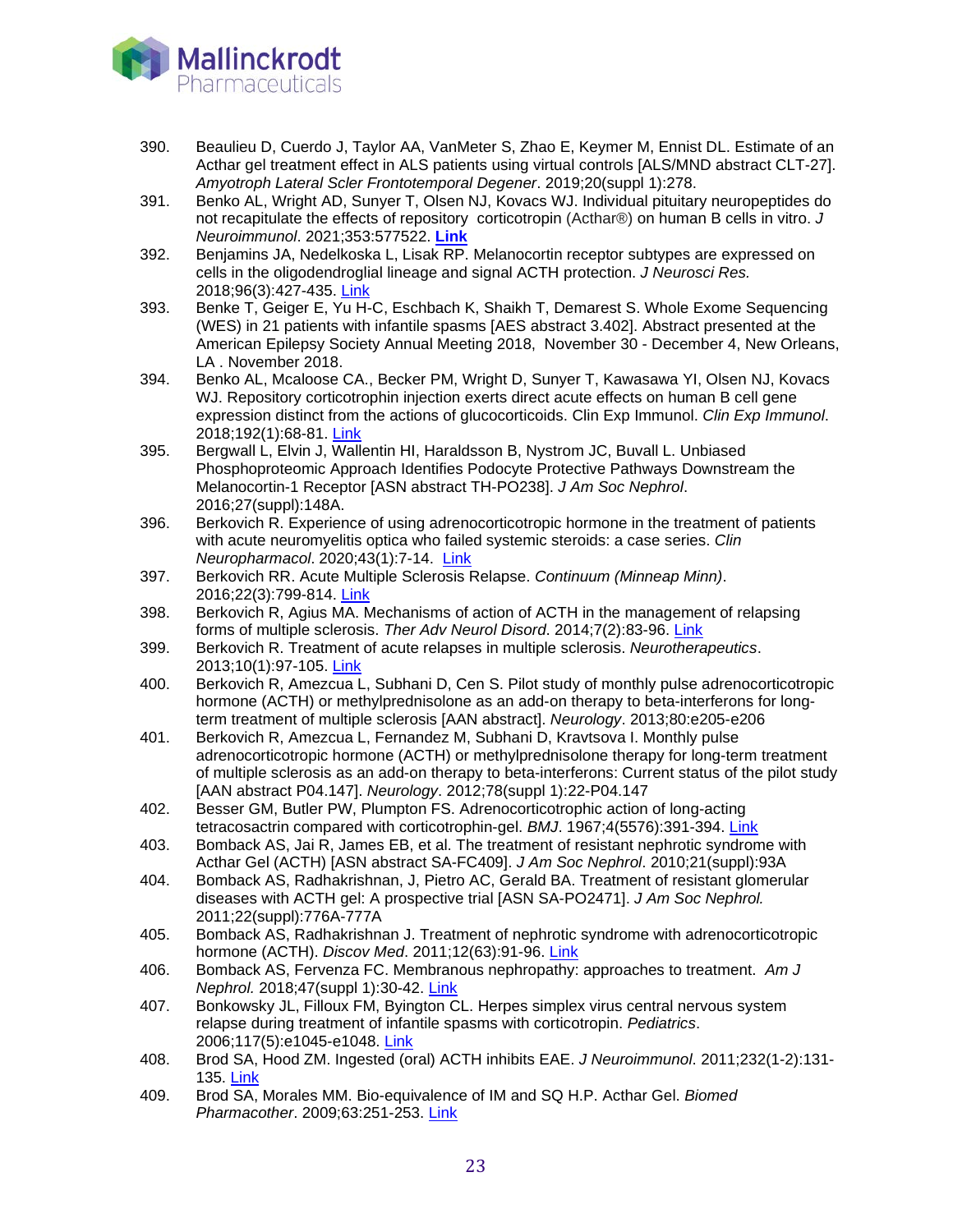

- 410. Brod SA, Bauer V, Hood Z. Oral ACTH (H.P. Acthar Gel) inhibits IL-1 and IL-17 secretion in humans. *Biomed Pharmacother*. 2012;66(1):36-39. [Link](http://www.ncbi.nlm.nih.gov/pubmed/22244960)
- 411. Brunson KL, Khan N, Eghbal-Ahmadi M, Baram TZ. Corticotropin (ACTH) acts directly on amygdala neurons to down-regulate corticotropin-releasing hormone gene expression. *Ann Neurol*. 2001;49(3):304-312. [Link](http://www.ncbi.nlm.nih.gov/pubmed/11261504)
- 412. Cady R, Mechtler L, McAllister P, Rothrock J, Manley H, Cady R. A randomized, open-label, parallel two-arm study evaluating the efficacy of H.P. Acthar injection gel in the treatment of adults with treatment resistant chronic migraine [AAN abstract P2.210]. *Neurology*. 2016;86(suppl 16):P2.210.
- 413. Campbell KN, Tumlin JA. Protecting podocytes: a key target for therapy of focal segmental glomerulosclerosis. *Am J Nephrol.* 2018;47(suppl 1):14-29. [Link](https://www.ncbi.nlm.nih.gov/pubmed/29852493)
- 414. Cape CA, Arbona NJ. Correlation of the clinical response to ACTH treatment with the endocrine status in myasthenia gravis. *South Med J*. 1973;66(9):1011-101. [Link](https://www.ncbi.nlm.nih.gov/pubmed/4354772)
- 415. Cavallari M, Palotai M, Prieto JC, Healy BC, Egorova S, Polgar-Turcsanyi M, Anderson M, Glanz B, Chitnis T, Guttmann CRG. Fatigue predicts conversion to secondary progressive disease phenotype in relapsing-remitting multiple sclerosis patients [ECTRIMS abstract P922]. *Mult Scler.* 2015; 23(suppl 11): 46
- 416. Chen B, Guan X, Dworkin L, Gong R. MC1R signaling protects against experimental membranous nephropathy and mediates the beneficial effect of melanocortin therapy via regulation of humoral immune responses [ISN abstract POS-453]. *Kidney Int Rep*. 2021;6(4 suppl):S196-S197.
- 417. Cheng B, Chou SC, Abraham S, Kowal J. Effects of prolonged ACTH-stimulation on adrenocortical cholesterol reserve and apolipoprotein E concentration in young and aged Fischer 344 male rats. *J Steroid Biochem Mol Biol*. 1998;66(5-6):335-345. [Link](http://www.ncbi.nlm.nih.gov/pubmed/9749839)
- 418. Chern C, Chern C, Velíšková J, Velíšek L. ACTON PROLONGATUM® suppresses spasms head to head with Acthar® Gel in the model of infantile spasms. *Epilepsy Behav*. 2020;105:106950:1-7. [Link](https://www.ncbi.nlm.nih.gov/pubmed/32092460)
- 419. Christopher-Stine L, Nelson W, Kelly W, Kobert L, Opong-Owusu B, Reed M. Polymyositis (PM) and dermatomyositis (DM) symptom flares and associated impact from the patient perspective. [GCOM abstract P17]. *Abstract presented at 3rd Global conference on Myositis March 27-30, 2019, Berlin Germany. 2*019.
- 420. Clemson CM, Yost J, Taylor AW. The role of alpha-MSH as a modulator of ocular immunobiology exemplifies mechanistic differences between melanocortins and steroids. *Ocul Immunol Inflamm*. 2016:1-11. [Link](http://www.ncbi.nlm.nih.gov/pubmed/26807874)
- 421. Chu DT, Rosso M, Gonzalez CT, Saxena S, Healy BC, Weiner HL, Chitnis T. Obesity is associated with the optic neuritis severity in male patients with multiple sclerosis. *Mult Scler Relat Disord*. 2021;51:102910. [Link.](https://pubmed.ncbi.nlm.nih.gov/33799288/)
- 422. Crane AB, Sharon Y, Chu DS. Use of adrenocorticotropic hormone in ophthalmology. *J Ocul Pharmacol Ther*. 2020;36(9):661-667. [Link.](https://pubmed.ncbi.nlm.nih.gov/32762596/)
- 423. Cravedi P, Campbell KN. ACTH action on podocytes: Mystery solved? *Am J Physiol Renal Physiol.* 2016;310(11):F1178-F1179. [Link](http://www.ncbi.nlm.nih.gov/pubmed/26962102)
- 424. Cusick MF, Libbey JE, Oh L, Jordan S, Fujinami RS. Acthar Gel treatment suppresses acute exacerbations in a murine model of relapsing-remitting multiple sclerosis. *Autoimmunity*. 2015;48(4):222-230. [Link](http://www.ncbi.nlm.nih.gov/pubmed/25410153)
- 425. Decker D, Grant C, Oh L, Becker P, Young D, Jordan S. Immunomodulatory effects of H.P. Acthar Gel on B cell development in the NZB/W F1 mouse model of systemic lupus erythematosus. *Lupus*. 2014;23:802-812. [Link](http://www.ncbi.nlm.nih.gov/pubmed/24759631)
- 426. Decker D, Higgins P, Bendele A, Becker P. Repository corticotropin injection (H.P. Acthar® Gel) attenuates established collagen-induced arthritis when used alone or as adjuvant therapy with Etanercept (Enbrel®) [AAI abstract THER5P.902]. *J Immunol*. 2015;194(suppl 1):139.4-139.4
- 427. Decker DA, Higgins P, Hayes K, Bollinger C, Becker P, Wright D. Repository corticotropin injection attenuates collagen-induced arthritic joint structural damage and has enhanced effects in combination with etanercept. *BMC Musculoskelet Disord*. 2020;21(1):586. [Link](https://pubmed.ncbi.nlm.nih.gov/32867752)
- 428. Denburg MR, Razzaghi H, Bailey LC, Soranno DE, Pollack AH, Dharnidharka VR, Mitsnefes MM, Smoyer WE, Somers MJG, Zaritsky JJ, Flynn JT, Claes DJ, Dixon BP, Benton M,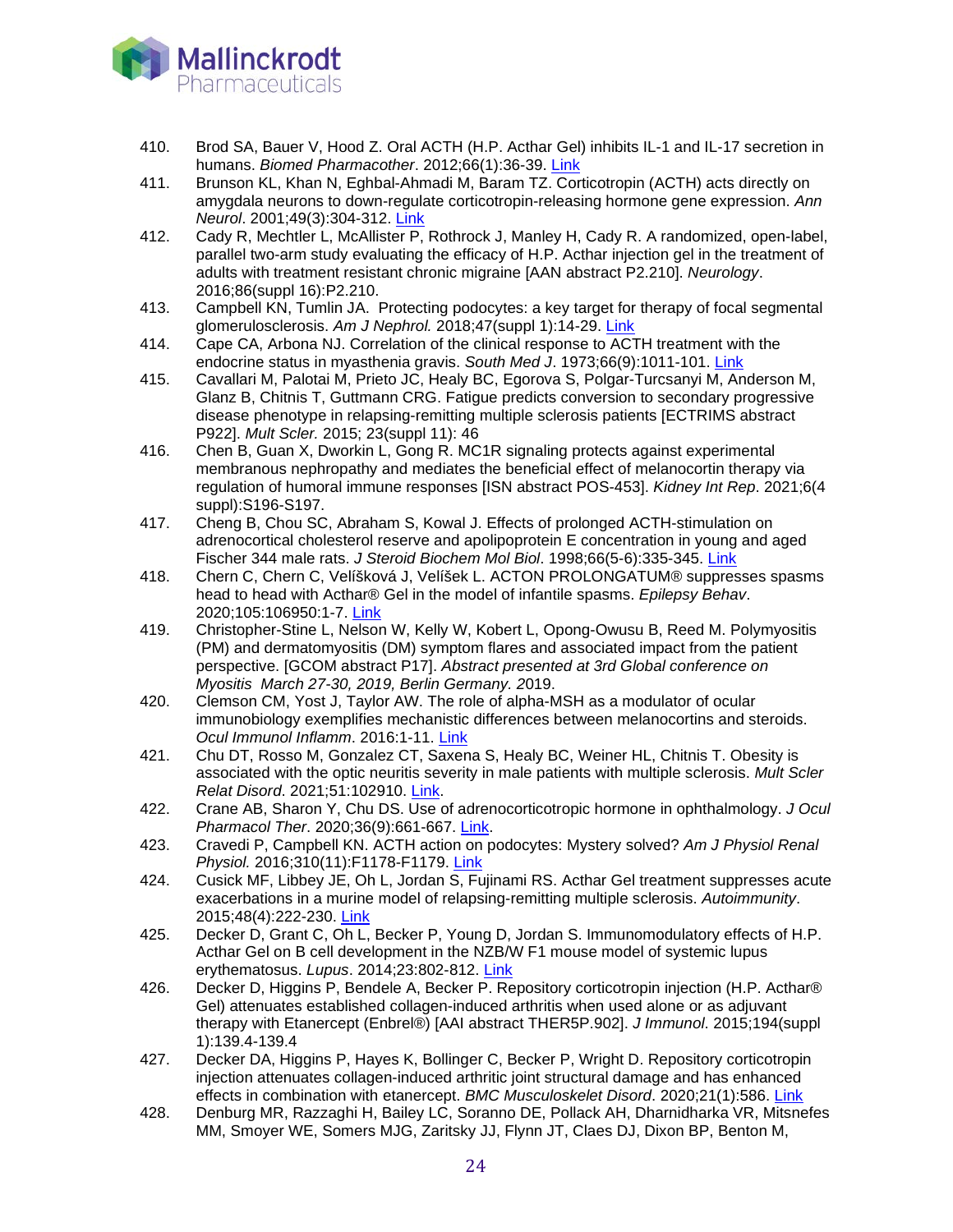

Mariani LH, Forrest CB, Furth SL. Using electronic health record data to rapidly identify children with glomerular disease for clinical research. *J Am Soc Nephrol*. 2019;30(12):2427- 2435. [Link](https://pubmed.ncbi.nlm.nih.gov/31732612/)

- 429. Dunagan DP, Rubin BK, Fasano MB. Pneumocystis carinii pneumonia in a child receiving ACTH for infantile spasms. *Pediatr Pulmonol*. 1999;27(4):286-289. [Link](http://www.ncbi.nlm.nih.gov/pubmed/10230930)
- 430. Esen N, Hall C, Cazares A, Wright D, Dore-Duffy P. Effects of Acthar gel on central nervour system vascularization and remyelination after cuprizone induced demyelination [ACTRIMS abstract P285]. Abstract presented at ACTRIMS Forum 2020. February 27-29, 2020, West Palm Beach, FL. 2020
- 431. Fleischer N, Abe K, Liddle GW, Orth DN, Nicholson WE. ACTH antibodies in patients receiving depot porcine ACTH to hasten recovery from pituitary-adrenal suppression. *J Clin Invest*. 1967;46(2):196-204. [Link](http://www.ncbi.nlm.nih.gov/pubmed/4289551)
- 432. Garg P. A review of podocyte biology. *Am J Nephrol.* 2018;47(suppl 1):3-13. [Link](https://www.ncbi.nlm.nih.gov/pubmed/29852492)
- 433. Gentry PA, Liptrap RM, Tremblay RR, Lichen L, Ross ML. Adrenocorticotrophic hormone fails to alter plasma fibrinogen and fibronectin values in calves but does so in rabbits. *Vet Res Commun*. 1992;16(4):253-264. [Link](http://www.ncbi.nlm.nih.gov/pubmed/1334608)
- 434. Gitelson S. The effect of ACTH and cortisone on the blood pyruvic acid level. *Acta Endocrinol (Copenh)*. 1954;15(3):225-235. [Link](http://www.ncbi.nlm.nih.gov/pubmed/13147714)
- 435. Go T. Sequential MRI in chronic meningitis during adrenocorticotropic hormone treatment for West Syndrome. Childs Nervous System. 2001;17(8):497-499. [Link](http://www.ncbi.nlm.nih.gov/pubmed/11508542)
- 436. Gong R. The renaissance of corticotropin therapy in proteinuric nephropathies. *Nat Rev Nephrol*. 2012;8:122-128. [Link](http://www.ncbi.nlm.nih.gov/pubmed/22143333)
- 437. Guan X, ∙Zhou R, ∙Dworkin LD, ∙Gong R. Melanocortin 1 Receptor (MC1R) deficiency exacerbates glomerular injury and proteinuria in the autologous phase of nephrotoxic serum (NTS) nephritis [ASN abstract FR-PO986]. J Am Soc Nephrol. 2019;30:695-696.
- 438. Guan X, Zhou R, Dworkin LD, Gong R. Hematopoietic-specific melanocortin 1 receptor signaling protects against crescentic glomerulonephritis and mediates the beneficial effect of melanocortin therapy [ASN abstract TH-OR41]. *J Am Soc Nephrol*. 2020;31(suppl 1):12.
- 439. Hayes K, Warner E, Bollinger C, Wright D, Fitch R. Repository corticotropin injection versus corticosteroids for protection against renal damage in a focal segmental glomerulosclerosis rodent model. *BMC Nephrol*. 2020;21(1):226. Link.
- 440. Hayes K, Warner EA, Bollinger C, Wright D, Fitch RM. Differential effects of Acthar® Gel and methylprednisolone in a preclinical rodent model of FSGS [ASN abstract PUB447]. *J Am Soc Nephrol*. 2017;28(suppl):1077-1078.
- 441. Hayes K, Warner E, Bollinger C, Wright D, Fitch R. H.P. Acthar Gel inhibits fibrosis, renal tubular damage, and glomerular injury in 8-and 12-week puromycin induced renal injury model [NKF abstract 119]. *Am J Kidney Dis*. 2018;71(4):545.
- 442. Healy LM, Jang JH, Lin YH, Rao V, Antel JP, Wright D. Melanocortin receptor mediated antiinflammatory effect of repository corticotropin injection on human monocyte derived macrophages [ECTRIMS-ACTRIMS abstract EP1481]. *Mult Scler*. 2017;23(S3):777.
- 443. Hladunewich MA, Fervenza FC, Beck LH., et al. A pilot study to determine dose, effectiveness and depletion of anti-PLA2R antibodies of adrenocorticotrophic hormone (ACTH Acthar Gel) in subjects with nephrotic syndrome and idiopathic membranous nephropathy (IMN) [ASN abstract FR-OR125]. *J Am Soc Nephrol.* 2012;23(suppl):58A
- 444. Higgins P, Decker D, Becker P. Immunomodulatory effects of repository corticotropin injection (H.P. Acthar® gel) on the MRL/lpr model of lupus [AAI abstract 210.11]. *J Immunol* . 2016;196(1 Supplement):210.11.
- 445. Higgins P, Decker D, Becker P. Inhibition of a streptococcal cell wall model of arthritis flare by repository corticotropin injection [EULAR abstract AB0105]. *Ann Rheum Dis*. 2016;75(Suppl 2):932-932.
- 446. Higgins P, Young D. Inhibitory effects of Acthar Gel in the passive Heymann nephritis model [ASN abstract FR-PO338]. *J Am Soc Nephrol*. 2014;25(suppl):448A
- 447. Hogan JJ, Jai R, Gerald BA, Andrew SB, Pietro AC, Maya KR. Treatment of resistant primary focal segmental glomerulosclerosis (FSGS) with adrenocorticotropic hormone (ACTH) gel [ASN abstract SA-PO381]. *J Am Soc Nephrol*. 2012;23(suppl):725A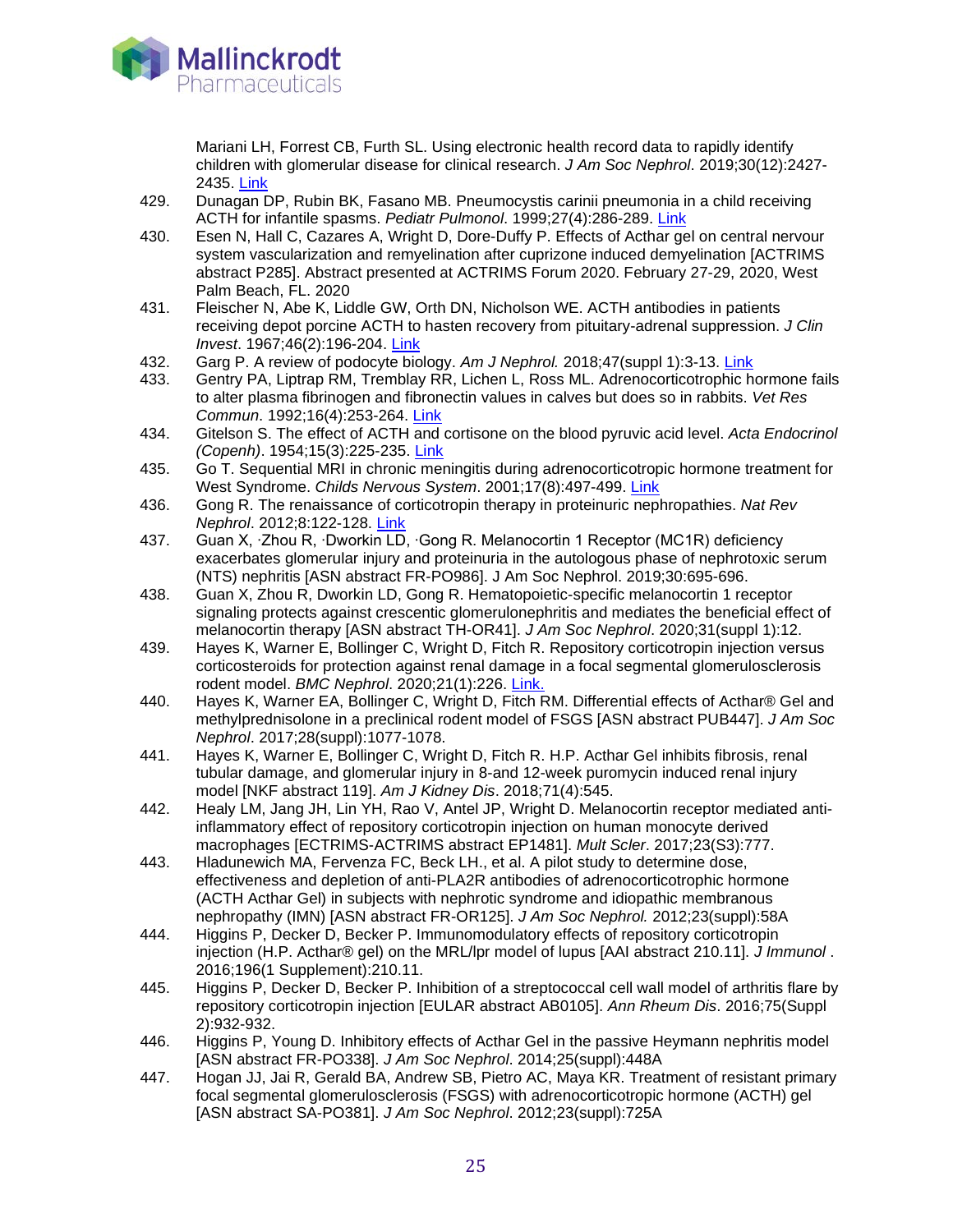

- 448. Howlett-Prieto Q, Reder A, Feng X, Houston T, Javed A. Effects of adrenocorticotropic hormone on melanocortin receptors, regulatory immune cells, and MRI in MS [ACTRIMS-ECTRIMS abstract P0329]. *Mult Scler*. 2020;26(3 suppl):278-279.
- 449. Huang YJ, Galen K, Zweifel B, Brooks LR, Wright AD. Distinct binding and signaling activity of Acthar Gel compared to other melanocortin receptor agonists. *J Recept Signal Transduct Res*. 2021 Oct;41(5):425-433. [Link](https://pubmed.ncbi.nlm.nih.gov/32938265)
- 450. James WE, Baughman R. Treatment of sarcoidosis: grading the evidence. *Expert Rev Clin Pharmacol*. 2018; 18:1-11. [Link](https://www.ncbi.nlm.nih.gov/pubmed/29883224)
- 451. Jensen MA, Abraham P, Reder AT, Arnason BGW. Co-production of GM-CSF, IL-22, or IL-17F identifies a pathogenic high IL-17A-producing T cell subset from MS patients that is steroid resistant [ANA abstract S151]. *Ann Neurology*. 2016;80:S53-S54.
- 452. Jensen M, Reder A, Arnason B. Adrenocorticotrophic hormone (ACTH) modulates antigen presenting cell phenotype and function in multiple sclerosis [AAN abstract P02.186]. Neurology.76(suppl 4):A136-A137.
- 453. Kater CE, Irony I, Biglieri EG, Faical S. Continuous adrenocorticotropin administration in hypopituitarism produces asynchronous increases of deoxycorticosterone and 11 deoxycortisol relative to other reduced zona fasciculata steroids. *J Clin Endocrinol Metab*. 1990;71(2):305-310. [Link](http://www.ncbi.nlm.nih.gov/pubmed/2166067)
- 454. Kittanamongkolchai W, Cheungpasitporn W, Zand L. Efficacy and safety of adrenocorticotropic hormone treatment in glomerular diseases: A systematic review and meta-analysis. *Clin Kidney J*. 2016;9(3):387-396. [Link.](http://www.ncbi.nlm.nih.gov/pubmed/27274822)
- 455. Kirkil G, Baughman RP. The current management of sarcoidosis. *Minerva Pneumol*. 2016;55(3):71-84.
- 456. Kongelbeck SR. Discharge planning for the child with infantile spasms. *J Neurosci Nurs*. 1990;No. 4:238-244. [Link](http://www.ncbi.nlm.nih.gov/pubmed/1697884)
- 457. Kontekakis A, Nelson W, Christopher-Stine L, Kelly W, Kobert L, Opong-Owusu B, Reed M. Inclusion body myositis (IBM) symptom flares and associated impact from the patient perspective. [GCOM abstract P122]. *Abstract presented at 3rd Global conference on Myositis March 27-30, 2019, Berlin Germany.* 2019.
- 458. Krieger S, Sorrells SF, Nickerson M, Pace TW. Mechanistic insights into corticosteroids in multiple sclerosis: War horse or chameleon? *Clin Neurol Neurosurg*. 2014;119:6-16. [Link](http://www.ncbi.nlm.nih.gov/pubmed/24635918)
- 459. Lafayette RA, Kelepouris E. Immunoglobulin A nephropathy: advances in understanding of pathogenesis and treatment. *Am J Nephrol.* 2018;47(suppl 1):43-52. [Link](https://www.ncbi.nlm.nih.gov/pubmed/29852501)
- 460. Lal R, Bell S, Challenger R, et al. Pharmacodynamics and tolerability of repository corticotropin injection in healthy human subjects: A comparison with intravenous methylprednisolone. *J Clin Pharmacol*. 2016;56(2):195-202. [Link](http://www.ncbi.nlm.nih.gov/pubmed/26120075)
- 461. Landon J, Friedman M, Greenwood FC. Antibodies to corticotrophin and their relation to adrenal function in children receiving corticotrophin therapy. *Lancet*. 1967;1(7491):652-655. [Link](http://www.ncbi.nlm.nih.gov/pubmed/4163960)
- 462. Le JT, Frost JDJ, Swann JW. Acthar® Gel (repository corticotropin injection) dose-response relationships in an animal model of epileptic spasms. *Epilepsy Behav*. 2021;116:107786. [Link](https://pubmed.ncbi.nlm.nih.gov/33548914)
- 463. Levell MJ, Stitch SR, Noronha M, Vas C. The assessment of adrenal-cortical function in patients receiving corticotrophin therapy. *Acta Endocrinol.* 1970;64(2):287-294. [Link](https://www.ncbi.nlm.nih.gov/pubmed/4317517)
- 464. Lieberman K, Ettinger L, Picarelli C. ACTH gel for treating steroid resistance (SR) and oral steroid intolerance (OSI) in pediatric minimal change nephrotic syndrome (MCNS) [IPNA abstract P-SUN194]. *Pediatr Nephrol*. 2013;28(8):1598
- 465. Lieberman KV, Pavlova-Wolf A. Adrenocorticotropic hormone therapy for the treatment of idiopathic nephrotic syndrome in children and young adults: A systematic review of early clinical studies with contemporary relevance. *J Nephrol*. 2017;30(1):35-44. [Link](http://www.ncbi.nlm.nih.gov/pubmed/27084801)
- 466. Linden JR, Flores C, Shetty SV, Zhao B, Rumah KR, Ma Y, Vartanian T. In vivo modeling of the nascent multiple sclerosis lesion: epsilon toxin treated mice develop focal demyelinating lesions [ECTRIMS abstract P357]. *Mult Scler.* 2015; 23(sup 11):142-143
- 467. Lisak R, Nedelkoska L, Benjamins J. The melanocortin ACTH 1-39 promotes protection of oligodendrocytes by astroglia. *J Neurol Sci*. 2016;362:21-26. [Link](http://www.ncbi.nlm.nih.gov/pubmed/26944112)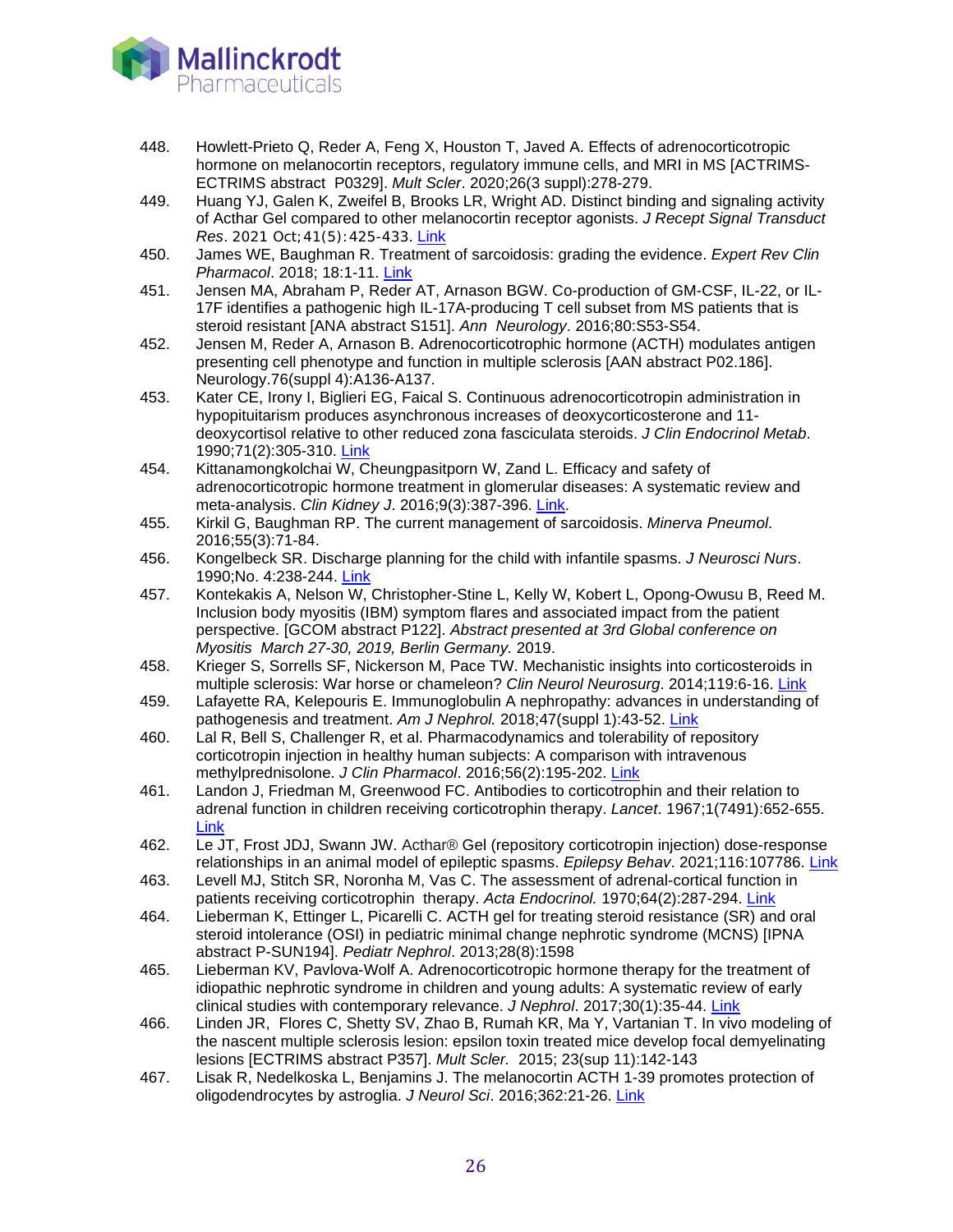

- 468. Lisak R, Nedelkoska L, Benjamins J. The melanocortin receptor ACTH1-39 may protect oligodendroglia by inhibiting protein kinase C [AAN abstract P5.287]. *Neurology*. 2016;86(16 supp 1):[published online: April 5, 2016].
- 469. Lisak RP, Nedelkoska L, Benjamins JA. Melanocortin 4 receptors on oligodendrocytes and oligodendrocyte precursors signal ACTH protection from in vitro death induced by mechanisms involved in cell damage in multiple sclerosis.[ECTRIMS abstract P579]. *Mult Scler*. 2015;23(11 suppl 1):273,
- 470. Lisak R, Nedelkoska L, Benjamins J. ACTH1-39 protection of oligodendrocytes from damage relevant to multiple sclerosis involves both direct and indirect mechanisms. [AAN abstract P2.189]. *Neurology*. 2015;84(suppl 14):P2.189
- 471. Lisak RP, Nedelkoska L, Bealmear B, Benjamins JA. Melanocortin receptor agonist ACTH 1- 39 protects rat forebrain neurons from apoptotic, excitotoxic and inflammation-related damage. *Exp Neurol*. 2015;273:161-167. [Link](http://www.ncbi.nlm.nih.gov/pubmed/26300474)
- 472. Lisak R, Bealmear B, Nedlekoska L, Benjamins J. Schwann cells express melanocortin receptor subtypes: activation by ACTH 1-39 and alpha-MSH enhances proliferation [AAN abstract P1\_430]. *Neurology*. 2018;90(15 suppl 1):P1\_430.
- 473. Lisak R, Nedeelkoska L, Touil H, Bar-Or A, Benjamins J. Sigma 1 receptor and melanocortin receptor agonists protect oligodendroglia from death induced by products of B cells from multiple sclerosis patients. [ECTRIMS abstract P582]. *Mult Scler*. 2018;24(S2):280
- 474. Lisak R, Bealmear B, Nedelkoska L, Esen N, Dore-Duffy P, Benjamins J. Schwann cells express melanocortin receptor subtypes: Activation enhances proliferation and differentiation [PNS abstract 49]. *J Peripher Nerv Syst*. 2020;25(4):454-455.
- 475. Loram LC, Culp ME, Connolly-Strong EC, Sturgill-Koszycki S. Melanocortin peptides: Potential targets in systemic lupus erythematosus. *Inflammation*. 2015;38(1):260-271. [Link](http://www.ncbi.nlm.nih.gov/pubmed/25323206)
- 476. Mackay JS, Sheridan B, Weaver JA. Intermittent corticotrophin therapy. Integrity of pituitaryadrenal function. *Practitioner.* 1970;205(229):646-651. [Link](https://www.ncbi.nlm.nih.gov/pubmed/4321736)
- 477. Mackay MT, Weiss SK, Adams-Webber T, et al. Practice parameter: Medical treatment of infantile spasms: Report of the American Academy of Neurology and the Child Neurology Society. *Neurology*. 2004;62(10):1668-1681. [Link](http://www.ncbi.nlm.nih.gov/pubmed/15159460)
- 478. Mallipattu SK, He JC. The podocyte as a direct target for treatment of glomerular disease? *Am J Physiol Renal Physiol.* 2016;311(1):F46-F51. [Link](http://www.ncbi.nlm.nih.gov/pubmed/27097894)
- 479. Mahmoud TG, Frits M, Iannaccone C, Bykerk VP, Bingham C, Weinblatt M, Shadick NA. Correlates of successful flare management: The role of clinician-driven treatment, homebased strategies, and medication change [ACR/ARHP abstract 2485]. *Arthritis Rheumatol*. 2016;68(suppl 10):3300-3303.
- 480. Marques N, Sanchez de la Pena S, Ungar F, Halberg F. Circadian stage-dependent effect of ACTH and melatonin on protein synthesis by rat adrenal cells. *Braz J Med Biol Res*. 1988;21(4):759-762. [Link](http://www.ncbi.nlm.nih.gov/pubmed/2853640)
- 481. McElhaney JL. Repository corticotropin injection as an adjunct to smoking cessation during the initial nicotine withdrawal period: Results from a family practice clinic. *Clin Ther*. 1989;11(6):854-861. [Link](http://www.ncbi.nlm.nih.gov/pubmed/2558799)
- 482. Mechtler L., Rothrock J., Cady R., McAllister P. A randomized, open-label, parallel two-arm study evaluating the efficacy of H.P. acthar injection gel in the treatment of adults with intractable chronic migraine [AAN abstract P7.182]. *Neurology*. 2014;82(suppl 10):P7.182
- 483. Millar JH, Rahman R, Vas CJ, Noronha MJ, Liversedge LA, Swinburn WR. Effect of withdrawal of corticotrophin in patients on long-term treatment for multiple sclerosis. *Lancet*. 1970;1(7649):700-701. [Link](http://www.ncbi.nlm.nih.gov/pubmed/4190999)
- 484. Millar JH, Vas CJ, Noronha MJ, Liversedge LA, Rawson MD. Long-term treatment of multiple sclerosis with corticotrophin. *Lancet*. 1967;2(7513):429-431. [Link](http://www.ncbi.nlm.nih.gov/pubmed/4166100)
- 485. Montroy T, Fiechtner JJ. A single-site, investigator initiated, open-label trial of the adrenocorticotropic hormone (ACTH) analogue HP Acthar Gel (repository corticotropin injection) among subjects with moderately to severely active systemic lupus erythematosus (SLE) [EULAR abstract AB0382]. *Ann Rheum Dis*. 2013;72(suppl 3):904
- 486. Nelson SD, Mackay JS, Sheridan B, Weaver JA. Intermittent corticotrophin therapy study of lymphocyte transformation in vitro in rheumatoid arthritis. *Ann Rheum Dis*. 1969;28(5):524- 528. [Link](http://www.ncbi.nlm.nih.gov/pubmed/4310314)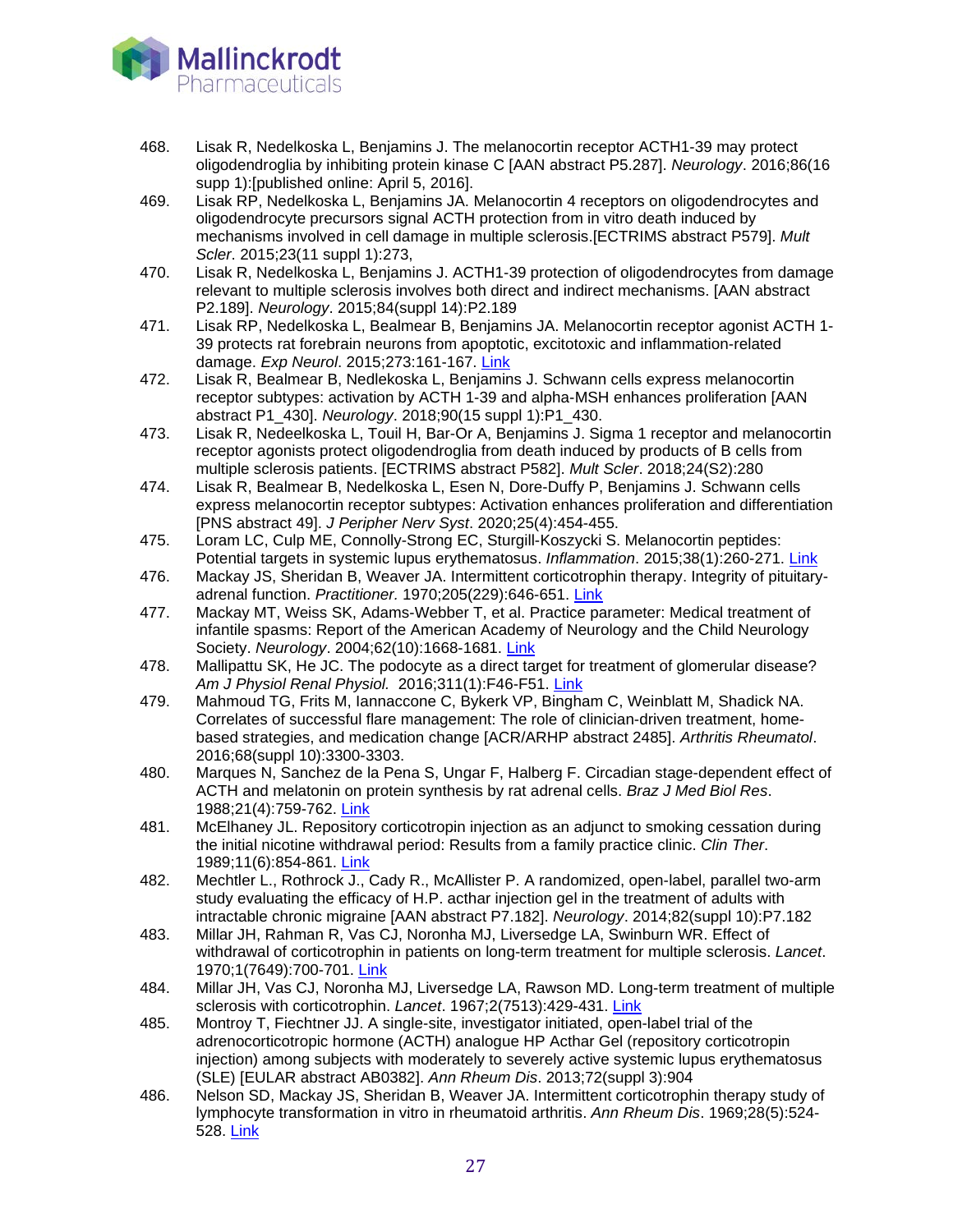

- 487. Nguyen QD, Anesi SD, Chexal S, Chu DS, Dayani PN, Leng T, Meleth D, Sallam A, Sheppard JD, Silverstein SM, Tauber J, Toyos R, Wang RC, Foster CS. Navigating the use of RCI in the management of NIU: a delphi study [SE abstract]. *Abstract presented at Sonoma Eye 2019, March 21-24, 2019, Sonoma, CA*. 2019.
- 488. Obi O, Judson M, Maier L, Wells A, Baughman R. Role of baseline dyspnea index (BDI) and transition dyspnea index (TDI) as a measure of self-reported health related quality of life in sarcoidosis patients [ATS abstract A5609]. *Am J Respir Crit Care Med*. 2019;199:A5609.
- 489. Olsen NJ, Decker DA, Higgins P, et al. Direct effects of H.P. Acthar® Gel on human B lymphocyte activation in vitro. *Arthritis Res Ther*. 2015;17:300. [Link](http://www.ncbi.nlm.nih.gov/pubmed/26507974)
- 490. Olsen N, McAloose C, Benko A, Kovacs W, Decker D, Becker P. Repository corticotropin injection (H.P. Acthar® Gel) exerts direct effects on human B cells to suppress IL4/CD40Lstimulated proliferation and immunoglobulin G production in vitro [AAI abstract IRC11P.437]. *J Immunol*. 2015;194(suppl 1):197.19-197.19
- 491. Olsen N, Benko A, McAloose C, Sunyer T, Becker P. Repository corticotropin injection exerts direct acute effects on human b cell gene expression distinct from the actions of glucocorticoids [IC SLE ACE abstract 53]. *Lupus*. 2017;4(suppl 1):A23.
- 492. Olsen N, Benko A, McAloose C, Becker P, Wright D, Sunyer T, Imamura-Kawasawa Y, Kovacs W. Repository corticotropin injection (H.P. Acthar Gel®) reverses critical elements of the TLR9/anti-IGM response in human B cells in vitro [Lupus 21st century abstract AI-14 ]. *Lupus Sci Med*. 2018;5(suppl 2):A7.
- 493. Olsen N, Benko A, Becker P, Wright D, Sunyer T, Kawasawa Y, Kovacs W. Repository corticotropin injection (HP Acthar Gel) reverses critical elements of the TLR9/anti-IgM response in human B cells in vitro [LUPUS abstract 1]. *Lupus Sci Med*. 2019;6(suppl 1):A 1
- 494. Olsen NJ, Benko AL, McAloose CA, Becker PM, Wright D, Sunyer T, Kawasawa YI, Kovacs WJ. Repository corticotropin injection reverses critical elements of the TLR9/B cell receptor activation response in human B cells in vitro. *Clin Immunol*. 2019;201:70-78. [Link](https://www.ncbi.nlm.nih.gov/pubmed/30844442)
- 495. Parr EJ. Hay fever treated with ACTH gel. *Clin Allergy*. 1976;6(5):479-486. [Link](http://www.ncbi.nlm.nih.gov/pubmed/184978)
- 496. Poola N, Due B, Wright D, Chin T, Zaman F. Characterization of the immunopharmacology of repository corticotropin injection (Acthar® Gel) compared with synthetic ACTH1-24 depot and methylprednisolone in healthy human subjects [AAPS abstract 290222]. *Abstract presented at AAPS PharmSci360,* October 26-November 5, 2020, Virtual Meeting https://www.eventscribe.com/2020/PharmSci360/fsPopup.asp?Mode=posterinfo&PosterID=2 90222. 2020.
- 497. Poola N, Due B, Wright D, Brooks LR, Zaman F. Pharmacokinetics and pharmacodynamics of repository corticotropin injection compared with synthetic ACTH1-24 depot and methylprednisolone in healthy subjects. *Clin Pharmacol Drug Dev*. 2021:[published online: September 15, 2021]. [Link.](https://pubmed.ncbi.nlm.nih.gov/34528408/)
- 498. Poyan-Mehr A, Sadeghi-Najafabadi M, Stillman I, Friedman D, Steinman T. Creation of a glomerular disease study and trial consortium in Boston [NKF abstract 269]. *Am J Kidney Dis*. 2016;67(5):A86
- 499. Philbin M, Niewoehner J, Wan GJ. Clinical and economic evaluation of repository corticotropin injection: a narrative literature review of treatment efficacy and healthcare resource utilization for seven key indications. *Adv Ther.* 2017;34(8):1775-1790. [Link](https://www.ncbi.nlm.nih.gov/pubmed/28660550)
- 500. Quyyum I, Lyman NW, Acthar induced hypokalemic metabolic alkalosis. [ASN abstract FR-PO010] *J Am Soc Nephrol*. 2015; 26 (suppl): 359A.
- 501. Rahaghi FF, Sweiss N, Saketkoo LA, Scholand MB, Barney J, Gerke A, Lower EE, Mirsaeidi M, O'Hare L, Rumbak MJ, Samavati L, Baughman RP. Repository corticotrophin injection (RCI) for sarcoidosis: results of a Delphi study. [ATS abstract P1336] *Am J Respir Crit Care Med*. 2018;197:A1517.
- 502. Rahaghi FF, Baughman RP, Saketkoo LA, Sweiss NJ, Barney JB, Birring SS, Costabel U, Crouser ED, Drent M, Gerke AK, Grutters JC, Hamzeh NY, Huizar I, Ennis James W 4th, Kalra S, Kullberg S, Li H, Lower EE, Maier LA, Mirsaeidi M, Muller-Quernheim J, Carmona Porquera EM, Samavati L, Valeyre D, Scholand MB. Delphi consensus recommendations for a treatment algorithm in pulmonary sarcoidosis. *Eur Respir Rev*. 2020;29(155): 190146. [Link.](https://www.ncbi.nlm.nih.gov/pubmed/32198218)
- 503. Rahaghi FF, Sweiss NJ, Saketkoo LA, Scholand MB, Barney JB, Gerke AK, Lower EE, Mirsaeidi M, O'Hare L, Rumbak MJ, Samavati L, Baughman RP. Management of repository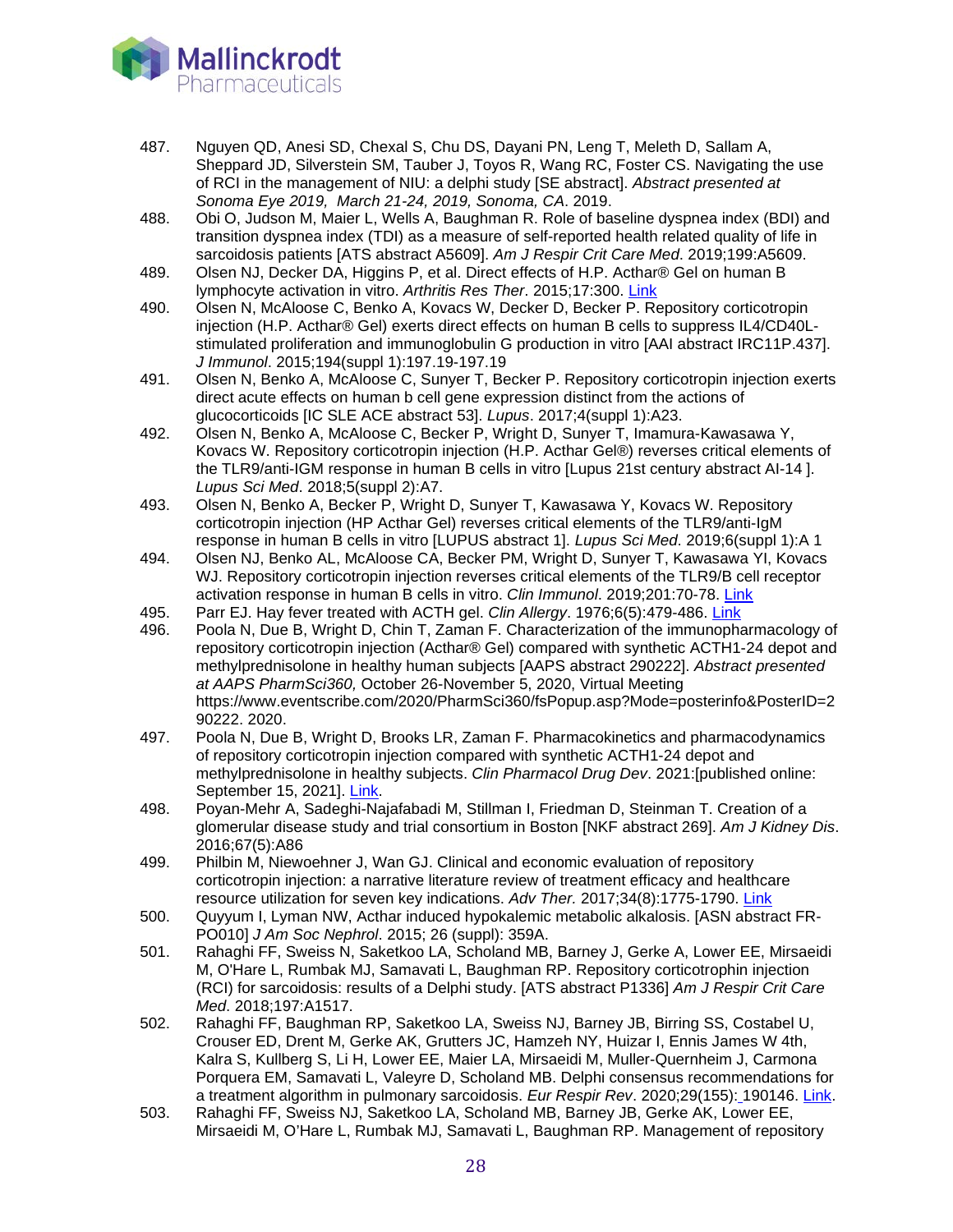

corticotrophin injection therapy for pulmonary sarcoidosis: a Delphi study. *Eur Respir Rev*. 2020;29(155):190147. [Link](https://www.ncbi.nlm.nih.gov/pubmed/32198219)

- 504. Rajguru P, Ryan S, McLaurin E, Wirta D, Grieco J. A novel method for collecting patient reported outcomes (PROs): developing and validating electronic PROs on a mobile smartphone platform. [ARVO abstract 110]. *Invest Ophthalmol Vis Sci*. 2020;61(7):110.
- 505. Rosenblum AH, Rosenblum P. Anaphylactic reactions to adrenocorticotropic hormone in children. *J Pediatr*. 1964;64:387-395. [Link](http://www.ncbi.nlm.nih.gov/pubmed/14130712)
- 506. Rice JB, White AG, Scarpati LM, Wan G, Nelson WW. Long-term systemic corticosteroid exposure: a systematic literature review. Clin Ther. 2017;39(11):2216-2229. [Link](https://www.ncbi.nlm.nih.gov/pubmed/29055500)
- 507. Rice JB, White A, Lopez A, Wagh A, Qin Y, Mitri G, Bartels-Peculis L, Ciepielewska G, Nelson W. Quantifying clinical and economic outcomes associated with chronic corticosteroid exposure in a US population [ACR abstract 1801] *Arthritis Rheumatol.* 2017; 69(suppl 10):1801.
- 508. Rice JB, White AG, Scarpati LM, Wan GJ, Nelson WW. The burden of non-infectious intraocular inflammatory eye diseases: a systematic literature review. *Curr Med Res Opin*. 2018;34(12):2095-2103. [Link.](https://www.ncbi.nlm.nih.gov/pubmed/30112931)
- 509. Ross AP, Ben-Zacharia A, Harris C, Smrtka J. Multiple sclerosis, relapses, and the mechanism of action of adrenocorticotropic hormone. *Front Neurol*. 2013;4:21. [Link](http://www.ncbi.nlm.nih.gov/pubmed/23482896)
- 510. Rovinski R, Tian R, Mirsaeidi M. Repository corticotropin injection has demonstrated antiinflammatory effect in in vitro model of sarcoidosis granuloma [ATS abstract A4264]. 2021;203(suppl):A4264.
- 511. Scantlebury MH, Chun KC, Ma SC, Rho JM, Kim DY. Adrenocorticotropic hormone protects learning and memory function in epileptic Kcna1-null mice. *Neurosci Lett*. 2017;645(0304- 3940):14-18. [Link](https://www.ncbi.nlm.nih.gov/pubmed/28249786)
- 512. Si J, Ge Y, Zhuang S, Wang LJ, Chen S, Gong R. Adrenocorticotropic hormone ameliorates acute kidney injury by steroidogenic-dependent and -independent mechanisms. *Kidney Int*. 2013;83(4):635-646. [Link](http://www.ncbi.nlm.nih.gov/pubmed/23325074)
- 513. Sim J, Batech M, Hever A, Harrison TN, Vora S, Vollenweider L, Pavlova-Wolf A, Kalantar-Zadeh K. Distribution of glomerulonephritis among an ethnically diverse United States population. [ASN abstract SA-PO890]. J Am Soc Nephrol. 2014;25(suppl):845A
- 514. Sim JJ, Batech M, Harrison TN, Shaw SF, Vora S, Hever A. Incident ESRD and eGFR decline among the most common glomerulopathies (GN): The Kaiser Permanente outhern California (KPSC) cohort [ASN abstract TH-PO844]. *J Am Soc Nephrol*. 2016;27(suppl):288A-289A.
- 515. Sotiropoulos M, Lokhande H, Rosso M, Healy B, Yano H, Gaitan-Walsh P, Kimbrough D, Glanz B, Weiner H, Chitnis T. The contribution of relapse recovery to long-term outcomes in MS [ACTRIMS abstract LB317]. *Abstract presented at ACTRIMS Forum 2020 February 27- 29, 2020, West Palm Beach, FL*. 2020.
- 516. Sotiropoulos MG, Lokhande H, Healy BC, Polgar-Turcsanyi M, Glanz BI, Bakshi R, Weiner HL, Chitnis T. Relapse recovery in multiple sclerosis: Effect of treatment and contribution to long-term disability. *Mult Scler J Exp Transl Clin*. 2021;7(2):1-11. [Link.](https://pubmed.ncbi.nlm.nih.gov/34104471/)
- 517. Stafstrom CE, Arnason BG, Baram TZ, et al. Treatment of infantile spasms: Emerging insights from clinical and basic science perspectives. *J Child Neurol*. 2011;26:1411-1421. [Link](http://www.ncbi.nlm.nih.gov/pubmed/21719797)
- 518. Tanritanir A, Vieluf S, Jafarpour S, Wang X, Loddenkemper T. EEG Biomarkers of Repository Corticotropin Injection Treatment. *J Clin Neurophysiol*. 2021;1:[published online: August 6, 2021]. [Link.](https://pubmed.ncbi.nlm.nih.gov/34387275/)
- 519. Tait JF, Tait SA, Bell JB, Hyatt PJ, Williams BC. Further studies on the stimulation of rat adrenal capsular cells: Four types of response. *J Endocrinol*. 1980;87(1):11-27. [Link](http://www.ncbi.nlm.nih.gov/pubmed/6253588)
- 520. Teske S, Shepard L, Tayi R. Melanocortin Peptides endogenous mediators of inflammation [FOCIS] abstract F.34.]. Abstract presented at FOCIS; June 22 - 25, 2016; Boston, MA: 78- 79
- 521. Tian R, Zhang C, Holt G, Schesser K, Altman N, Jackson R, Mirsaeidi M. Development of a sarcoidosis-like granuloma in vitro model using peripheral blood mononuclear cells of patients with sarcoidosis [ATS abstract A2428]. *Am J Respir Crit Care Med*. 2019;199:A100.